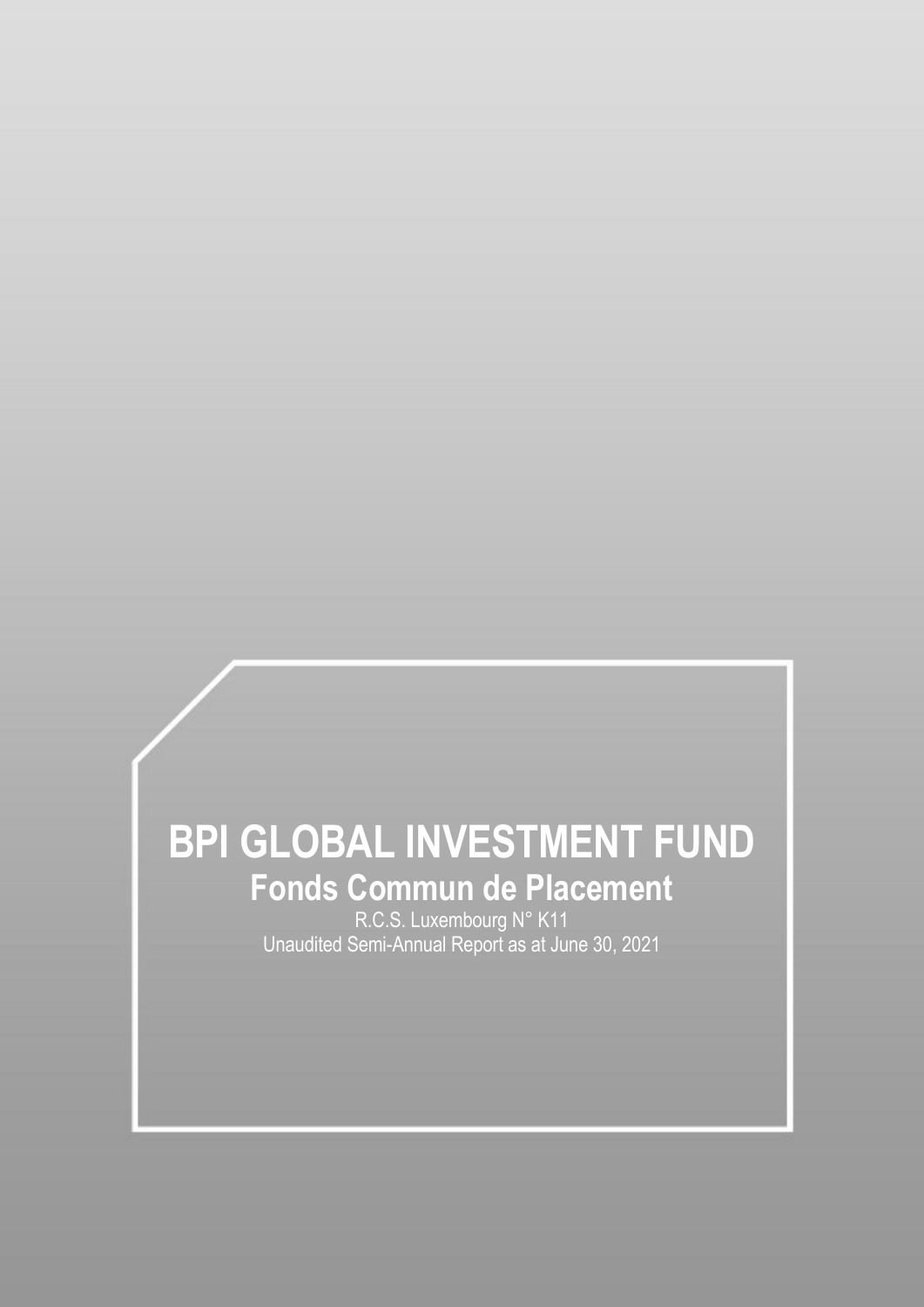#### BPI Opportunities

BPI High Income Bond Fund

BPI Iberia

BPI Africa

BPI Technology Revolution

BPI Alternative Fund: Iberian Equities Long/Short Fund

BPI Maverick Global Fund

No subscription can be received on the basis of these financial statements. Subscriptions are only valid if made on the basis of the current prospectus and relevant Key Investor Information Document ("KIID") which will be accompanied by a copy of the latest Annual Report, including audited Financial Statements and a copy of the latest available Semi-Annual Report, if published after such Annual Report.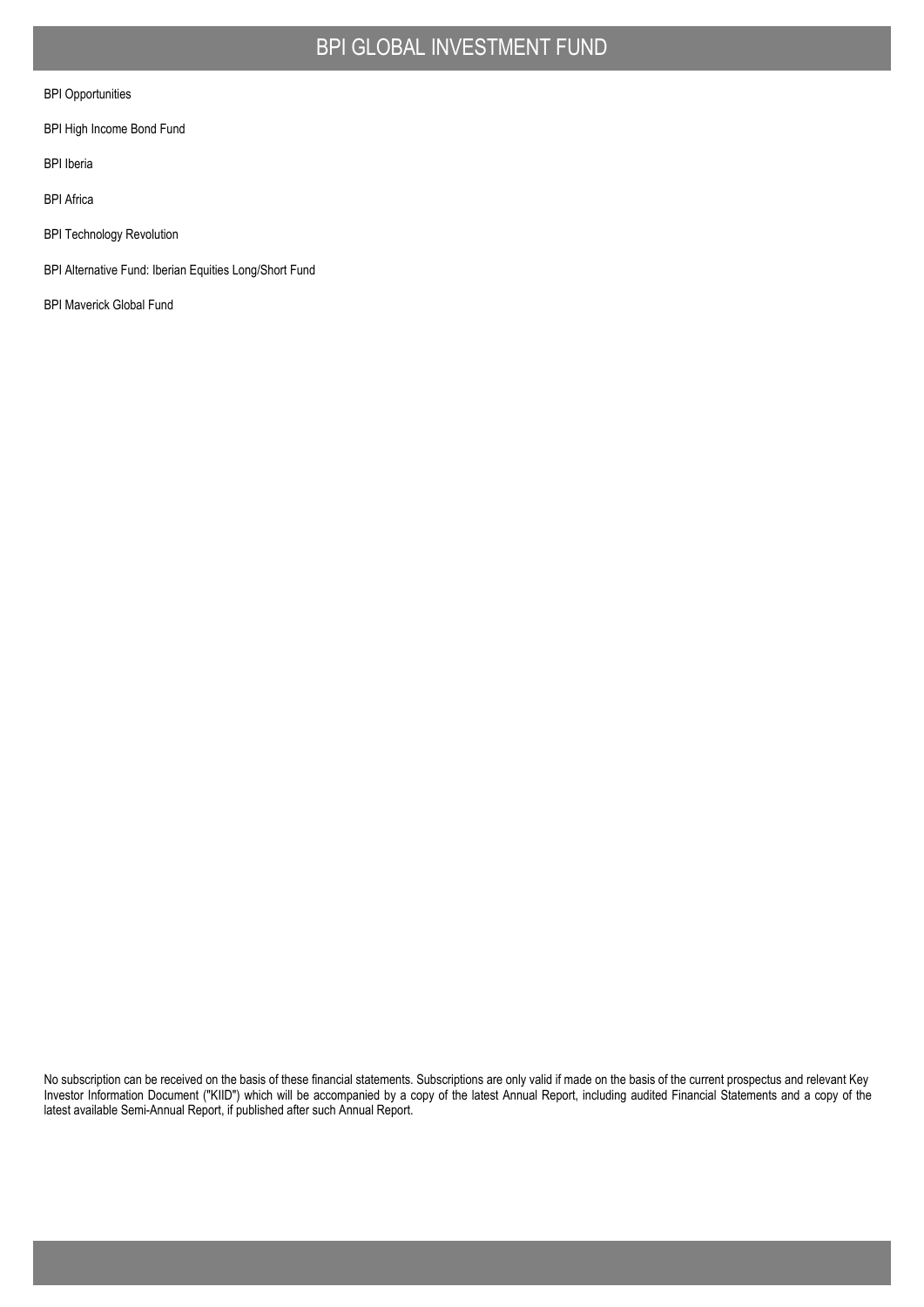## **Table of Contents**

| Management and Administration                                                                 | 3  |
|-----------------------------------------------------------------------------------------------|----|
| <b>Statistics</b>                                                                             | 6  |
| Combined Statement of Net Assets as at June 30, 2021                                          | 8  |
| Combined Statement of Operations and Changes in Net Assets for the period ended June 30, 2021 | 8  |
| <b>BPI Opportunities</b>                                                                      |    |
| Statement of Net Assets as at June 30, 2021                                                   | 9  |
| Statement of Operations and Changes in Net Assets for the period ended June 30, 2021          | 9  |
| Statement of Changes in Number of Units                                                       | 9  |
| Securities Portfolio as at June 30, 2021                                                      | 10 |
| Portfolio Breakdowns                                                                          | 11 |
| Top Ten Holdings                                                                              | 11 |
| BPI High Income Bond Fund                                                                     |    |
| Statement of Net Assets as at June 30, 2021                                                   | 12 |
| Statement of Operations and Changes in Net Assets for the period ended June 30, 2021          | 12 |
| Statement of Changes in Number of Units                                                       | 12 |
| Securities Portfolio as at June 30, 2021                                                      | 13 |
| Financial derivative instruments as at June 30, 2021                                          | 14 |
| Portfolio Breakdowns                                                                          | 15 |
| Top Ten Holdings                                                                              | 15 |
| <b>BPI</b> Iberia                                                                             |    |
| Statement of Net Assets as at June 30, 2021                                                   | 16 |
| Statement of Operations and Changes in Net Assets for the period ended June 30, 2021          | 16 |
| Statement of Changes in Number of Units                                                       | 16 |
| Securities Portfolio as at June 30, 2021                                                      | 17 |
| Portfolio Breakdowns                                                                          | 18 |
| Top Ten Holdings                                                                              | 18 |
| <b>BPI Africa</b>                                                                             |    |
| Statement of Net Assets as at June 30, 2021                                                   | 19 |
| Statement of Operations and Changes in Net Assets for the period ended June 30, 2021          | 19 |
| Statement of Changes in Number of Units                                                       | 19 |
| Securities Portfolio as at June 30, 2021                                                      | 20 |
| Portfolio Breakdowns                                                                          | 21 |
| Top Ten Holdings                                                                              | 21 |
| <b>BPI Technology Revolution</b>                                                              |    |
| Statement of Net Assets as at June 30, 2021                                                   | 22 |
| Statement of Operations and Changes in Net Assets for the period ended June 30, 2021          | 22 |
| Statement of Changes in Number of Units                                                       | 22 |
| Securities Portfolio as at June 30, 2021                                                      | 23 |
| Portfolio Breakdowns                                                                          | 25 |
| Top Ten Holdings                                                                              | 25 |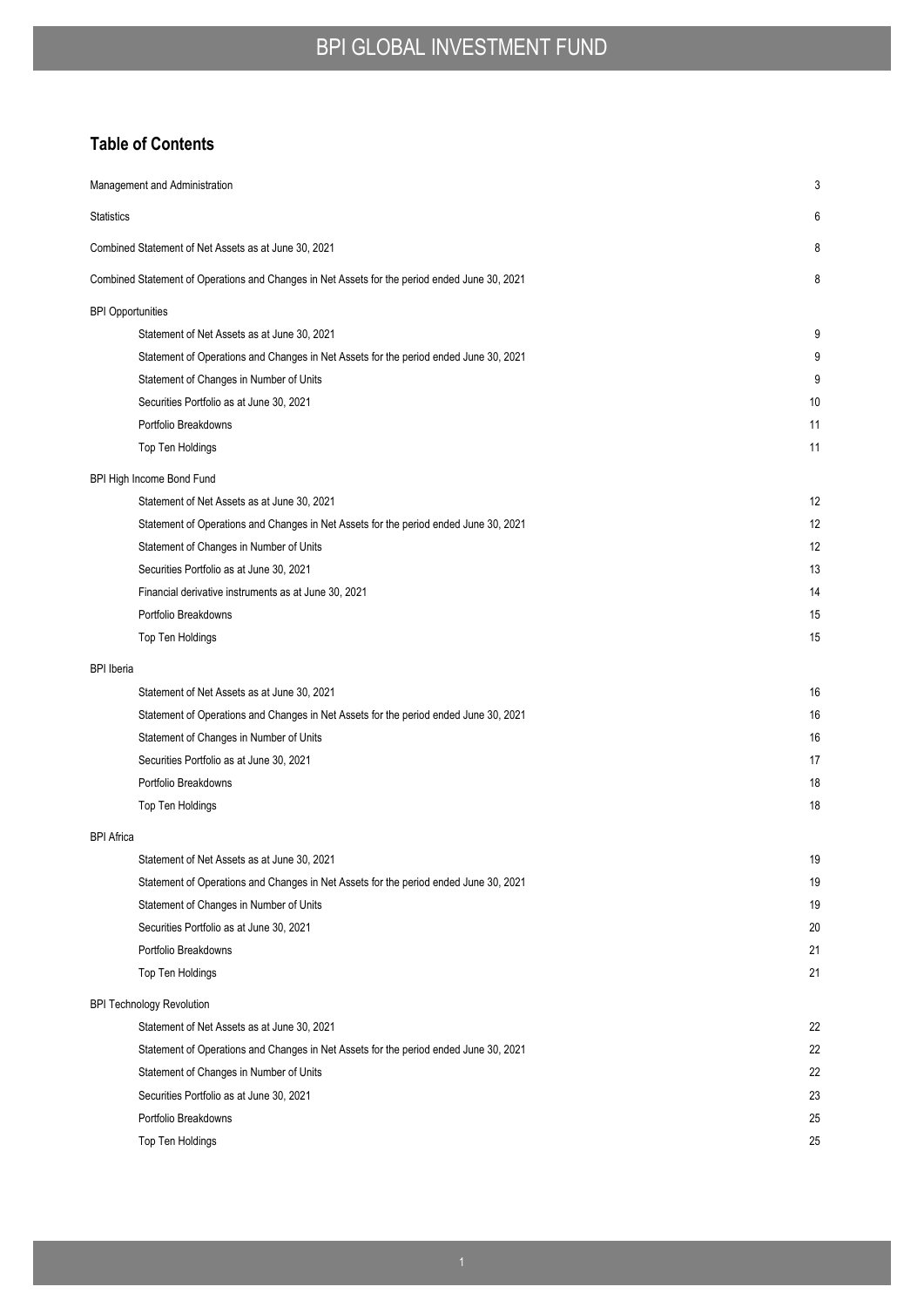## **Table of Contents**

| BPI Alternative Fund: Iberian Equities Long/Short Fund                               |    |
|--------------------------------------------------------------------------------------|----|
| Statement of Net Assets as at June 30, 2021                                          | 26 |
| Statement of Operations and Changes in Net Assets for the period ended June 30, 2021 | 26 |
| Statement of Changes in Number of Units                                              | 26 |
| Securities Portfolio as at June 30, 2021                                             | 27 |
| Financial derivative instruments as at June 30, 2021                                 | 27 |
| Portfolio Breakdowns                                                                 | 29 |
| Top Ten Holdings                                                                     | 29 |
| <b>BPI Maverick Global Fund</b>                                                      |    |
| Statement of Net Assets as at June 30, 2021                                          | 30 |
| Statement of Operations and Changes in Net Assets for the period ended June 30, 2021 | 30 |
| Statement of Changes in Number of Units                                              | 30 |
| Securities Portfolio as at June 30, 2021                                             | 31 |
| Portfolio Breakdowns                                                                 | 35 |
| Top Ten Holdings                                                                     | 35 |
| Notes to the Financial Statements                                                    | 36 |
| Additional Information                                                               | 42 |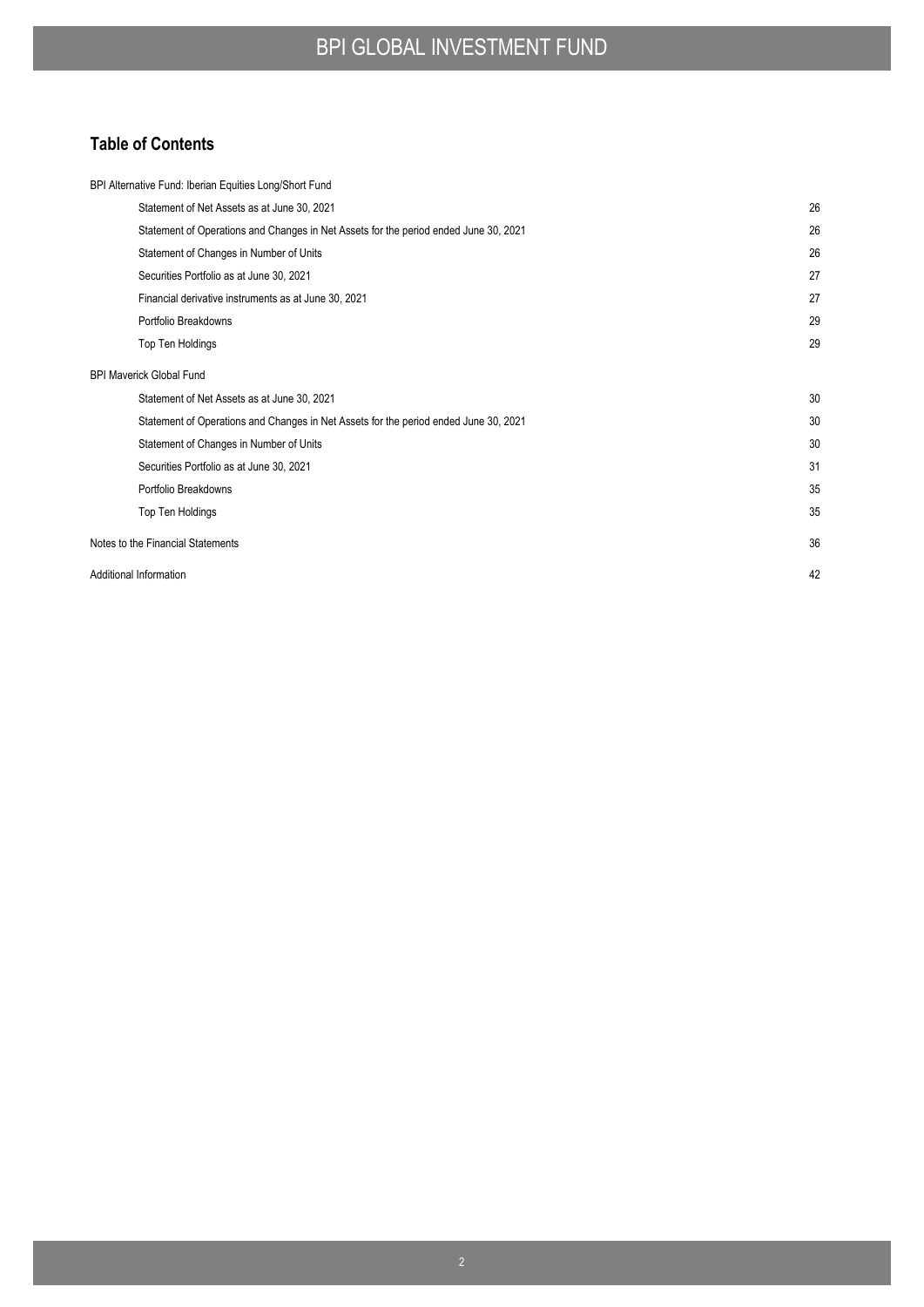#### **Management and Administration**

#### **Management Company**

#### **CaixaBank Asset Management Luxembourg, S.A.**

46b, avenue J.F. Kennedy L-1855 Luxembourg Grand Duchy of Luxembourg

#### **Board of Directors of the Management Company**

#### **Mr. Juan Pedro Bernal Aranda Chairman** General Director CaixaBank Asset Management S.G.I.I.C., S.A.U. Spain

**Mr. Javier Estrada Fernández-Hontoria** Private Banking CIO and UHNW Managing Director CaixaBank, S.A. Spain

#### **Mr. João António Braga Da Silva Pratas**

Senior Director of Banco BPI, SA President of the Associação Portuguesa de Fundos de Investimento, Pensões e Patrimónios (APFIPP) Board member of the European Fund and Asset Management Association (EFAMA) Portugal

**Mr. Henry Kelly** Independent Director Grand Duchy of Luxembourg

#### **Ms. Maria Cartagena Puerta**

Director of Asset Management Business Development CaixaBank, S.A. Spain

**Ms. Tracey Elizabeth McDermott Darlington** Independent Director Grand Duchy of Luxembourg

#### **Conducting Officers of the Management Company**

#### **Mr. Nuno Paulo Da Silva Araujo Malheiro**

CaixaBank Asset Management Luxembourg, S.A. Grand Duchy of Luxembourg

#### **Mr. Ignacio Najera-Aleson Saiz**

CaixaBank Asset Management Luxembourg, S.A. Grand Duchy of Luxembourg

#### **Mr. Eric Brice Chinchon**

ME Business Solutions S.à r.l. Grand Duchy of Luxembourg

#### **Portfolio Manager and Sub-Manager**

Portfolio Manager for all Sub-Funds CaixaBank Asset Management S.G.I.I.C., S.A.U. 51, Paseo de la Castellana 28046 Madrid Spain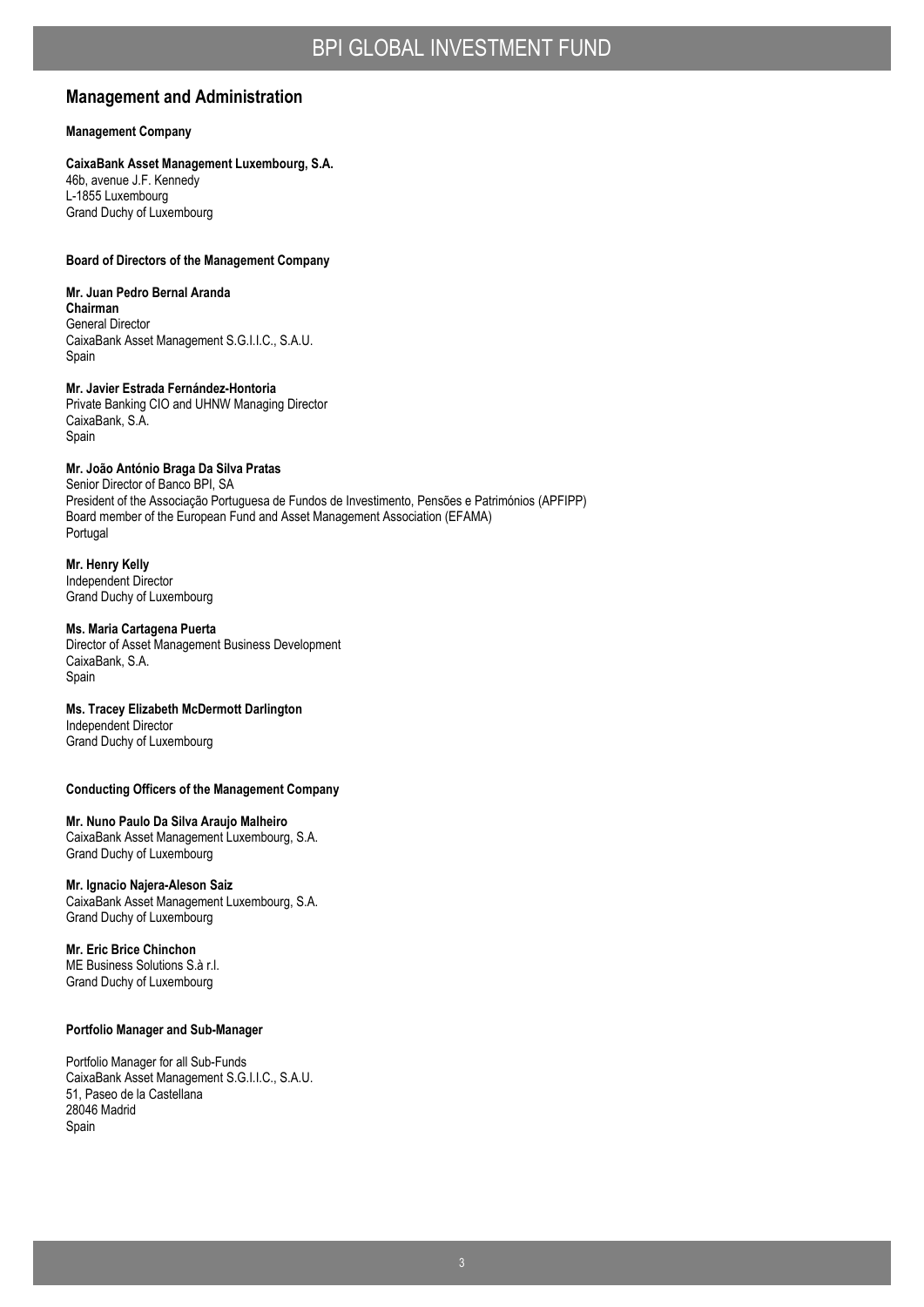#### **Management and Administration (continued)**

#### **Portfolio Manager and Sub-Manager (continued)**

For the following Sub-Funds the Portfolio Manager, CaixaBank Asset Management S.G.I.I.C., S.A.U., has appointed as Sub-Manager: BPI Gestão de Activos - Sociedade Gestora de Fundos de Investimento Mobiliário, S.A. 1-5, Largo Jean Monnet 1269-067 Lisboa Portugal

BPI Global Investment Fund - BPI Opportunities BPI Global Investment Fund - BPI High Income Bond Fund BPI Global Investment Fund - BPI Iberia BPI Global Investment Fund - BPI Africa BPI Global Investment Fund - BPI Technology Revolution BPI Global Investment Fund - BPI Alternative Fund: Iberian Equities Long/Short Fund

For the Sub-Fund BPI Global Investment Fund - BPI Maverick Global Fund the Portfolio Manager, CaixaBank Asset Management S.G.I.I.C., S.A.U., has appointed as Advisor: Sánchez Casas Asesores EAF, S.L. 5, calle Emilio Arrieta 31002 Pamplona Spain

#### **Depositary, Paying Agent, Administrative Agent, Registrar and Transfer Agent**

BNP Paribas Securities Services, Luxembourg Branch 60, avenue J.F. Kennedy L-1855 Luxembourg Grand Duchy of Luxembourg

#### **Distributor**

For the following Sub-Funds, the Management Company has appointed as non-exclusive distributor: Banco BPI, S.A. 284, Rua Tenente Valadim 4100-476 Porto Portugal

BPI Global Investment Fund - BPI Opportunities BPI Global Investment Fund - BPI High Income Bond Fund BPI Global Investment Fund - BPI Iberia BPI Global Investment Fund - BPI Africa BPI Global Investment Fund - BPI Technology Revolution BPI Global Investment Fund - BPI Alternative Fund: Iberian Equities Long/Short Fund

For the Sub-Fund BPI Global Investment Fund - BPI Maverick Global Fund the Management Company has appointed non-exclusive distributor: Allfunds Bank S.A.U. 7, Calle de los padres Dominicos 28050 Madrid Spain

CaixaBank S.A. is appointed as non-exclusive sub-distributor of the Sub-Fund.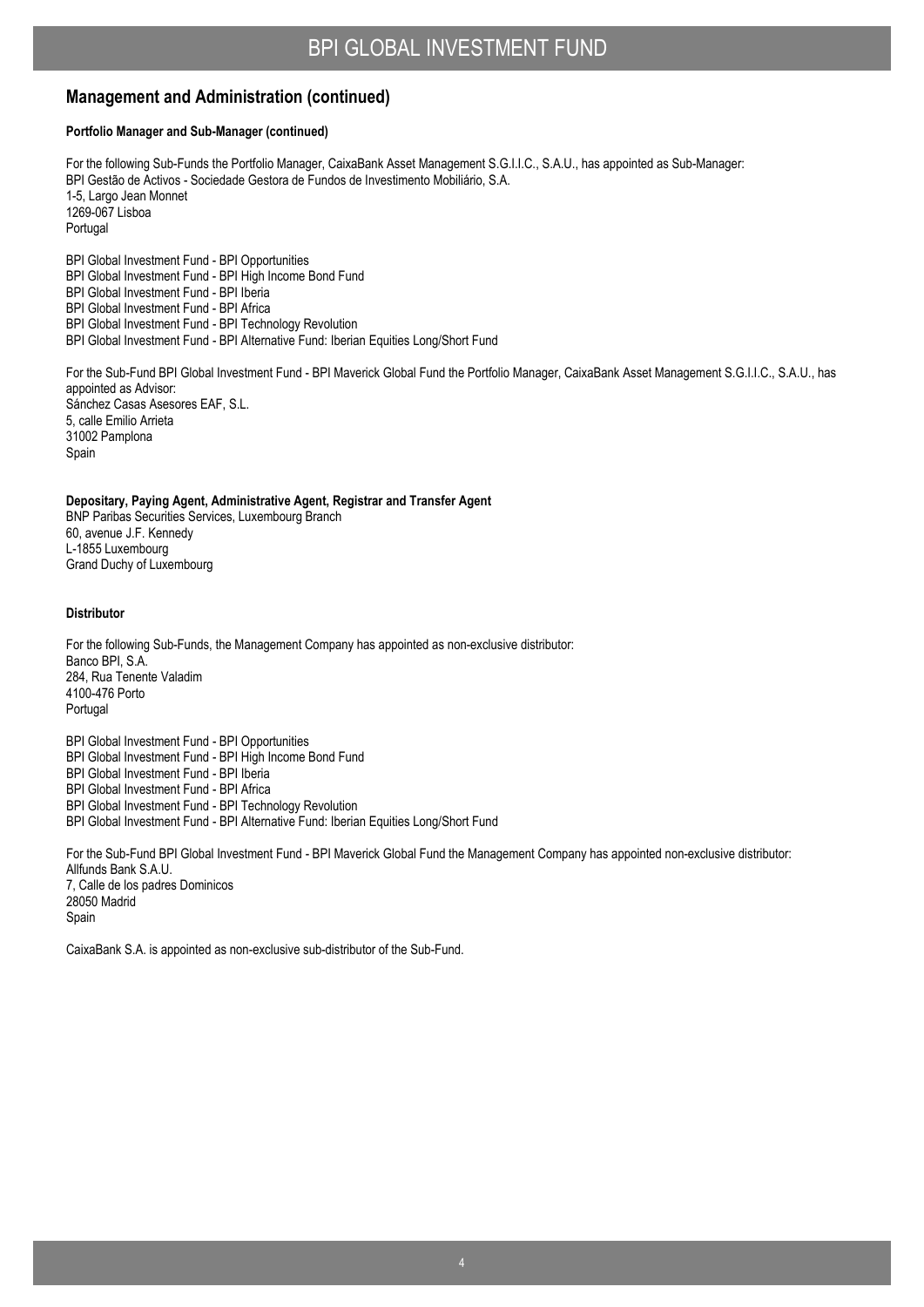#### **Management and Administration (continued)**

According to an agent agreement for the Sub-Funds BPI Global Investment Fund - BPI Iberia, BPI Global Investment Fund - BPI Africa and BPI Global Investment Fund - BPI Alternative Fund: Iberian Equities Long/Short Fund:

For the United Kingdom, will be representing the Management Company and the Sub-Funds as Facilities agent: BNP Paribas Securities Services S.C.A., London Branch 10 Harewood Avenue London NW1 6AA United Kingdom

For Germany, will be representing the Management Company and the Sub-Funds as Information agent: BNP Paribas Securities Services S.C.A. Zweigniederlassung, Frankfurt branch 12, Europa Allee 60327 Frankfurt **Germany** No paying agent has been appointed for Germany as no printed individual certificates were issued.

For France, will be representing the Management Company and the Sub-Funds as Local Representative and Transfer Agent: Société Générale,Paris 189 rue d'Aubervilliers 75886 Paris cedex 18 France

**Cabinet de révision agréé / Independent Auditor** Deloitte Audit *Société à responsabilité limitée*

20, Boulevard de Kockelscheuer L-1821 Luxembourg Grand Duchy of Luxembourg

**Luxembourg Legal Adviser**

Arendt & Medernach S.A. 41A, avenue J.F. Kennedy L-2082 Luxembourg Grand Duchy of Luxembourg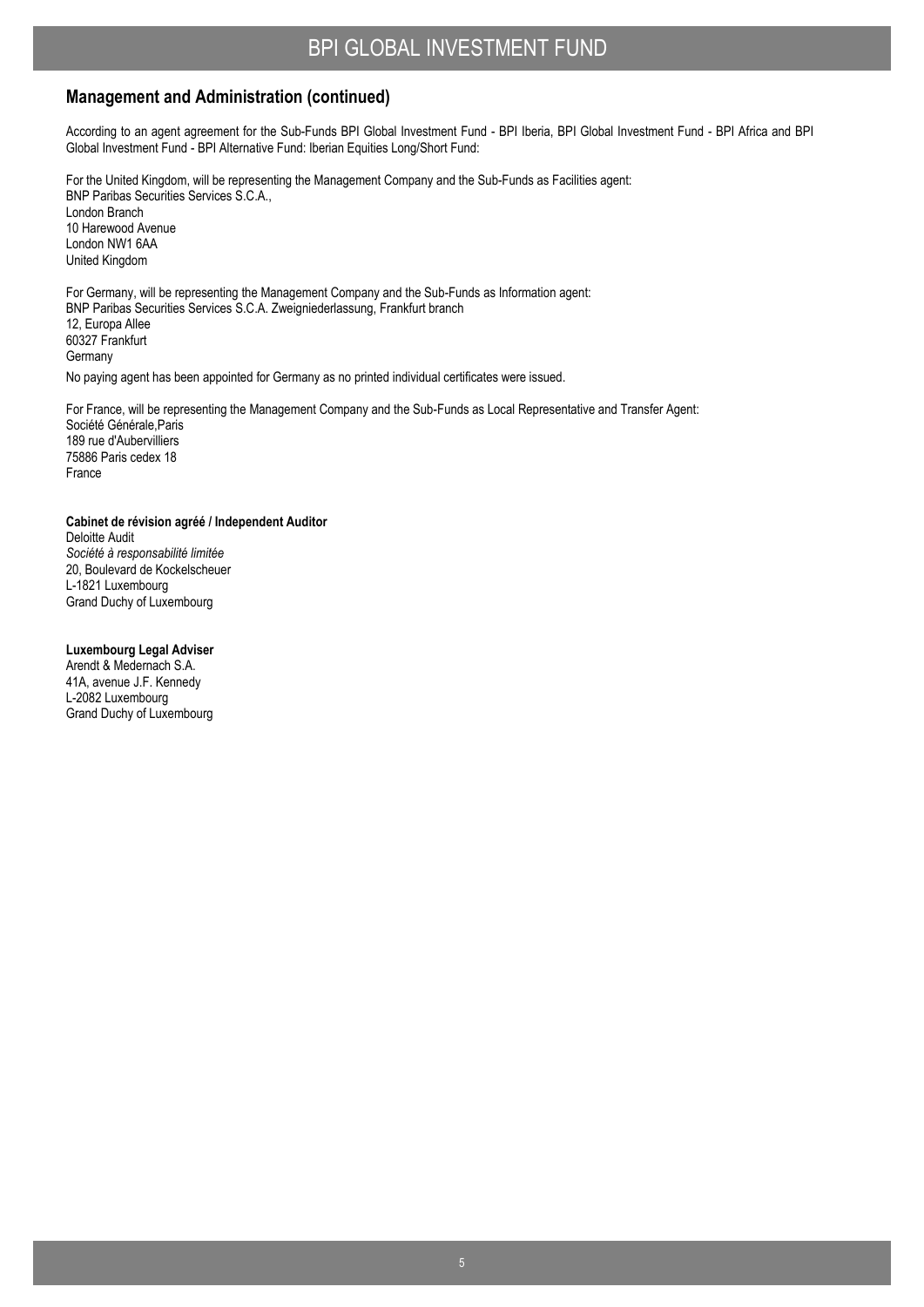### **Statistics**

|                                  |                          | June 30, 2021 | December 31, 2020 | December 31, 2019 |
|----------------------------------|--------------------------|---------------|-------------------|-------------------|
| <b>BPI Opportunities</b>         |                          |               |                   |                   |
| <b>Net Asset Value</b>           | <b>EUR</b>               | 63,469,590.00 | 66,512,749.31     | 40,241,430.88     |
| Net asset value per unit         |                          |               |                   |                   |
| R                                | <b>EUR</b>               | 9.68          | 8.43              | 7.61              |
| T                                | <b>EUR</b>               | 13.30         | 11.52             | 10.29             |
| <b>Number of units</b>           |                          |               |                   |                   |
| R                                |                          | 46,682.45     | 35,787.65         | 25,937.55         |
|                                  |                          | 4,738,071.82  | 5,746,906.82      | 3,890,056.09      |
| <b>BPI High Income Bond Fund</b> |                          |               |                   |                   |
| <b>Net Asset Value</b>           | <b>EUR</b>               | 21,747,217.92 | 21,242,800.82     | 51,588,382.49     |
| Net asset value per unit         |                          |               |                   |                   |
| ${\sf R}$                        | <b>EUR</b>               | 10.27         | 10.00             | 10.03             |
|                                  | <b>EUR</b>               | 11.14         | 10.81             | 10.79             |
| <b>Number of units</b>           |                          |               |                   |                   |
| R                                |                          | 37,355.94     | 50,906.47         | 77,897.68         |
|                                  |                          | 1,917,860.51  | 1,917,860.51      | 4,709,036.39      |
| <b>BPI</b> Iberia                |                          |               |                   |                   |
| <b>Net Asset Value</b>           | <b>EUR</b>               | 37,820,753.94 | 32,826,749.65     | 69,154,361.21     |
| Net asset value per unit         |                          |               |                   |                   |
| R                                | <b>EUR</b>               | 5.39          | 4.74              | 5.20              |
|                                  | <b>EUR</b>               | 6.18          | 5.41              | 5.88              |
| <b>Number of units</b>           |                          |               |                   |                   |
| R                                |                          | 68,521.39     | 81,640.98         | 112,453.51        |
| ı                                |                          | 6,057,955.16  | 5,996,778.64      | 11,671,834.35     |
| <b>BPI Africa</b>                |                          |               |                   |                   |
| <b>Net Asset Value</b>           | <b>EUR</b>               | 14,385,528.46 | 13,029,754.13     | 19,074,175.76     |
| Net asset value per unit         |                          |               |                   |                   |
| R                                | <b>EUR</b>               | 8.89          | 8.19              | 9.37              |
| ı                                | <b>EUR</b>               | 10.10         | 9.24              | 10.40             |
| M                                | <b>EUR</b>               | 9.70          | 8.85              | 9.92              |
| <b>Number of units</b>           |                          |               |                   |                   |
| ${\sf R}$                        |                          | 16,320.82     | 16,287.85         | 16,836.55         |
| T                                |                          | 347,767.10    | 347,767.10        | 729,884.85        |
| Μ                                |                          | 1,106,185.05  | 1,094,434.34      | 1,141,520.60      |
| <b>BPI Technology Revolution</b> |                          |               |                   |                   |
| <b>Net Asset Value</b>           | <b>EUR</b>               | 83,666,770.74 | 46,119,139.50     | 5,715,841.79      |
| Net asset value per unit         |                          |               |                   |                   |
| ${\sf R}$                        | <b>EUR</b>               | 31.34         | 28.85             | 26.29             |
| T                                | <b>EUR</b>               | 34.57         | 31.69             | 28.62             |
| I EUR Hedged*<br>М               | <b>EUR</b><br><b>EUR</b> | 11.26         | 10.31             | 21.16             |
|                                  |                          |               |                   |                   |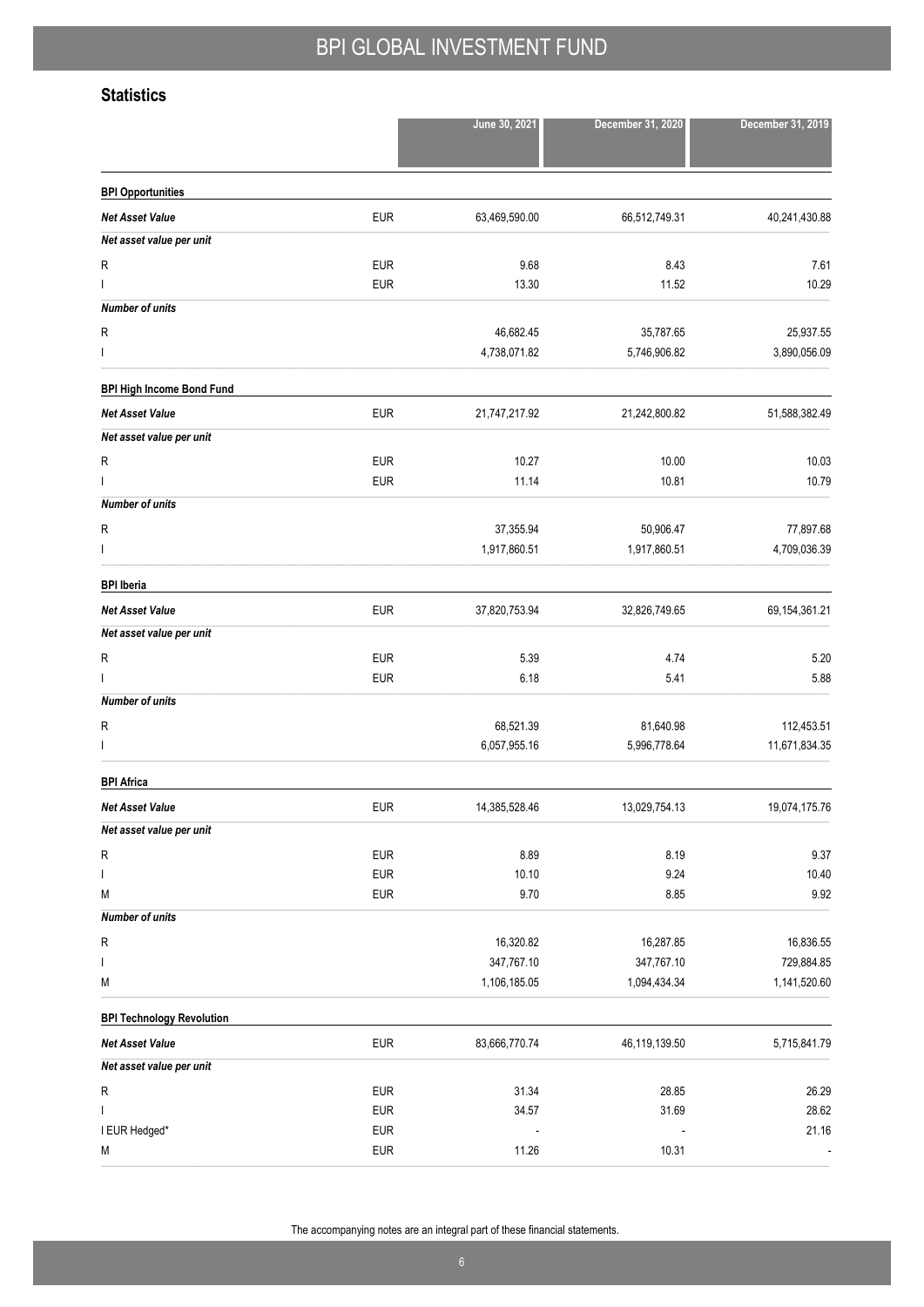### **Statistics**

|                                                          | June 30, 2021  | December 31, 2020 | December 31, 2019 |
|----------------------------------------------------------|----------------|-------------------|-------------------|
|                                                          |                |                   |                   |
| <b>Number of units</b>                                   |                |                   |                   |
| R                                                        | 1,009,759.21   | 1,813.57          | 581.89            |
|                                                          | 797,739.36     | 868,497.11        | 180,678.28        |
| I EUR Hedged*                                            |                |                   | 25,000.00         |
| M                                                        | 2,171,078.28   | 1,798,362.30      |                   |
| * The share class is not available to investors anymore. |                |                   |                   |
| BPI Alternative Fund: Iberian Equities Long/Short Fund   |                |                   |                   |
| <b>EUR</b><br><b>Net Asset Value</b>                     | 331,889,590.29 | 315,866,633.57    | 333,878,553.15    |
| Net asset value per unit                                 |                |                   |                   |
| <b>EUR</b><br>R                                          | 12.73          | 12.25             | 12.20             |
| <b>EUR</b>                                               | 13.19          | 12.67             | 12.57             |
| <b>Number of units</b>                                   |                |                   |                   |
| R                                                        | 2,845,616.09   | 3,366,099.02      | 4,212,590.54      |
|                                                          | 22,413,020.95  | 21,673,405.23     | 22,482,450.57     |
| <b>BPI Maverick Global Fund</b>                          |                |                   |                   |
| <b>EUR</b><br><b>Net Asset Value</b>                     | 19,750,498.88  | 16,077,250.79     |                   |
| Net asset value per unit                                 |                |                   |                   |
| Е<br><b>EUR</b>                                          | 12.24          | 10.57             |                   |
| <b>EUR</b><br>R                                          | 12.17          | 10.52             |                   |
| <b>Number of units</b>                                   |                |                   |                   |
| Е                                                        | 1,531,843.82   | 1,520,823.53      |                   |
| R                                                        | 82,137.26      | 74.75             |                   |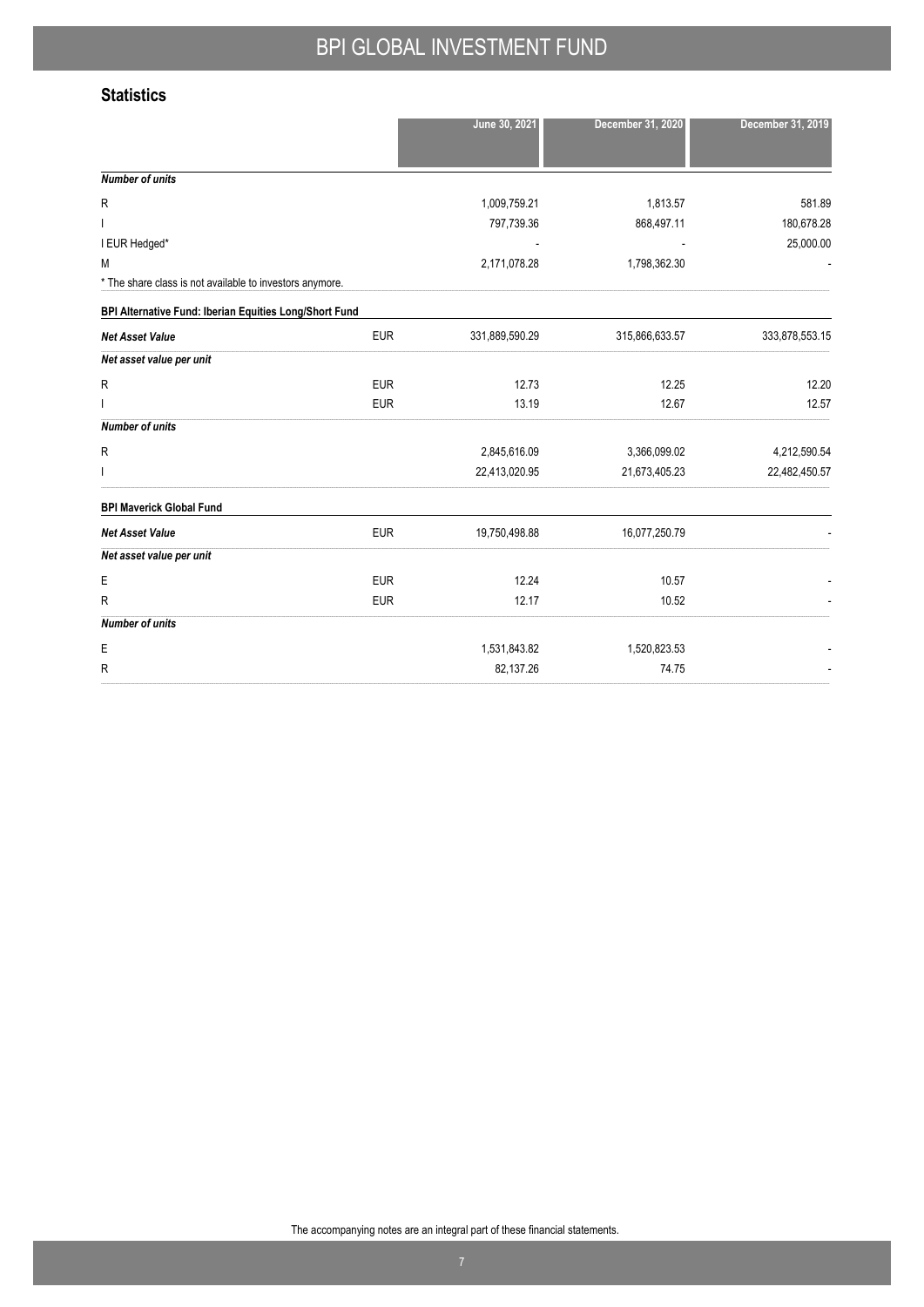#### **Combined Statement**

#### **Statement of Net Assets as at June 30, 2021**

#### **Statement of Operations and Changes in Net Assets for the period ended June 30, 2021**

|                                                        | <b>Notes</b> | <b>EUR</b>     |                                                                  | <b>Notes</b>   | <b>EUR</b>        |
|--------------------------------------------------------|--------------|----------------|------------------------------------------------------------------|----------------|-------------------|
| Assets                                                 |              |                | Income                                                           |                |                   |
| Investment in securities at cost                       |              | 467,190,943.49 | Dividends (net of withholding taxes)                             | 2              | 3,897,250.84      |
| Unrealised appreciation / (depreciation) on securities |              | 44,048,792.27  | Interest on bonds                                                | 2              | 434,560.69        |
| Investment in securities at market value               | 2            | 511,239,735.76 | Bank interest on cash account                                    | $\overline{2}$ | 35.03             |
| Cash at bank                                           | 2            | 66,055,714.90  | Other income                                                     | 12             | 1,665.51          |
| Receivable for investments sold                        |              | 8,334,986.30   | Interests on equity swaps contracts                              | $\overline{2}$ | 18,811.21         |
| Receivable on subscriptions                            |              | 35,389.87      | <b>Total income</b>                                              |                | 4,352,323.28      |
| Receivable on withholding tax reclaim                  |              | 46,599.15      |                                                                  |                |                   |
| Net unrealised appreciation on futures contracts       | 2, 11        | 236,316.00     | <b>Expenses</b>                                                  |                |                   |
| Net unrealised appreciation on equity swaps            | 2, 10        | 5,925,033.70   | Global management fees                                           | 3              | 3,662,532.99      |
| Dividends and interest receivable                      |              | 767,198.40     | Performance fees                                                 | 5              | 3,340,921.38      |
|                                                        |              |                | Administration fees                                              | 4              | 24,007.47         |
| <b>Total assets</b>                                    |              | 592,640,974.08 | Professional fees                                                |                | 74,419.40         |
| Liabilities                                            |              |                | Distribution fees                                                |                | 30,002.25         |
| Bank overdraft                                         |              | 4,283,728.86   | <b>Transaction costs</b>                                         | 2              | 738,979.11        |
| Accrued expenses                                       |              | 815,216.23     | Taxe d'abonnement                                                | 6              | 49.661.33         |
| Payable for investments purchased                      |              | 10,429,306.39  | Bank interest and charges                                        |                | 133,454.89        |
| Performance fees payable                               | 5            | 3,340,921.38   | Interests paid on equity swaps contracts                         | 2              | 784,461.39        |
| Payable on redemptions                                 |              | 6,755.15       | Dividends paid on equity swaps contracts                         | 2              | 3,407,967.58      |
| Payable on equity swaps contracts                      |              | 1,030,312.05   | Other expenses                                                   |                | 170,876.35        |
| Interest payable                                       |              | 1,158.07       | <b>Total expenses</b>                                            |                | 12,417,284.14     |
| Net unrealised depreciation on futures contracts       | 2, 11        | 3,625.72       | Net investment income / (loss)                                   |                | (8,064,960.86)    |
| <b>Total liabilities</b>                               |              | 19,911,023.85  | Net realised gain / (loss) on:                                   |                |                   |
| Net assets at the end of the period                    |              | 572,729,950.23 | Sales of investments                                             | 2              | 30,110,337.52     |
|                                                        |              |                | Foreign exchange transactions                                    | 2              | 1,467.69          |
|                                                        |              |                | <b>Futures contracts</b>                                         | 2              | (1, 295, 469.04)  |
|                                                        |              |                | Forward foreign exchange contracts                               | 2              | (139.87)          |
|                                                        |              |                | Options and equity swaps contracts                               | 2              | (14, 578, 796.70) |
|                                                        |              |                | Net realised gain / (loss) for the period                        |                | 6,172,438.74      |
|                                                        |              |                | Net change in unrealised appreciation / (depreciation) on:       |                |                   |
|                                                        |              |                | Investments                                                      | 2              | 24,005,828.97     |
|                                                        |              |                | <b>Futures contracts</b>                                         | 2              | 384,159.28        |
|                                                        |              |                | Options and equity swaps contracts                               | 2              | 6,960,751.61      |
|                                                        |              |                | Increase / (Decrease) in net assets as a result of<br>operations |                | 37,523,178.60     |
|                                                        |              |                | Proceeds received on subscription of units                       |                | 60,412,661.32     |
|                                                        |              |                | Net amount paid on redemption of units                           |                | (36,880,967.46)   |
|                                                        |              |                | Net assets at the beginning of the period                        |                | 511,675,077.77    |
|                                                        |              |                | Net assets at the end of the period                              |                | 572,729,950.23    |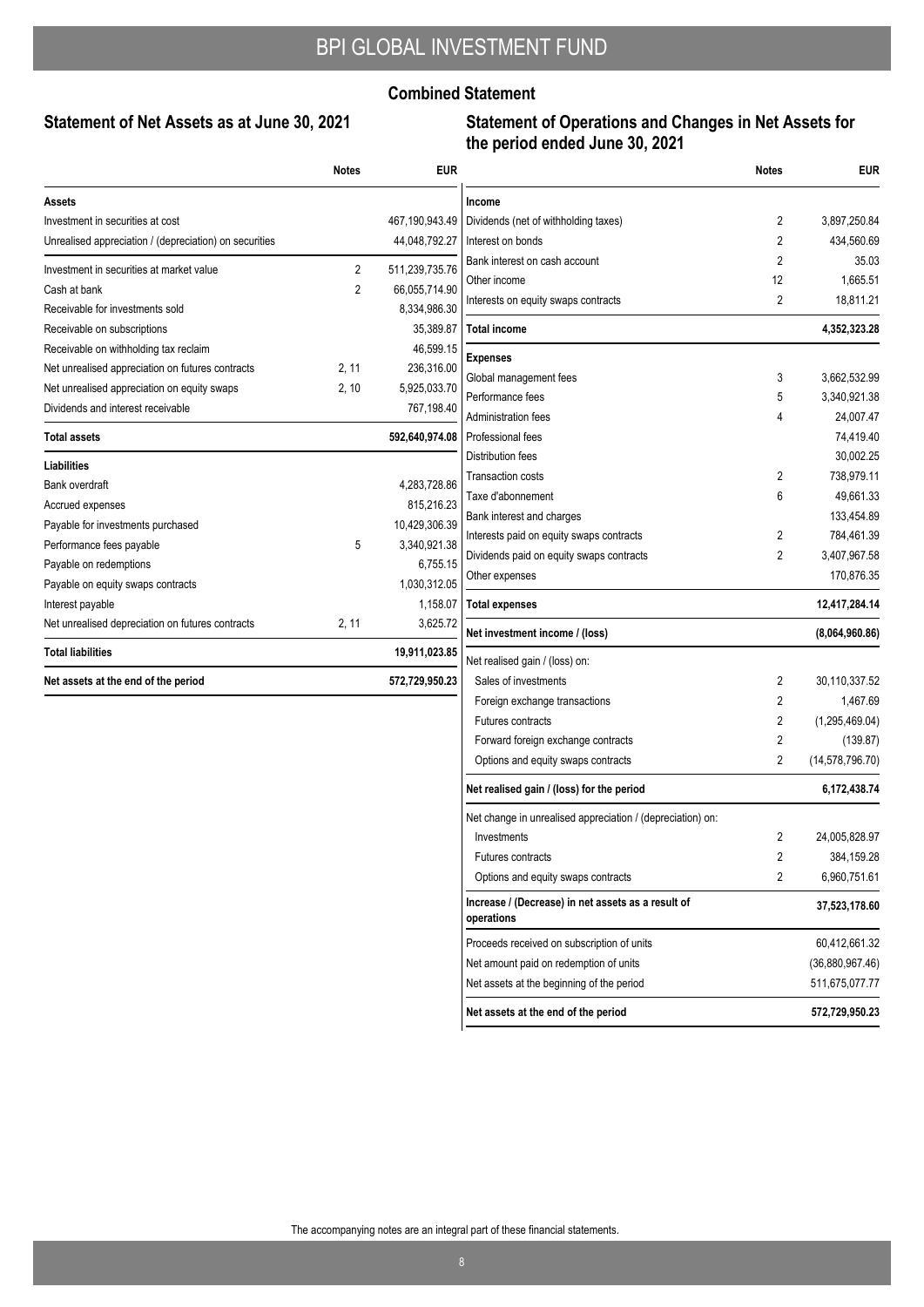### **BPI Opportunities (in EUR)**

#### Statement of Net Assets as at June 30, 2021

### **Statement of Operations and Changes in Net Assets for the period ended June 30, 2021**

|                                                        | <b>Notes</b>   | <b>EUR</b>    |                                                                  | <b>Notes</b>   | <b>EUR</b>      |
|--------------------------------------------------------|----------------|---------------|------------------------------------------------------------------|----------------|-----------------|
| Assets                                                 |                |               | Income                                                           |                |                 |
| Investment in securities at cost                       |                | 46,294,008.76 | Dividends (net of withholding taxes)                             | 2              | 329,918.35      |
| Unrealised appreciation / (depreciation) on securities |                | 16,464,749.50 | <b>Total income</b>                                              |                | 329,918.35      |
| Investment in securities at market value               | $\overline{2}$ | 62,758,758.26 | <b>Expenses</b>                                                  |                |                 |
| Cash at bank                                           | $\overline{2}$ | 737,663.22    | Global management fees                                           | 3              | 334,756.45      |
| Receivable on subscriptions                            |                | 19,878.85     | Administration fees                                              | 4              | 2.075.17        |
| Dividends and interest receivable                      |                | 23,864.16     | Professional fees                                                |                | 7.809.90        |
| <b>Total assets</b>                                    |                | 63,540,164.49 | <b>Distribution fees</b>                                         |                | 743.91          |
| <b>Liabilities</b>                                     |                |               | <b>Transaction costs</b>                                         | 2              | 9,822.56        |
|                                                        |                | 70,571.09     | Taxe d'abonnement                                                | 6              | 3,432.10        |
| Accrued expenses<br>Interest payable                   |                | 3.40          | Bank interest and charges                                        |                | 1,701.25        |
|                                                        |                |               | Other expenses                                                   |                | 24,202.42       |
| <b>Total liabilities</b>                               |                | 70,574.49     | <b>Total expenses</b>                                            |                | 384,543.76      |
| Net assets at the end of the period                    |                | 63,469,590.00 | Net investment income / (loss)                                   |                | (54, 625.41)    |
|                                                        |                |               | Net realised gain / (loss) on:                                   |                |                 |
|                                                        |                |               | Sales of investments                                             | $\overline{2}$ | 3,635,676.60    |
|                                                        |                |               | Foreign exchange transactions                                    | $\overline{2}$ | 2,617.20        |
|                                                        |                |               | Net realised gain / (loss) for the period                        |                | 3,583,668.39    |
|                                                        |                |               | Net change in unrealised appreciation / (depreciation) on:       |                |                 |
|                                                        |                |               | Investments                                                      | 2              | 5,711,136.87    |
|                                                        |                |               | Increase / (Decrease) in net assets as a result of<br>operations |                | 9,294,805.26    |
|                                                        |                |               | Proceeds received on subscription of units                       |                | 3,616,457.30    |
|                                                        |                |               | Net amount paid on redemption of units                           |                | (15,954,421.87) |
|                                                        |                |               | Net assets at the beginning of the period                        |                | 66,512,749.31   |
|                                                        |                |               | Net assets at the end of the period                              |                | 63,469,590.00   |

## **Statement of Changes in Number of Units**

| Statement of Unanges in Number of Units | Number of units in issue at<br>the beginning of the period | Number of units<br>subscribed | Number of units<br>redeemed | Number of units in issue at<br>the end of the period |
|-----------------------------------------|------------------------------------------------------------|-------------------------------|-----------------------------|------------------------------------------------------|
| R                                       | 35.787.65                                                  | 19.907.52                     | (9.012.72)                  | 46.682.45                                            |
|                                         | 5.746.906.82                                               | 277.398.08                    | (1,286,233.08)              | 4.738.071.82                                         |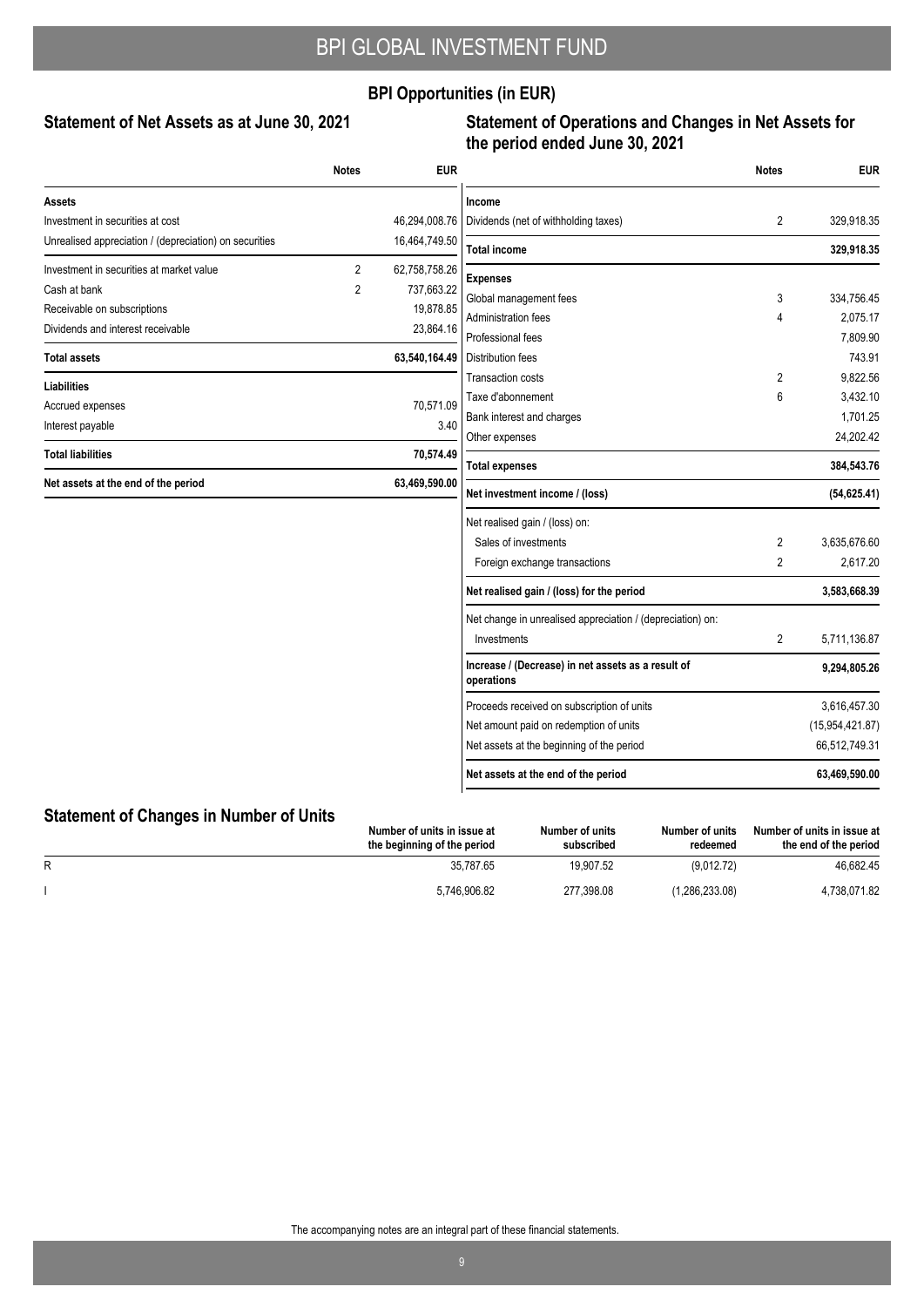## **BPI Opportunities (in EUR)**

## **Securities Portfolio as at June 30, 2021**

| Quantity/<br><b>Nominal</b>                                      | <b>Name</b>                                                            | Currency          | Market value<br>in EUR       | <b>NAV</b>   |  |  |  |
|------------------------------------------------------------------|------------------------------------------------------------------------|-------------------|------------------------------|--------------|--|--|--|
|                                                                  |                                                                        |                   |                              |              |  |  |  |
| Transferable securities admitted to an official exchange listing |                                                                        |                   |                              |              |  |  |  |
|                                                                  | Shares                                                                 |                   |                              |              |  |  |  |
|                                                                  | <b>United States</b>                                                   |                   |                              |              |  |  |  |
|                                                                  | 2,654.00 ADOBE INC                                                     | <b>USD</b>        | 1,310,640.49                 | 2.06         |  |  |  |
|                                                                  | 797.00 ALPHABET INC-CL C                                               | USD               | 1,684,405.97                 | 2.65         |  |  |  |
|                                                                  | 416.00 AMAZON.COM INC                                                  | USD               | 1,206,768.33                 | 1.90         |  |  |  |
|                                                                  | 18,071.00 AMPHENOL CORPORATION CL A<br>12,904.00 APPLE INC             | USD<br><b>USD</b> | 1,042,446.34<br>1,490,287.41 | 1.64<br>2.35 |  |  |  |
|                                                                  | 6,941.00 AUTOMATIC DATA PROCESSING                                     | <b>USD</b>        | 1,162,510.68                 | 1.83         |  |  |  |
|                                                                  | 471.00 BOOKING HOLDINGS INC                                            | USD               | 869,036.50                   | 1.37         |  |  |  |
|                                                                  | 14,076.00 BROWN-FORMAN CORP-CLASS B                                    | USD               | 889,497.80                   | 1.40         |  |  |  |
|                                                                  | 10,514.00 CADENCE DESIGN SYS INC                                       | USD               | 1,213,024.27                 | 1.91         |  |  |  |
|                                                                  | 12,042.00 COGNIZANT TECH SOLUTIONS-A<br>13,620.00 COLGATE-PALMOLIVE CO | USD<br><b>USD</b> | 703,287.73<br>934,300.53     | 1.11<br>1.47 |  |  |  |
|                                                                  | 16,263.00 EDWARDS LIFESCIENCES CORP                                    | USD               | 1,420,321.20                 | 2.24         |  |  |  |
|                                                                  | 6,007.00 ESTEE LAUDER COMPANIES-CL A                                   | <b>USD</b>        | 1,611,186.91                 | 2.54         |  |  |  |
|                                                                  | 4,974.00 FACEBOOK INC-CLASS A                                          | USD               | 1,458,394.08                 | 2.30         |  |  |  |
|                                                                  | 30,529.00 FASTENAL CO<br>4,712.00 HOME DEPOT INC                       | USD<br>USD        | 1,338,652.50<br>1,267,062.72 | 2.11<br>2.00 |  |  |  |
|                                                                  | 3,015.00 IDEXX LABORATORIES INC                                        | USD               | 1,605,635.59                 | 2.53         |  |  |  |
|                                                                  | 4,143.00 INTUIT INC                                                    | <b>USD</b>        | 1,712,433.01                 | 2.70         |  |  |  |
|                                                                  | 1,679.00 INTUITIVE SURGICAL INC                                        | <b>USD</b>        | 1,302,028.47                 | 2.05         |  |  |  |
|                                                                  | 5,922.00 JOHNSON & JOHNSON                                             | USD               | 822,658.13                   | 1.30         |  |  |  |
|                                                                  | 7,515.00 KIMBERLY-CLARK CORP<br>4.968.00 KLA CORP                      | USD<br>USD        | 847,758.41<br>1,358,188.11   | 1.34<br>2.14 |  |  |  |
|                                                                  | 4,282.00 MASTERCARD INC - A                                            | <b>USD</b>        | 1,318,252.28                 | 2.08         |  |  |  |
|                                                                  | 1,148.00 METTLER-TOLEDO INTERNATIONAL                                  | USD               | 1,341,066.13                 | 2.11         |  |  |  |
|                                                                  | 8,377.00 MICROSOFT CORP                                                | <b>USD</b>        | 1,913,592.46                 | 3.01         |  |  |  |
|                                                                  | 4,917.00 MOODYS CORP                                                   | USD               | 1,502,465.04                 | 2.37         |  |  |  |
|                                                                  | 2,854.00 MSCI INC<br>11,166.00 NIKE INC CL B                           | USD<br>USD        | 1,282,916.20<br>1,454,621.25 | 2.02<br>2.29 |  |  |  |
|                                                                  | 4,818.00 PAYPAL HOLDINGS INC-W/I                                       | <b>USD</b>        | 1,184,206.63                 | 1.87         |  |  |  |
|                                                                  | 7,720.00 PEPSICO INC                                                   | USD               | 964,560.59                   | 1.52         |  |  |  |
|                                                                  | 10,179.00 PHILIP MORRIS INTERNATIONAL                                  | USD               | 850,696.26                   | 1.34         |  |  |  |
|                                                                  | 9,212.00 PROCTER & GAMBLE CO/THE<br>4,057.00 S&P GLOBAL INC            | USD<br>USD        | 1,048,128.14<br>1,404,161.94 | 1.65<br>2.21 |  |  |  |
|                                                                  | 8,755.00 TEXAS INSTRUMENTS INC                                         | USD               | 1,419,669.87                 | 2.24         |  |  |  |
|                                                                  | 6,441.00 UNITED PARCEL SERVICE-CL B                                    | USD               | 1,129,551.20                 | 1.78         |  |  |  |
|                                                                  | 6,106.00 VISA INC-CLASS A SHARES                                       | <b>USD</b>        | 1,203,899.92                 | 1.90         |  |  |  |
|                                                                  | 9,436.00 ZOETIS INC                                                    | <b>USD</b>        | 1,482,834.10                 | 2.34         |  |  |  |
|                                                                  |                                                                        |                   | 46,751,147.19                | 73.67        |  |  |  |
|                                                                  | France                                                                 |                   |                              |              |  |  |  |
|                                                                  | 3,602.00 LOREAL                                                        | EUR               | 1,353,631.60                 | 2.13         |  |  |  |
|                                                                  | 2,476.00 LVMH LOUIS VUITTON MOET HENNESSY                              | <b>EUR</b>        | 1,637,378.80                 | 2.58         |  |  |  |
|                                                                  |                                                                        |                   | 2,991,010.40                 | 4.71         |  |  |  |
|                                                                  | Japan                                                                  |                   |                              |              |  |  |  |
|                                                                  | 12,744.00 HOYA CORP                                                    | JPY.              | 1,426,187.28                 | 2.24         |  |  |  |
|                                                                  | 3,200.00 KEYENCE CORP                                                  | JPY               | 1,363,165.49                 | 2.15         |  |  |  |
|                                                                  |                                                                        |                   | 2,789,352.77                 | 4.39         |  |  |  |
|                                                                  | <b>Denmark</b>                                                         |                   |                              |              |  |  |  |
|                                                                  | 8.258.00 COLOPLAST-B                                                   | <b>DKK</b>        | 1,142,710.64                 | 1.80         |  |  |  |
|                                                                  | 17,578.00 NOVO NORDISK A/S-B                                           | <b>DKK</b>        | 1,241,954.10                 | 1.96         |  |  |  |
|                                                                  |                                                                        |                   | 2,384,664.74                 | 3.76         |  |  |  |
|                                                                  | Switzerland                                                            |                   |                              |              |  |  |  |
|                                                                  | 10,015.00 NESTLE SA-REG                                                | CHF               | 1,052,662.20                 | 1.66         |  |  |  |
|                                                                  | 3,301.00 ROCHE HOLDING AG-BR                                           | <b>CHF</b>        | 1,131,650.98                 | 1.78         |  |  |  |
|                                                                  |                                                                        |                   | 2,184,313.18                 | 3.44         |  |  |  |
|                                                                  | Netherlands                                                            |                   |                              |              |  |  |  |
|                                                                  | 2,612.00 ASML HOLDING NV                                               | EUR               | 1,513,392.80                 | 2.38         |  |  |  |
|                                                                  |                                                                        |                   | 1,513,392.80                 | 2.38         |  |  |  |
|                                                                  | Ireland                                                                |                   |                              |              |  |  |  |
|                                                                  | 5,295.00 ACCENTURE PLC-CL A                                            | USD               | 1,316,226.54                 | 2.07         |  |  |  |
|                                                                  |                                                                        |                   | 1,316,226.54                 | 2.07         |  |  |  |
|                                                                  |                                                                        |                   |                              |              |  |  |  |
|                                                                  | Australia                                                              |                   |                              |              |  |  |  |
|                                                                  | 6,369.00 CSL LTD                                                       | AUD               | 1,149,859.22                 | 1.81         |  |  |  |
|                                                                  |                                                                        |                   | 1,149,859.22                 | 1.81         |  |  |  |

| Quantity/<br><b>Name</b><br><b>Nominal</b> | Currency   | <b>Market value</b><br>in EUR | %<br><b>NAV</b> |
|--------------------------------------------|------------|-------------------------------|-----------------|
| Spain                                      |            |                               |                 |
| 31,315.00 INDUSTRIA DE DISENO TEXTIL       | <b>EUR</b> | 930,368.65                    | 1.47            |
|                                            |            | 930,368.65                    | 1.47            |
| <b>United Kingdom</b>                      |            |                               |                 |
| 15,161.00 UNILEVER PLC                     | <b>EUR</b> | 748,422.77                    | 1.18            |
|                                            |            | 748,422.77                    | 1.18            |
|                                            |            | 62,758,758.26                 | 98.88           |
| Other transferable securities              |            |                               |                 |
| <b>Shares</b>                              |            |                               |                 |
| Spain                                      |            |                               |                 |
| 23,087.00 LA SEDA DE BARCELONA*            | <b>EUR</b> | 0.00                          | 0.00            |
|                                            |            | 0.00                          | 0.00            |
|                                            |            | 0.00                          | 0.00            |
| <b>Total securities portfolio</b>          |            | 62,758,758.26                 | 98.88           |

## **Summary of net assets**

|                                   |               | $\frac{0}{0}$<br><b>NAV</b> |
|-----------------------------------|---------------|-----------------------------|
| <b>Total securities portfolio</b> | 62,758,758.26 | 98.88                       |
| Cash at bank                      | 737.663.22    | 1.16                        |
| Other assets and liabilities      | (26, 831.48)  | (0.04)                      |
| <b>Total net assets</b>           | 63,469,590.00 | 100.00                      |

\* Please see Note 9.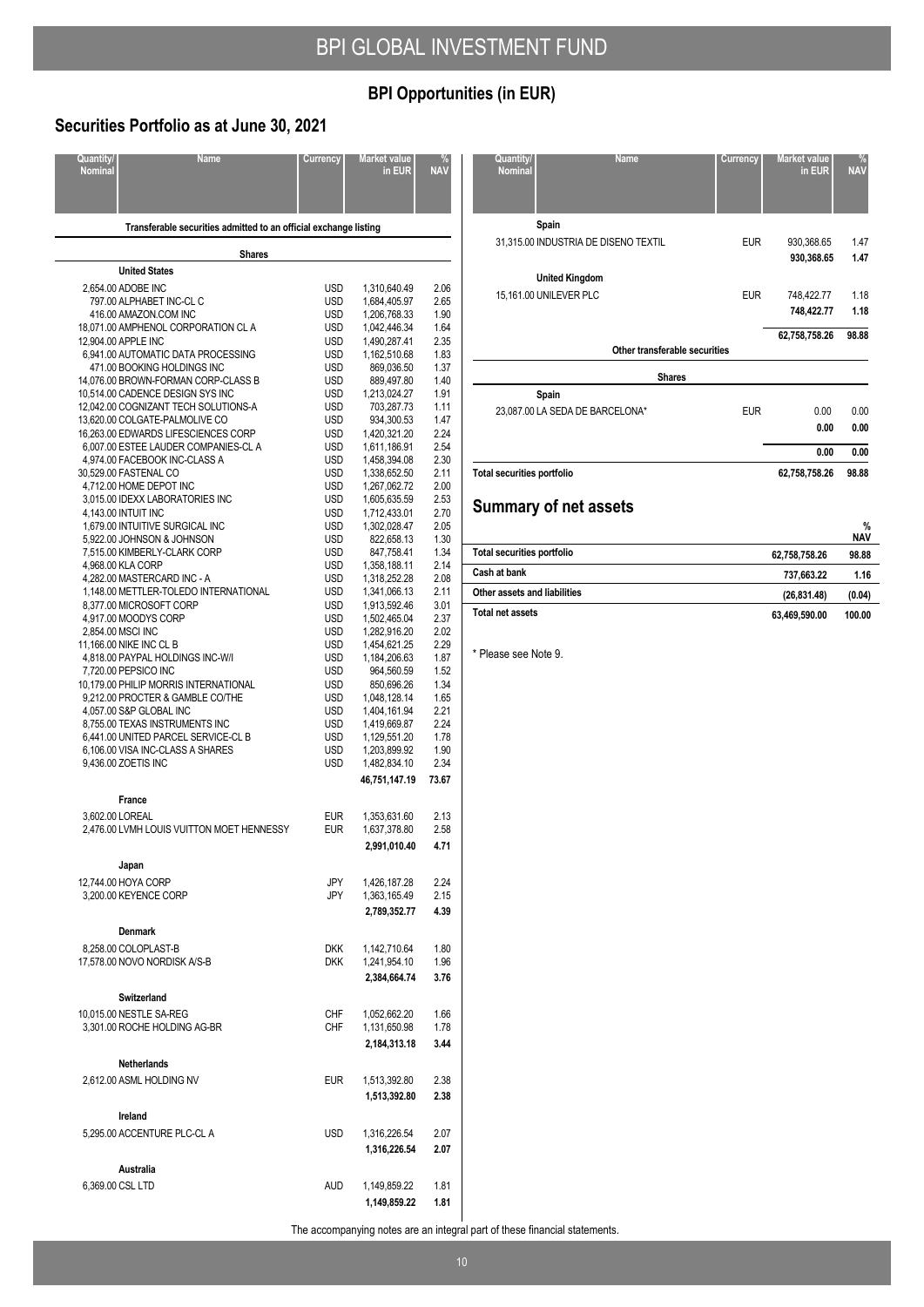## **BPI Opportunities (in EUR)**

### **Portfolio Breakdowns**

| <b>Nature allocation</b>  | % of portfolio | % of net<br>assets |
|---------------------------|----------------|--------------------|
| <b>Shares</b>             | 100.00         | 98.88              |
|                           | 100.00         | 98.88              |
| <b>Country allocation</b> | % of portfolio | % of net<br>assets |
| <b>United States</b>      | 74.49          | 73.67              |
| France                    | 4.77           | 4.71               |
| Japan                     | 4.44           | 4.39               |
| Denmark                   | 3.80           | 3.76               |
| Switzerland               | 3.48           | 3.44               |
| Netherlands               | 2.41           | 2.38               |
| Ireland                   | 2.10           | 2.07               |
| Other                     | 4.51           | 4.46               |
|                           | 100.00         | 98.88              |

## **Top Ten Holdings**

| <b>Top Ten Holdings</b>          | <b>Sector</b>         | <b>Market value</b> | $%$ of<br>net |
|----------------------------------|-----------------------|---------------------|---------------|
|                                  |                       | <b>EUR</b>          | assets        |
| MICROSOFT CORP                   | Computer software     | 1,913,592.46        | 3.01          |
| <b>INTUIT INC</b>                | Computer software     | 1,712,433.01        | 2.70          |
| ALPHABET INC-CL C                | Internet              | 1.684.405.97        | 2.65          |
| LVMH LOUIS VUITTON MOET HENNESSY | Textile               | 1,637,378.80        | 2.58          |
| ESTEE LAUDER COMPANIES-CL A      | Cosmetics             | 1,611,186.91        | 2.54          |
| <b>IDEXX LABORATORIES INC</b>    | Cosmetics             | 1.605.635.59        | 2.53          |
| ASML HOLDING NV                  | Electric & Electronic | 1,513,392.80        | 2.38          |
| <b>MOODYS CORP</b>               | Diversified services  | 1.502.465.04        | 2.37          |
| APPLE INC                        | Computer hardware     | 1.490.287.41        | 2.35          |
| ZOETIS INC                       | Cosmetics             | 1,482,834.10        | 2.34          |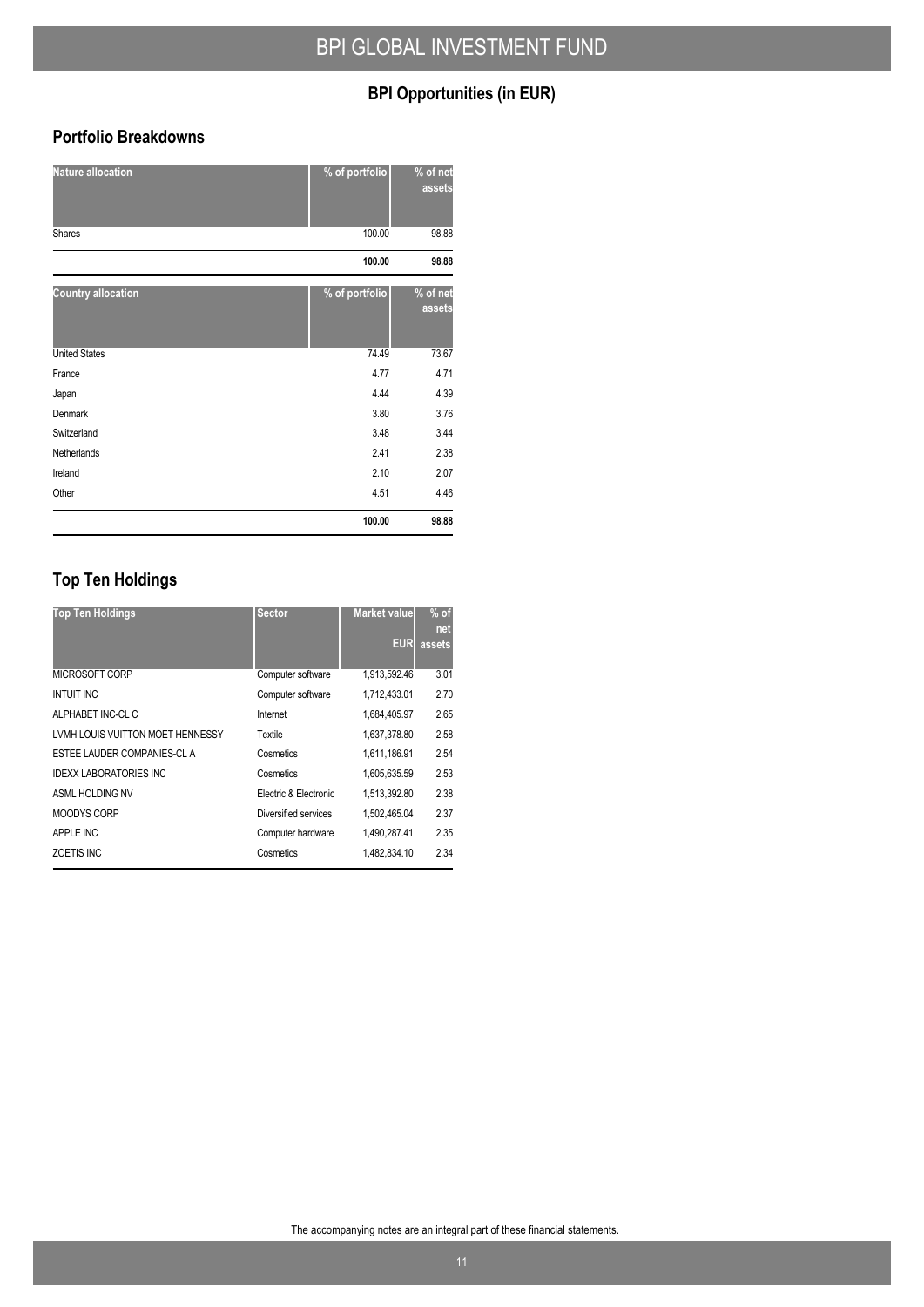### **BPI High Income Bond Fund (in EUR)**

#### Statement of Net Assets as at June 30, 2021

#### **Statement of Operations and Changes in Net Assets for the period ended June 30, 2021**

|                                                        | <b>Notes</b>   | <b>EUR</b>    |                                                                  | <b>Notes</b>   | <b>EUR</b>    |
|--------------------------------------------------------|----------------|---------------|------------------------------------------------------------------|----------------|---------------|
| Assets                                                 |                |               | Income                                                           |                |               |
| Investment in securities at cost                       |                | 20,079,096.47 | Interest on bonds                                                | 2              | 434,560.69    |
| Unrealised appreciation / (depreciation) on securities |                | 472,806.06    | Other income                                                     | 12             | 1,625.30      |
| Investment in securities at market value               | $\overline{2}$ | 20,551,902.53 | <b>Total income</b>                                              |                | 436,185.99    |
| Cash at bank                                           | $\overline{2}$ | 877,963.92    | <b>Expenses</b>                                                  |                |               |
| Receivable for investments sold                        |                | 419,034.25    | Global management fees                                           | 3              | 81,420.99     |
| Dividends and interest receivable                      |                | 233,912.02    | <b>Administration fees</b>                                       | 4              | 1,581.82      |
| <b>Total assets</b>                                    |                | 22,082,812.72 | Professional fees                                                |                | 946.79        |
| <b>Liabilities</b>                                     |                |               | Distribution fees                                                |                | 743.91        |
| <b>Bank overdraft</b>                                  |                | 15,260.68     | <b>Transaction costs</b>                                         | 2              | 33.75         |
| Accrued expenses                                       |                | 16,708.40     | Taxe d'abonnement                                                | 6              | 1,171.57      |
| Payable for investments purchased                      |                | 300,000.00    | Bank interest and charges                                        |                | 1,045.40      |
| Net unrealised depreciation on futures contracts       | 2, 11          | 3,625.72      | Other expenses                                                   |                | 398.64        |
| <b>Total liabilities</b>                               |                | 335,594.80    | <b>Total expenses</b>                                            |                | 87,342.87     |
| Net assets at the end of the period                    |                | 21,747,217.92 | Net investment income / (loss)                                   |                | 348,843.12    |
|                                                        |                |               | Net realised gain / (loss) on:                                   |                |               |
|                                                        |                |               | Sales of investments                                             | 2              | 187.229.06    |
|                                                        |                |               | Foreign exchange transactions                                    | $\overline{2}$ | 22.41         |
|                                                        |                |               | Futures contracts                                                | $\overline{2}$ | (1,014.18)    |
|                                                        |                |               | Net realised gain / (loss) for the period                        |                | 535,080.41    |
|                                                        |                |               | Net change in unrealised appreciation / (depreciation) on:       |                |               |
|                                                        |                |               | Investments                                                      | 2              | 111,976.63    |
|                                                        |                |               | Futures contracts                                                | $\overline{2}$ | (3,625.72)    |
|                                                        |                |               | Increase / (Decrease) in net assets as a result of<br>operations |                | 643,431.32    |
|                                                        |                |               | Proceeds received on subscription of units                       |                | 3,036.00      |
|                                                        |                |               | Net amount paid on redemption of units                           |                | (142,050.22)  |
|                                                        |                |               | Net assets at the beginning of the period                        |                | 21,242,800.82 |
|                                                        |                |               | Net assets at the end of the period                              |                | 21,747,217.92 |

## **Statement of Changes in Number of Units**

|   | Number of units in issue at<br>the beginning of the period | Number of units<br>subscribed | Number of units<br>redeemed | Number of units in issue at<br>the end of the period |
|---|------------------------------------------------------------|-------------------------------|-----------------------------|------------------------------------------------------|
| R | 50.906.47                                                  | 297.79                        | (13.848.32)                 | 37.355.94                                            |
|   | 1.917.860.51                                               |                               |                             | 1.917.860.51                                         |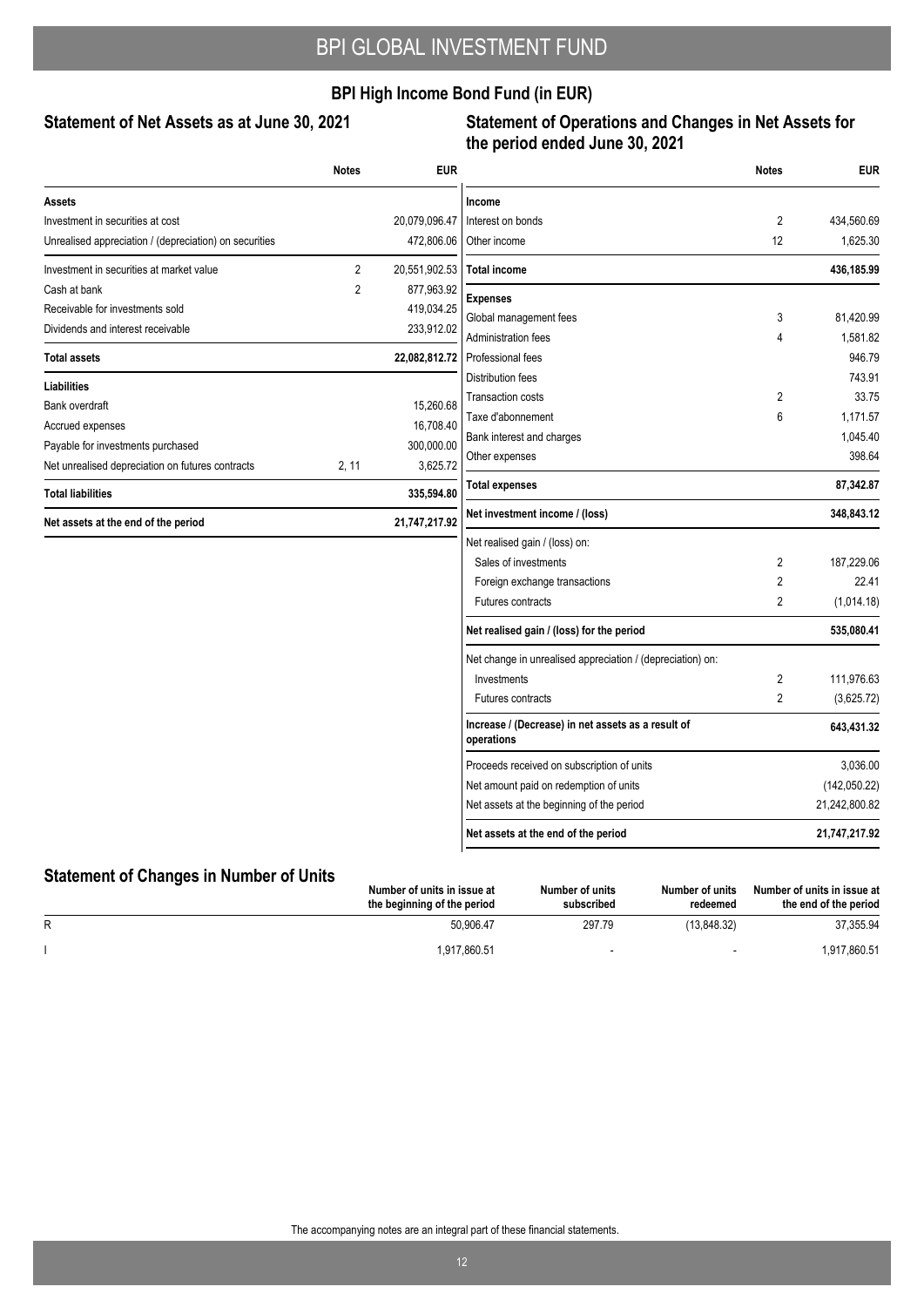## **BPI High Income Bond Fund (in EUR)**

## **Securities Portfolio as at June 30, 2021**

| <b>Name</b><br>Quantity/<br><b>Nominal</b>                                                                                                                                                                                                                                                                                                                                                                                                                                                                                                                                                                                                                                                                                                                                                                                                                                                                                                                                                                                                  | <b>Currency</b>                                                                                                                                                                                                                                                                                                  | <b>Market value</b><br>in EUR                                                                                                                                                                                                                                                                                                 | $\%$<br><b>NAV</b>                                                                                                                                                                    |
|---------------------------------------------------------------------------------------------------------------------------------------------------------------------------------------------------------------------------------------------------------------------------------------------------------------------------------------------------------------------------------------------------------------------------------------------------------------------------------------------------------------------------------------------------------------------------------------------------------------------------------------------------------------------------------------------------------------------------------------------------------------------------------------------------------------------------------------------------------------------------------------------------------------------------------------------------------------------------------------------------------------------------------------------|------------------------------------------------------------------------------------------------------------------------------------------------------------------------------------------------------------------------------------------------------------------------------------------------------------------|-------------------------------------------------------------------------------------------------------------------------------------------------------------------------------------------------------------------------------------------------------------------------------------------------------------------------------|---------------------------------------------------------------------------------------------------------------------------------------------------------------------------------------|
| Transferable securities admitted to an official exchange listing                                                                                                                                                                                                                                                                                                                                                                                                                                                                                                                                                                                                                                                                                                                                                                                                                                                                                                                                                                            |                                                                                                                                                                                                                                                                                                                  |                                                                                                                                                                                                                                                                                                                               |                                                                                                                                                                                       |
| Bonds and other debt instruments                                                                                                                                                                                                                                                                                                                                                                                                                                                                                                                                                                                                                                                                                                                                                                                                                                                                                                                                                                                                            |                                                                                                                                                                                                                                                                                                                  |                                                                                                                                                                                                                                                                                                                               |                                                                                                                                                                                       |
| Netherlands<br>100,000.00 ABERTIS FINANCE 20-31/12/2060 FRN<br>100,000.00 ABERTIS FINANCE 21-31/12/2061 FRN<br>200,000.00 DUFRY ONE BV 2% 19-15/02/2027<br>100,000.00 DUFRY ONE BV 3.375% 21-15/04/2028<br>200,000.00 FRIGOGLASS FINAN 6.875% 20-12/02/2025<br>200,000.00 MAXEDA DIY 5.875% 20-01/10/2026<br>200,000.00 NOBIAN FINANCE B 3.625% 21-15/07/2026                                                                                                                                                                                                                                                                                                                                                                                                                                                                                                                                                                                                                                                                               | <b>EUR</b><br><b>EUR</b><br><b>EUR</b><br><b>EUR</b><br><b>EUR</b><br><b>EUR</b><br><b>EUR</b>                                                                                                                                                                                                                   | 103,612.50<br>99,285.00<br>189.000.00<br>99,500.00<br>179,500.00<br>205.870.00<br>199,750.00                                                                                                                                                                                                                                  | 0.48<br>0.46<br>0.87<br>0.46<br>0.83<br>0.95<br>0.92                                                                                                                                  |
| 100,000.00 REPSOL INTL FIN 21-31/12/2061 FRN<br>200,000.00 SCHOELLER PACK 6.375% 19-01/11/2024<br>100,000.00 SIGMA HOLDCO 5.75% 18-15/05/2026<br>100,000.00 SUNSHINE MID 6.5% 18-15/05/2026<br>100,000.00 TELECOM ITALI FIN SA 7.75% 03-<br>24/01/2033<br>400,000.00 TEVA PHARM FNC 6% 20-31/01/2025                                                                                                                                                                                                                                                                                                                                                                                                                                                                                                                                                                                                                                                                                                                                        | <b>EUR</b><br><b>EUR</b><br><b>EUR</b><br><b>EUR</b><br><b>EUR</b><br><b>EUR</b>                                                                                                                                                                                                                                 | 100,766.50<br>208,510.00<br>97,375.00<br>103,663.00<br>146,880.00<br>431,698.00                                                                                                                                                                                                                                               | 0.46<br>0.95<br>0.45<br>0.48<br>0.68<br>1.98                                                                                                                                          |
| 200,000.00 TRIVIUM PACK FIN 3.75% 19-15/08/2026<br>300,000.00 UNITED GROUP BV 3.125% 20-15/02/2026<br>200,000.00 VZ VENDOR 2.875% 20-15/01/2029<br>100,000.00 ZIGGO 3.375% 20-28/02/2030<br>France                                                                                                                                                                                                                                                                                                                                                                                                                                                                                                                                                                                                                                                                                                                                                                                                                                          | <b>EUR</b><br><b>EUR</b><br><b>EUR</b><br><b>EUR</b>                                                                                                                                                                                                                                                             | 203,428.00<br>292.500.00<br>196,253.00<br>98,875.00<br>2,956,466.00                                                                                                                                                                                                                                                           | 0.94<br>1.33<br>0.90<br>0.45<br>13.59                                                                                                                                                 |
| 200,000.00 ACCOR 19-31/12/2059 FRN<br>200.000.00 ALTICE FRANCE 2.125% 20-15/02/2025<br>200,000.00 ALTICE FRANCE 3.375% 19-15/01/2028<br>100,000.00 ALTICE FRANCE 4% 21-15/07/2029<br>100,000.00 CASINO GUICHARD 14-07/02/2025 FRN<br>100,000.00 CASINO GUICHARD 3.248% 14-07/03/2024<br>100,000.00 CASINO GUICHARD 5.25% 21-15/04/2027<br>100,000.00 CASINO GUICHARD 6.625% 20-15/01/2026<br>130,000.00 CGG SA 7.75% 21-01/04/2027<br>100,000.00 CMA CGM SA 5.25% 17-15/01/2025<br>200,000.00 CMA CGM SA 7.5% 20-15/01/2026<br>100,000.00 FAURECIA 2.375% 21-15/06/2029<br>150,000.00 FAURECIA 3.75% 20-15/06/2028<br>100,000.00 GETLINK SE 3.5% 20-30/10/2025<br>100,000.00 LOXAM SAS 4.5% 19-15/04/2027<br>100,000.00 LOXAM SAS 5.75% 19-15/07/2027<br>100,000.00 PAPREC HOLDING 3.5% 21-01/07/2028<br>100,000.00 PARTS EUROPE SA 6.5% 20-16/07/2025<br>100,000.00 QUATRIM 5.875% 19-15/01/2024<br>200,000.00 RCI BANQUE 19-18/02/2030 FRN<br>100,000.00 SPIE SA 2.625% 19-18/06/2026<br>200,000.00 TEREOS FIN GROUP 4.125% 16-16/06/2023 | <b>EUR</b><br><b>EUR</b><br><b>EUR</b><br><b>EUR</b><br><b>EUR</b><br><b>EUR</b><br><b>EUR</b><br><b>EUR</b><br><b>EUR</b><br><b>EUR</b><br><b>EUR</b><br><b>EUR</b><br><b>EUR</b><br><b>EUR</b><br><b>EUR</b><br><b>EUR</b><br><b>EUR</b><br><b>EUR</b><br><b>EUR</b><br><b>EUR</b><br><b>EUR</b><br><b>EUR</b> | 196,250.00<br>195,375.00<br>195,306.00<br>99,625.00<br>97,700.00<br>101,875.00<br>102,500.00<br>105,875.00<br>135,005.00<br>102,375.00<br>222,900.00<br>102,043.00<br>158,250.00<br>103,937.50<br>100,979.00<br>104,437.50<br>99,852.50<br>105,035.00<br>104,125.00<br>201,755.00<br>103,812.50<br>202,695.00<br>2,941,708.00 | 0.90<br>0.90<br>0.90<br>0.46<br>0.45<br>0.47<br>0.47<br>0.49<br>0.62<br>0.47<br>1.02<br>0.47<br>0.73<br>0.48<br>0.46<br>0.48<br>0.46<br>0.48<br>0.48<br>0.93<br>0.48<br>0.93<br>13.53 |
| Spain<br>200,000.00 ABANCA CORP 21-31/12/2061 FRN<br>400,000.00 BANCO SANTANDER 20-31/12/2060 FRN<br>400,000.00 CAIXABANK 18-31/12/2049 FRN<br>200,000.00 GESTAMP AUTOMOCI 3.25% 18-30/04/2026<br>200,000.00 GRIFOLS SA 3.2% 17-01/05/2025<br>100,000.00 GRUPO-ANTOLIN 3.375% 18-30/04/2026<br>100,000.00 GRUPO-ANTOLIN 3.5% 21-30/04/2028<br>200,000.00 INTL CONSOLIDAT 0.5% 19-04/07/2023<br>100,000.00 INTL CONSOLIDAT 2.75% 21-25/03/2025<br>100,000.00 INTL CONSOLIDAT 3.75% 21-25/03/2029<br>100,000.00 NH HOTEL GRP 4% 21-02/07/2026<br>100,000.00 SA DE OBRAS SERV 6% 18-24/07/2022<br>150,000.00 TENDAM BRANDS SAU 5% 17-15/09/2024                                                                                                                                                                                                                                                                                                                                                                                                | <b>EUR</b><br><b>EUR</b><br><b>EUR</b><br><b>EUR</b><br><b>EUR</b><br><b>EUR</b><br><b>EUR</b><br><b>EUR</b><br><b>EUR</b><br><b>EUR</b><br><b>EUR</b><br><b>EUR</b><br><b>EUR</b>                                                                                                                               | 213,500.00<br>414,000.00<br>430,162.00<br>203,125.00<br>202,000.00<br>100,812.50<br>99,950.00<br>194.655.00<br>100,187.50<br>100,494.00<br>100,144.50<br>100,560.00<br>148,312.50<br>2,407,903.00                                                                                                                             | 0.98<br>1.90<br>1.99<br>0.93<br>0.93<br>0.46<br>0.46<br>0.90<br>0.46<br>0.46<br>0.46<br>0.46<br>0.68<br>11.07                                                                         |
| Germany<br>100,000.00 CHEPLAPHARM ARZN 3.5% 20-11/02/2027<br>100,000.00 CHEPLAPHARM ARZN 4.375% 20-<br>15/01/2028<br>200,000.00 COMMERZBANK AG 21-31/12/2061 FRN<br>200,000.00 CT INVESTMENT 5.5% 21-15/04/2026<br>200,000.00 DOUGLAS GMBH 6% 21-08/04/2026<br>200,000.00 DT LUFTHANSA AG 3.75% 21-11/02/2028<br>150,000.00 HAPAG-LLOYD AG 2.5% 21-15/04/2028<br>300,000.00 NIDDA HEALTHCARE 3.5% 17-30/09/2024                                                                                                                                                                                                                                                                                                                                                                                                                                                                                                                                                                                                                             | <b>EUR</b><br><b>EUR</b><br><b>EUR</b><br><b>EUR</b><br><b>EUR</b><br><b>EUR</b><br><b>EUR</b><br><b>EUR</b>                                                                                                                                                                                                     | 101,250.00<br>104,125.00<br>203,000.00<br>205,216.00<br>200,000.00<br>206,750.00<br>153,910.50<br>299,550.00                                                                                                                                                                                                                  | 0.47<br>0.48<br>0.93<br>0.94<br>0.92<br>0.95<br>0.71<br>1.38                                                                                                                          |

| Quantity/<br><b>Nominal</b> | Name                                                                                                                                                                                                                                                                                                                                                                                                                                                                                                            | Currency                                                                                                                                 | Market value<br>in EUR                                                                                                                                 | <b>NAV</b>                                                                           |
|-----------------------------|-----------------------------------------------------------------------------------------------------------------------------------------------------------------------------------------------------------------------------------------------------------------------------------------------------------------------------------------------------------------------------------------------------------------------------------------------------------------------------------------------------------------|------------------------------------------------------------------------------------------------------------------------------------------|--------------------------------------------------------------------------------------------------------------------------------------------------------|--------------------------------------------------------------------------------------|
|                             | 100,000.00 THYSSENKRUPP 2.875% 19-22/02/2024<br>200,000.00 VERTICAL MIDCO G 4.375% 20-15/07/2027<br>150,000.00 WEPA HYGIENEPROD 2.875% 19-<br>15/12/2027                                                                                                                                                                                                                                                                                                                                                        | <b>EUR</b><br><b>EUR</b><br><b>EUR</b>                                                                                                   | 101,570.00<br>209.303.00<br>148.312.50                                                                                                                 | 0.47<br>0.96<br>0.68                                                                 |
|                             | 100,000.00 ZF FINANCE GMBH 2% 21-06/05/2027<br><b>United Kingdom</b>                                                                                                                                                                                                                                                                                                                                                                                                                                            | <b>EUR</b>                                                                                                                               | 100,713.00<br>2,033,700.00                                                                                                                             | 0.46<br>9.35                                                                         |
|                             | 200.000.00 HEATHROW FINANCE PLC4.125% 19-<br>01/09/2029                                                                                                                                                                                                                                                                                                                                                                                                                                                         | <b>GBP</b>                                                                                                                               | 240.549.83                                                                                                                                             | 1.11                                                                                 |
|                             | 100,000.00 INTL GAME TECH 2.375% 19-15/04/2028<br>100,000.00 JAGUAR LAND ROVR 2.2% 17-15/01/2024<br>100,000.00 JAGUAR LAND ROVR 5.875% 19-<br>15/11/2024                                                                                                                                                                                                                                                                                                                                                        | <b>EUR</b><br><b>EUR</b><br><b>EUR</b>                                                                                                   | 98,125.00<br>99,998.00<br>110,125.00                                                                                                                   | 0.45<br>0.46<br>0.51                                                                 |
|                             | 200,000.00 PINNACLE BIDCO P 5.5% 20-15/02/2025<br>200,000.00 PRUDENTIAL PLC 13-19/12/2063 FRN<br>100,000.00 VICTORIA PLC 3.625% 21-24/08/2026<br>250,000.00 VIRGIN MEDIA FIN 3.75% 20-15/07/2030<br>100,000.00 VIRGIN MEDIA SEC 4.25% 19-15/01/2030<br>200,000.00 VIRIDIAN GRP 4% 17-15/09/2025                                                                                                                                                                                                                 | <b>EUR</b><br><b>GBP</b><br>EUR<br><b>EUR</b><br><b>GBP</b><br><b>EUR</b>                                                                | 205,420.00<br>306,976.53<br>101,514.00<br>250,312.50<br>116,387.68<br>201,906.00<br>1,731,314.54                                                       | 0.94<br>1.40<br>0.47<br>1.15<br>0.54<br>0.93<br>7.96                                 |
|                             | Luxembourg<br>100,000.00 ADLER GROUP SA 2.25% 21-27/04/2027<br>200,000.00 ALTICE FINANCING 3% 20-15/01/2028<br>100,000.00 ALTICE FRANCE 8% 19-15/05/2027<br>200.000.00 CIRSA FINANCE IN 19-30/09/2025 FRN<br>300.000.00 CPI PROPERTY GRO 20-31/12/2060 FRN<br>100,000.00 EDREAMS ODIGEO S 5.5% 18-01/09/2023<br>100,000.00 LHMC FINCO SARL 6.25% 18-20/12/2023<br>200,000.00 MATTERHORN TELE 4% 17-15/11/2027<br>150,000.00 ROSSINI SARL 6.75% 18-30/10/2025<br>200,000.00 STENA INTERNATIO 3.75% 20-01/02/2025 | <b>EUR</b><br><b>EUR</b><br><b>EUR</b><br><b>EUR</b><br><b>EUR</b><br><b>EUR</b><br><b>EUR</b><br><b>EUR</b><br><b>EUR</b><br><b>EUR</b> | 98,687.50<br>190,750.00<br>108,114.00<br>196,625.00<br>317,592.00<br>99,450.00<br>101,625.00<br>205,950.00<br>157,312.50<br>200,151.00<br>1,676,257.00 | 0.45<br>0.88<br>0.50<br>0.90<br>1.46<br>0.46<br>0.47<br>0.95<br>0.72<br>0.92<br>7.71 |
|                             | <b>United States</b>                                                                                                                                                                                                                                                                                                                                                                                                                                                                                            |                                                                                                                                          |                                                                                                                                                        |                                                                                      |
|                             | 150,000.00 AVANTOR FUNDING 3.875% 20-15/07/2028<br>200,000.00 BELDEN INC 3.875% 18-15/03/2028<br>150,000.00 CATALENT PHARMA 2.375% 20-01/03/2028<br>250,000.00 FORD MOTOR CRED 3.25% 20-15/09/2025<br>100,000.00 IQVIA INC 2.25% 21-15/03/2029<br>150,000.00 IQVIA INC 2.875% 20-15/06/2028<br>150,000.00 MPT OP PTNR/FINL 2.5% 21-24/03/2026<br>200.000.00 PRIMO WATER CORP 3.875% 20-<br>31/10/2028                                                                                                           | <b>EUR</b><br><b>EUR</b><br><b>EUR</b><br><b>EUR</b><br><b>EUR</b><br><b>EUR</b><br><b>GBP</b><br><b>EUR</b>                             | 158,437.50<br>208,875.00<br>150,750.00<br>268,375.00<br>99,940.00<br>154,875.00<br>178,235.19<br>204,332.00                                            | 0.73<br>0.96<br>0.69<br>1.24<br>0.46<br>0.71<br>0.82<br>0.94                         |
|                             | 100,000.00 WMG ACQUISITION 2.75% 20-15/07/2028<br>Italy                                                                                                                                                                                                                                                                                                                                                                                                                                                         | <b>EUR</b>                                                                                                                               | 102,500.00<br>1,526,319.69                                                                                                                             | 0.47<br>7.02                                                                         |
|                             | 100,000.00 EVOCA SPA 19-01/11/2026 FRN<br>100,000.00 FIRE BC SPA 18-30/09/2024 FRN<br>250,000.00 INTESA SANPAOLO 20-31/12/2060 FRN<br>100,000.00 INTL DESIGN GRP 21-15/05/2026 FRN<br>200,000.00 SALINI IMPREGILO 3.625% 20-28/01/2027<br>50,000.00 SISAL PAY 19-17/12/2026 FRN<br>200,000.00 UNICREDIT SPA 20-31/12/2060 FRN<br>150,000.00 WEBUILD SPA 5.875% 20-15/12/2025                                                                                                                                    | <b>EUR</b><br><b>EUR</b><br><b>EUR</b><br><b>EUR</b><br><b>EUR</b><br><b>EUR</b><br><b>EUR</b><br><b>EUR</b>                             | 94,681.50<br>96,687.50<br>249,687.50<br>101,000.00<br>207,750.00<br>50,187.50<br>191,800.00<br>166,303.50<br>1,158,097.50                              | 0.44<br>0.44<br>1.16<br>0.46<br>0.96<br>0.23<br>0.88<br>0.76<br>5.33                 |
|                             | Sweden<br>100,000.00 BALDER 21-02/06/2081 FRN<br>200,000.00 INTRUM AB 4.875% 20-15/08/2025<br>130,000.00 VERISURE MIDHOLD 5.25% 21-15/02/2029                                                                                                                                                                                                                                                                                                                                                                   | <b>EUR</b><br><b>EUR</b><br><b>EUR</b>                                                                                                   | 99,345.00<br>210,500.00<br>133,900.00<br>443,745.00                                                                                                    | 0.46<br>0.96<br>0.62<br>2.04                                                         |
|                             | Japan<br>200,000.00 RAKUTEN GROUP 21-22/04/2170 FRN<br>200,000.00 SOFTBANK GRP COR 5% 18-15/04/2028                                                                                                                                                                                                                                                                                                                                                                                                             | <b>EUR</b><br>EUR                                                                                                                        | 206,150.00<br>224,327.00<br>430,477.00                                                                                                                 | 0.95<br>1.03<br>1.98                                                                 |
|                             | Mexico<br>400,000.00 PETROLEOS MEXICA 2.75% 15-21/04/2027                                                                                                                                                                                                                                                                                                                                                                                                                                                       | <b>EUR</b>                                                                                                                               | 374,100.00<br>374,100.00                                                                                                                               | 1.72<br>1.72                                                                         |
|                             | Ireland<br>100,000.00 ARDAGH PKG FIN 2.125% 20-15/08/2026<br>100,000.00 ARDAGH PKG FIN 4.75% 17-15/07/2027                                                                                                                                                                                                                                                                                                                                                                                                      | <b>EUR</b><br><b>GBP</b>                                                                                                                 | 100,125.00<br>118,818.80                                                                                                                               | 0.46<br>0.55                                                                         |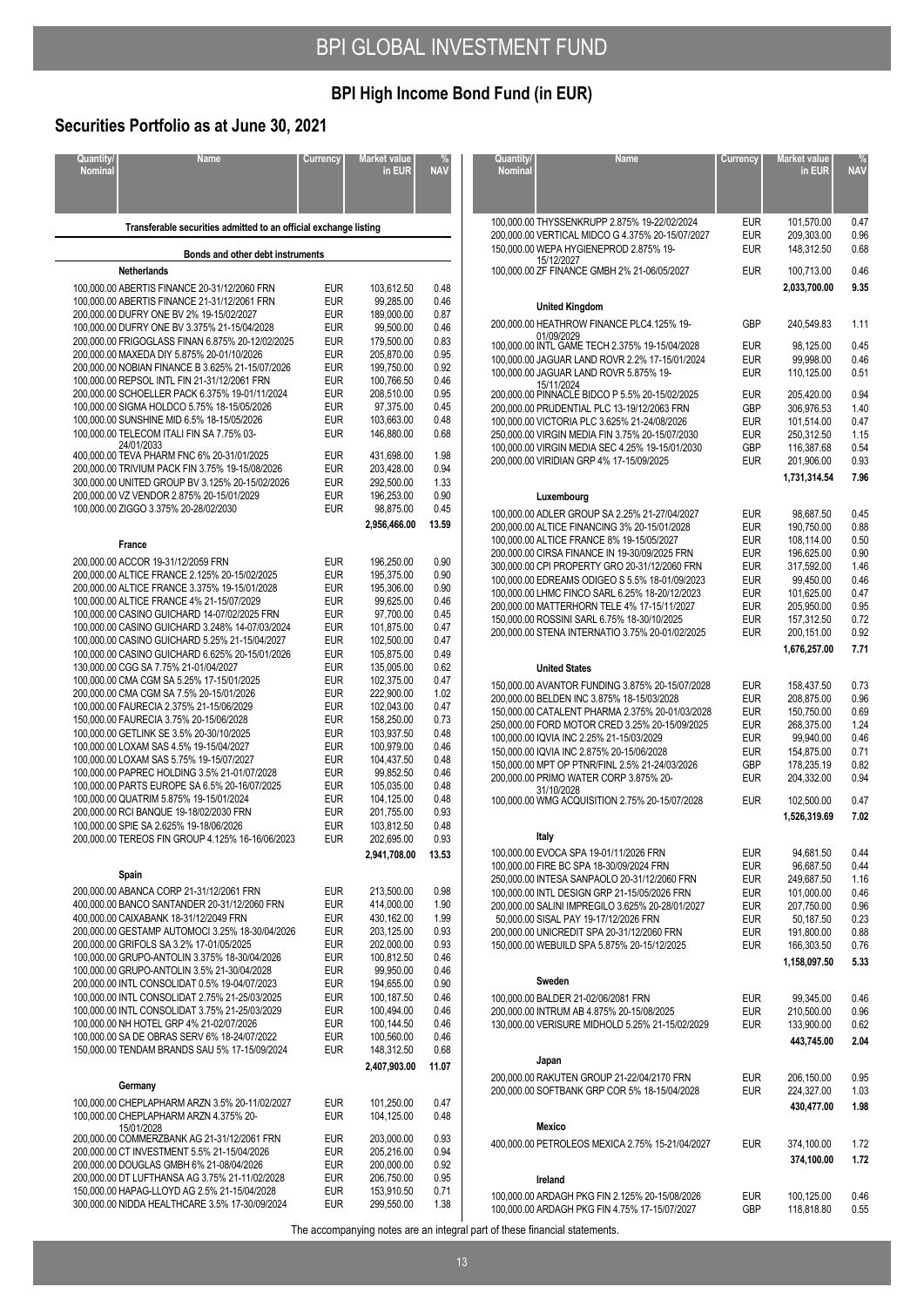## **BPI High Income Bond Fund (in EUR)**

## **Securities Portfolio as at June 30, 2021**

| Quantity/<br><b>Nominal</b>       | <b>Name</b>                                                                                                            | <b>Currency</b>          | <b>Market value</b><br>in EUR         | <b>NAV</b>           |
|-----------------------------------|------------------------------------------------------------------------------------------------------------------------|--------------------------|---------------------------------------|----------------------|
|                                   | 150,000.00 EIRCOM FINANCE 3.5% 19-15/05/2026                                                                           | <b>EUR</b>               | 153,917.25<br>372,861.05              | 0.70<br>1.71         |
|                                   | Portugal<br>200,000.00 BANCO COM PORTUG 19-27/03/2030 FRN<br>100,000.00 GRUPO PESTANA 2.5% 19-23/09/2025               | <b>EUR</b><br>EUR        | 202,625.00<br>96,000.00<br>298,625.00 | 0.93<br>0.44<br>1.37 |
|                                   | Belgium<br>250,000.00 SARENS FINANCE 5.75% 20-21/02/2027                                                               | <b>EUR</b>               | 250,000.00<br>250,000.00              | 1.15<br>1.15         |
|                                   | Panama<br>100,000.00 CARNIVAL CORP 10.125% 20-01/02/2026<br>100,000.00 CARNIVAL CORP 1.875% 15-07/11/2022              | <b>EUR</b><br><b>EUR</b> | 116,812.50<br>99,125.00<br>215,937.50 | 0.53<br>0.46<br>0.99 |
|                                   | Austria<br>200,000.00 AMS AG 6% 20-31/07/2025                                                                          | <b>EUR</b>               | 214,750.00<br>214,750.00              | 0.99<br>0.99         |
|                                   | Greece<br>200,000.00 PUBLIC PWR CORP 3.875% 21-30/03/2026                                                              | <b>EUR</b>               | 209,750.00<br>209,750.00              | 0.96<br>0.96         |
|                                   | Jersey<br>200,000.00 AVIS BUDGET FINA 4.75% 18-30/01/2026                                                              | <b>EUR</b>               | 204,907.00<br>204,907.00              | 0.94<br>0.94         |
|                                   | <b>Czech Republic</b><br>100,000.00 ENERGO PRO AS 4.5% 18-04/05/2024<br>100,000.00 SAZKA GROUP AS 3.875% 20-15/02/2027 | <b>EUR</b><br><b>EUR</b> | 98,810.00<br>101,257.00<br>200,067.00 | 0.45<br>0.47<br>0.92 |
|                                   | Finland<br>150,000.00 SPA HOLDINGS 3 3.625% 21-04/02/2028                                                              | <b>EUR</b>               | 151,406.25<br>151,406.25              | 0.70<br>0.70         |
|                                   | Norway<br>150,000.00 EXPLORER II AS 3.375% 20-24/02/2025                                                               | <b>EUR</b>               | 142,875.00<br>142,875.00              | 0.66<br>0.66         |
|                                   | <b>Denmark</b><br>100,000.00 DKT FINANCE 7% 18-17/06/2023                                                              | <b>EUR</b>               | 101,875.00<br>101,875.00              | 0.47<br>0.47         |
|                                   | Mortgage backed securities                                                                                             |                          | 20,043,141.53                         | 92.16                |
|                                   | Germany<br>300,000.00 IHO VERWALTUNGS 3.875% 19-15/05/2027                                                             | <b>EUR</b>               | 309,666.00<br>309,666.00              | 1.43<br>1.43         |
|                                   | Netherlands<br>100,000.00 SELECTA GROUP BV 8% 20-01/04/2026                                                            | <b>EUR</b>               | 102,845.00<br>102,845.00              | 0.47<br>0.47         |
|                                   | Other transferable securities                                                                                          |                          | 412,511.00                            | 1.90                 |
|                                   | Bonds and other debt instruments                                                                                       |                          |                                       |                      |
|                                   | Luxembourg<br>100,000.00 ALTICE FRANCE 4% 20-15/02/2028                                                                | <b>EUR</b>               | 96,250.00<br>96,250.00                | 0.44<br>0.44         |
| <b>Total securities portfolio</b> |                                                                                                                        |                          | 96,250.00<br>20,551,902.53            | 0.44<br>94.50        |
|                                   |                                                                                                                        |                          |                                       |                      |

## **Financial derivative instruments as at June 30, 2021**

| Quantity                       | <b>Name</b>                       | Currency | <b>Commitment</b><br>in EUR | <b>Unrealised</b><br>appreciation /<br>(depreciation)<br>in EUR |
|--------------------------------|-----------------------------------|----------|-----------------------------|-----------------------------------------------------------------|
|                                | <b>Futures contracts</b>          |          |                             |                                                                 |
|                                | 9.00 EURO / GBP FUTURE 13/09/2021 | GBP      | 1,310,501.49                | (3,625.72)                                                      |
|                                |                                   |          |                             | (3,625.72)                                                      |
| <b>Total Futures contracts</b> |                                   |          |                             | (3,625.72)                                                      |
|                                | <b>Summary of net assets</b>      |          |                             | $\sim$ $\sim$                                                   |

|                                        |               | $\frac{0}{0}$ |
|----------------------------------------|---------------|---------------|
|                                        |               | <b>NAV</b>    |
| Total securities portfolio             | 20,551,902.53 | 94.50         |
| Total financial derivative instruments | (3,625.72)    | (0.02)        |
| Cash at bank                           | 862.703.24    | 3.97          |
| Other assets and liabilities           | 336,237,87    | 1.55          |
| <b>Total net assets</b>                | 21.747.217.92 | 100.00        |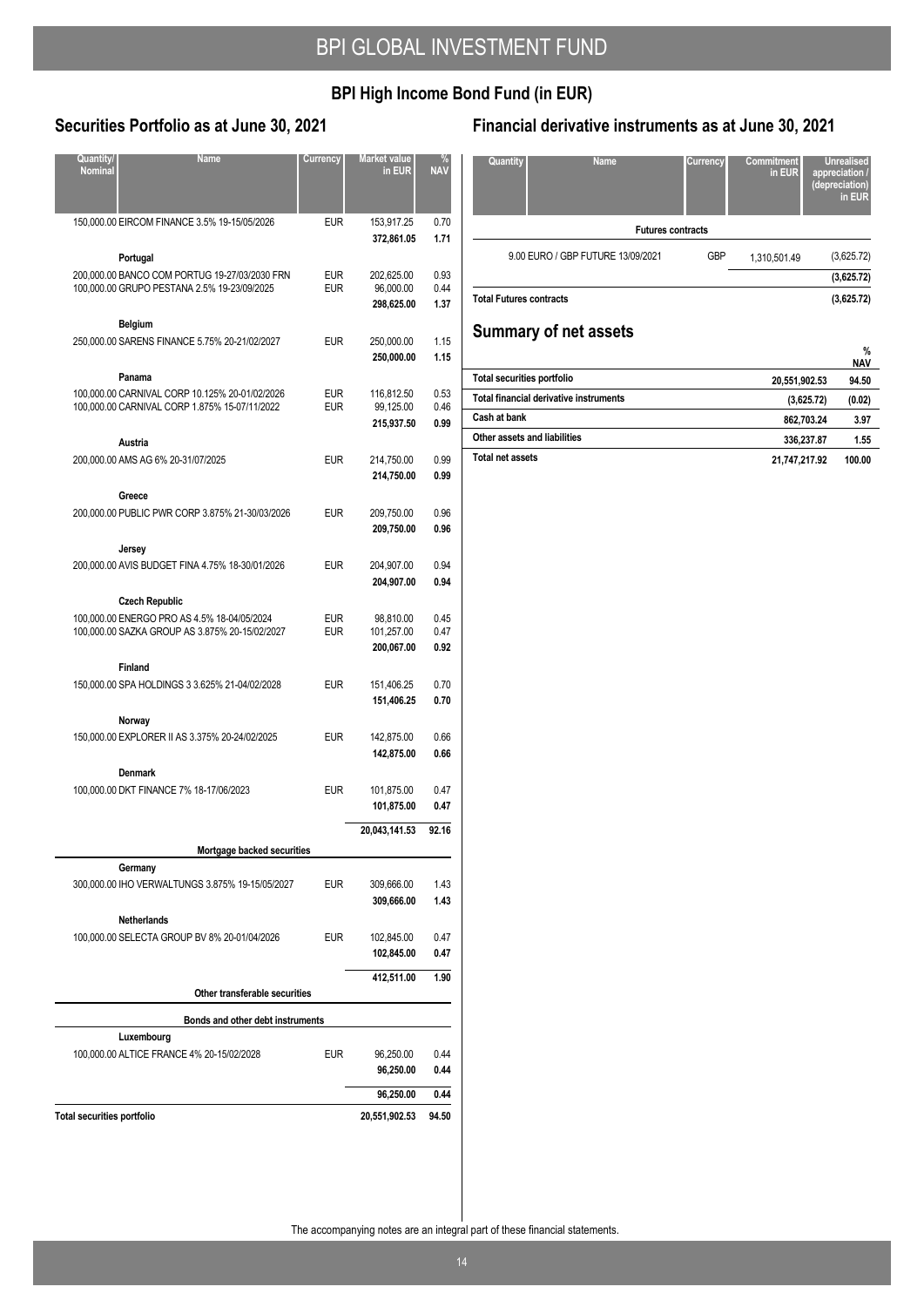## **BPI High Income Bond Fund (in EUR)**

#### **Portfolio Breakdowns**

| <b>Nature allocation</b>         | % of portfolio             | % of net<br>assets |
|----------------------------------|----------------------------|--------------------|
| Bonds and other debt instruments | 97.99                      | 92.60              |
| Mortgage backed securities       | 2.01                       | 1.90               |
|                                  | 100.00                     | 94.50              |
| <b>Country allocation</b>        | $\sqrt[6]{ }$ of portfolio | % of net<br>assets |
| Netherlands                      | 14.90                      | 14.06              |
| France                           | 14.31                      | 13.53              |
| Spain                            | 11.72                      | 11.07              |
| Germany                          | 11.40                      | 10.78              |
| Luxembourg                       | 8.62                       | 8.15               |
| United Kingdom                   | 8.42                       | 7.96               |
| <b>United States</b>             | 7.43                       | 7.02               |
| Italy                            | 5.63                       | 5.33               |
| Sweden                           | 2.16                       | 2.04               |
| Japan                            | 2.09                       | 1.98               |
| Other                            | 13.32                      | 12.58              |
|                                  | 100.00                     | 94.50              |

## **Top Ten Holdings**

| <b>Top Ten Holdings</b>              | <b>Sector</b>             | <b>Market value</b><br>EUR | $%$ of<br>net<br>assets |
|--------------------------------------|---------------------------|----------------------------|-------------------------|
| TEVA PHARM FNC 6% 20-31/01/2025      | Cosmetics                 | 431,698.00                 | 1.98                    |
| CAIXABANK 18-31/12/2049 FRN          | <b>Banks</b>              | 430.162.00                 | 1.99                    |
| BANCO SANTANDER 20-31/12/2060 FRN    | <b>Banks</b>              | 414.000.00                 | 1.90                    |
| PETROLEOS MEXICA 2.75% 15-21/04/2027 | Energy                    | 374,100.00                 | 1.72                    |
| CPI PROPERTY GRO 20-31/12/2060 FRN   | Real estate               | 317.592.00                 | 1.46                    |
| IHO VERWALTUNGS 3.875% 19-15/05/2027 | Auto Parts &<br>Equipment | 309.666.00                 | 1.43                    |
| PRUDENTIAL PLC 13-19/12/2063 FRN     | Insurance                 | 306.976.53                 | 1.40                    |
| NIDDA HEALTHCARE 3.5% 17-30/09/2024  | Cosmetics                 | 299.550.00                 | 1.38                    |
| UNITED GROUP BV 3.125% 20-15/02/2026 | Internet                  | 292.500.00                 | 1.33                    |
| FORD MOTOR CRED 3.25% 20-15/09/2025  | Auto Parts &<br>Equipment | 268,375.00                 | 1.24                    |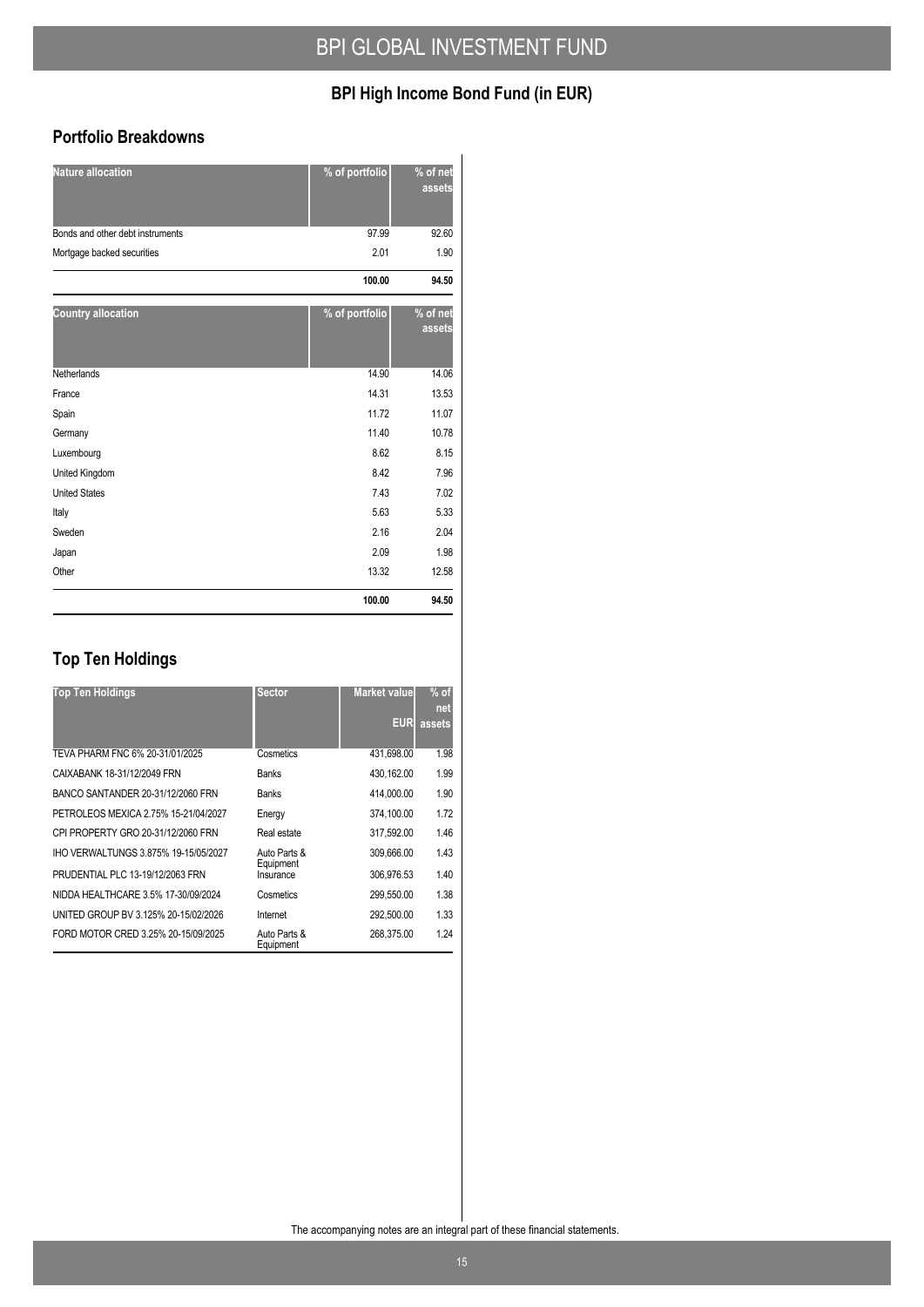### **BPI Iberia (in EUR)**

#### Statement of Net Assets as at June 30, 2021

#### **Statement of Operations and Changes in Net Assets for the period ended June 30, 2021**

|                                                        | <b>Notes</b>   | <b>EUR</b>    |                                                                  | <b>Notes</b>   | <b>EUR</b>     |
|--------------------------------------------------------|----------------|---------------|------------------------------------------------------------------|----------------|----------------|
| Assets                                                 |                |               | Income                                                           |                |                |
| Investment in securities at cost                       |                | 33,812,551.78 | Dividends (net of withholding taxes)                             | $\overline{2}$ | 424,132.57     |
| Unrealised appreciation / (depreciation) on securities |                | 3,163,325.98  | <b>Total income</b>                                              |                | 424,132.57     |
| Investment in securities at market value               | $\overline{2}$ | 36,975,877.76 | <b>Expenses</b>                                                  |                |                |
| Cash at bank                                           | 2              | 1,046,967.19  | Global management fees                                           | 3              | 180,263.85     |
| Receivable for investments sold                        |                | 1,541,642.50  | Administration fees                                              | 4              | 2,249.25       |
| Dividends and interest receivable                      |                | 71,865.77     | Professional fees                                                |                | 10,032.17      |
| <b>Total assets</b>                                    |                | 39,636,353.22 | <b>Distribution fees</b>                                         |                | 8,926.61       |
| <b>Liabilities</b>                                     |                |               | <b>Transaction costs</b>                                         | 2              | 30,980.55      |
| Accrued expenses                                       |                | 54,895.49     | Taxe d'abonnement                                                | 6              | 1,928.67       |
| Payable for investments purchased                      |                | 1,760,703.79  | Bank interest and charges                                        |                | 5,703.40       |
|                                                        |                |               | Other expenses                                                   |                | 2,434.12       |
| <b>Total liabilities</b>                               |                | 1,815,599.28  | <b>Total expenses</b>                                            |                | 242,518.62     |
| Net assets at the end of the period                    |                | 37,820,753.94 | Net investment income / (loss)                                   |                | 181,613.95     |
|                                                        |                |               | Net realised gain / (loss) on:                                   |                |                |
|                                                        |                |               | Sales of investments                                             | 2              | 1,741,609.69   |
|                                                        |                |               | Net realised gain / (loss) for the period                        |                | 1,923,223.64   |
|                                                        |                |               | Net change in unrealised appreciation / (depreciation) on:       |                |                |
|                                                        |                |               | Investments                                                      | 2              | 2,769,032.81   |
|                                                        |                |               | Increase / (Decrease) in net assets as a result of<br>operations |                | 4,692,256.45   |
|                                                        |                |               | Proceeds received on subscription of units                       |                | 1,309,678.40   |
|                                                        |                |               | Net amount paid on redemption of units                           |                | (1,007,930.56) |
|                                                        |                |               | Net assets at the beginning of the period                        |                | 32,826,749.65  |
|                                                        |                |               | Net assets at the end of the period                              |                | 37,820,753.94  |

## **Statement of Changes in Number of Units**

|   | Number of units in issue at<br>the beginning of the period | Number of units<br>subscribed | Number of units<br>redeemed | Number of units in issue at<br>the end of the period |
|---|------------------------------------------------------------|-------------------------------|-----------------------------|------------------------------------------------------|
| R | 81.640.98                                                  | 54.570.64                     | (67, 690.23)                | 68,521.39                                            |
|   | 5.996.778.64                                               | 170.629.51                    | (109, 452.99)               | 6,057,955.16                                         |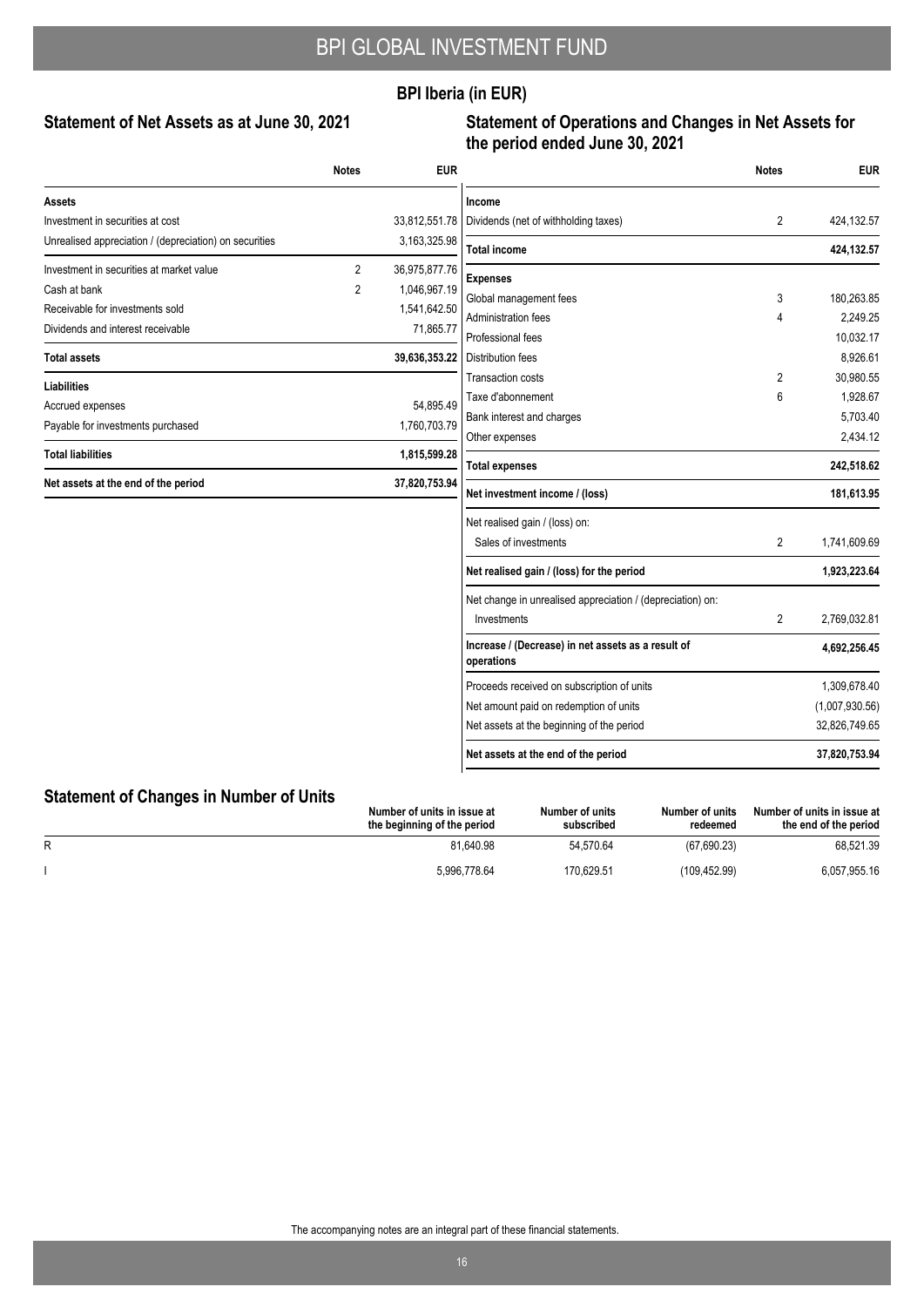## **BPI Iberia (in EUR)**

## **Securities Portfolio as at June 30, 2021**

| Quantity/<br><b>Name</b><br><b>Nominal</b>                                         | Currency                 | <b>Market value</b><br>in EUR | <b>NAV</b>    |
|------------------------------------------------------------------------------------|--------------------------|-------------------------------|---------------|
| Transferable securities admitted to an official exchange listing                   |                          |                               |               |
| Shares                                                                             |                          |                               |               |
| Spain                                                                              |                          |                               |               |
| 86,500.00 ACERINOX SA                                                              | <b>EUR</b>               | 881,002.50                    | 2.33          |
| 40,064.00 AMADEUS IT GROUP SA<br>687,851.00 BANCO BILBAO VIZCAYA ARGENTA           | <b>EUR</b><br><b>EUR</b> | 2,376,596.48<br>3.596.085.03  | 6.28<br>9.51  |
| 1,125,000.00 BANCO DE SABADELL SA                                                  | <b>EUR</b>               | 645,975.00                    | 1.71          |
| 557,096.00 BANCO SANTANDER SA<br>317.590.00 BANKINTER SA                           | <b>EUR</b><br><b>EUR</b> | 1,793,570.57<br>1,346,264.01  | 4.74<br>3.56  |
| 228,718.00 CAIXABANK SA                                                            | <b>EUR</b>               | 593,294.49                    | 1.57          |
| 21,415.00 CELLNEX TELECOM SA<br>21,000.00 CIA DE DISTRIBUCION INTEGRAL             | <b>EUR</b><br><b>EUR</b> | 1,150,413.80<br>364,140.00    | 3.04<br>0.96  |
| 55,000.00 CORP ACCIONA ENERGIAS RENOVA                                             | <b>EUR</b>               | 1,470,150.00                  | 3.89          |
| 87,800.00 EDP RENOVAVEIS SA                                                        | <b>EUR</b><br><b>EUR</b> | 1,715,612.00                  | 4.54<br>2.04  |
| 39,634.00 ENAGAS SA<br>67,542.00 ENDESA SA                                         | <b>EUR</b>               | 772,268.49<br>1,381,909.32    | 3.65          |
| 70,440.00 FERROVIAL SA                                                             | <b>EUR</b>               | 1,743,390.00                  | 4.61          |
| 8,500.00 GRIFOLS SA<br>325,970.00 IBERDROLA SA                                     | <b>EUR</b><br><b>EUR</b> | 194,140.00<br>3,350,971.60    | 0.51<br>8.86  |
| 125,200.00 INDRA SISTEMAS SA                                                       | <b>EUR</b>               | 963,414.00                    | 2.55          |
| 90,456.00 INDUSTRIA DE DISENO TEXTIL                                               | <b>EUR</b>               | 2,687,447.76                  | 7.11          |
| 439,500.00 INTL CONSOLIDATED AIRLINE-DI<br>104,819.00 LINEA DIRECTA ASEGURADORA SA | <b>EUR</b><br><b>EUR</b> | 889.548.00<br>185,215.17      | 2.35<br>0.49  |
| 121,869.00 MEDIASET ESPANA COMUNICACION                                            | <b>EUR</b>               | 644,687.01                    | 1.70          |
| 167.988.00 REPSOL SA<br>237,696.00 TELEFONICA SA                                   | <b>EUR</b><br><b>EUR</b> | 1,772,945.35<br>936,759.94    | 4.69<br>2.48  |
|                                                                                    |                          | 31,455,800.52                 | 83.17         |
| Portugal                                                                           |                          |                               |               |
| 83,317.00 ALTRI SGPS SA                                                            | <b>EUR</b>               | 436,581.08                    | 1.15          |
| 1,100,000.00 BANCO COMERCIAL PORTUGUES-R<br>58,744.00 COFINA SGPS SA               | <b>EUR</b><br><b>EUR</b> | 148,500.00<br>14,686.00       | 0.39<br>0.04  |
| 139,505.00 CTT-CORREIOS DE PORTUGAL                                                | <b>EUR</b>               | 672,414.10                    | 1.78          |
| 105,532.00 EDP-ENERGIAS DE PORTUGAL SA                                             | <b>EUR</b>               | 471,728.04                    | 1.25          |
| 109,189.00 JERONIMO MARTINS<br>10,800.00 MOTA ENGIL SGPS SA                        | <b>EUR</b><br><b>EUR</b> | 1,679,326.82<br>15,098.40     | 4.45<br>0.04  |
| 285,500.00 NOS SGPS                                                                | <b>EUR</b>               | 843,938.00                    | 2.23          |
| 1,547,256.00 SONAE                                                                 | <b>EUR</b>               | 1,237,804.80<br>5,520,077.24  | 3.27<br>14.60 |
|                                                                                    |                          |                               |               |
| Other transferable securities                                                      |                          | 36,975,877.76                 | 97.77         |
| <b>Shares</b>                                                                      |                          |                               |               |
| Portugal                                                                           |                          |                               |               |
| 998,548.00 BANCO ESPIRITO SANTO-REG*                                               | EUR                      | 0.00                          | 0.00          |
|                                                                                    |                          | 0.00                          | $0.00\,$      |
|                                                                                    |                          | 0.00                          | 0.00          |
| <b>Total securities portfolio</b>                                                  |                          | 36,975,877.76                 | 97.77         |
| <b>Summary of net assets</b>                                                       |                          |                               |               |
|                                                                                    |                          |                               | %<br>NAV      |
| <b>Total securities portfolio</b>                                                  |                          | 36,975,877.76                 | 97.77         |
| Cash at bank                                                                       |                          | 1,046,967.19                  | 2.77          |
| Other assets and liabilities                                                       |                          | (202, 091.01)                 | (0.54)        |
| <b>Total net assets</b>                                                            |                          | 37,820,753.94                 | 100.00        |
| * Please see Note 9.                                                               |                          |                               |               |
|                                                                                    |                          |                               |               |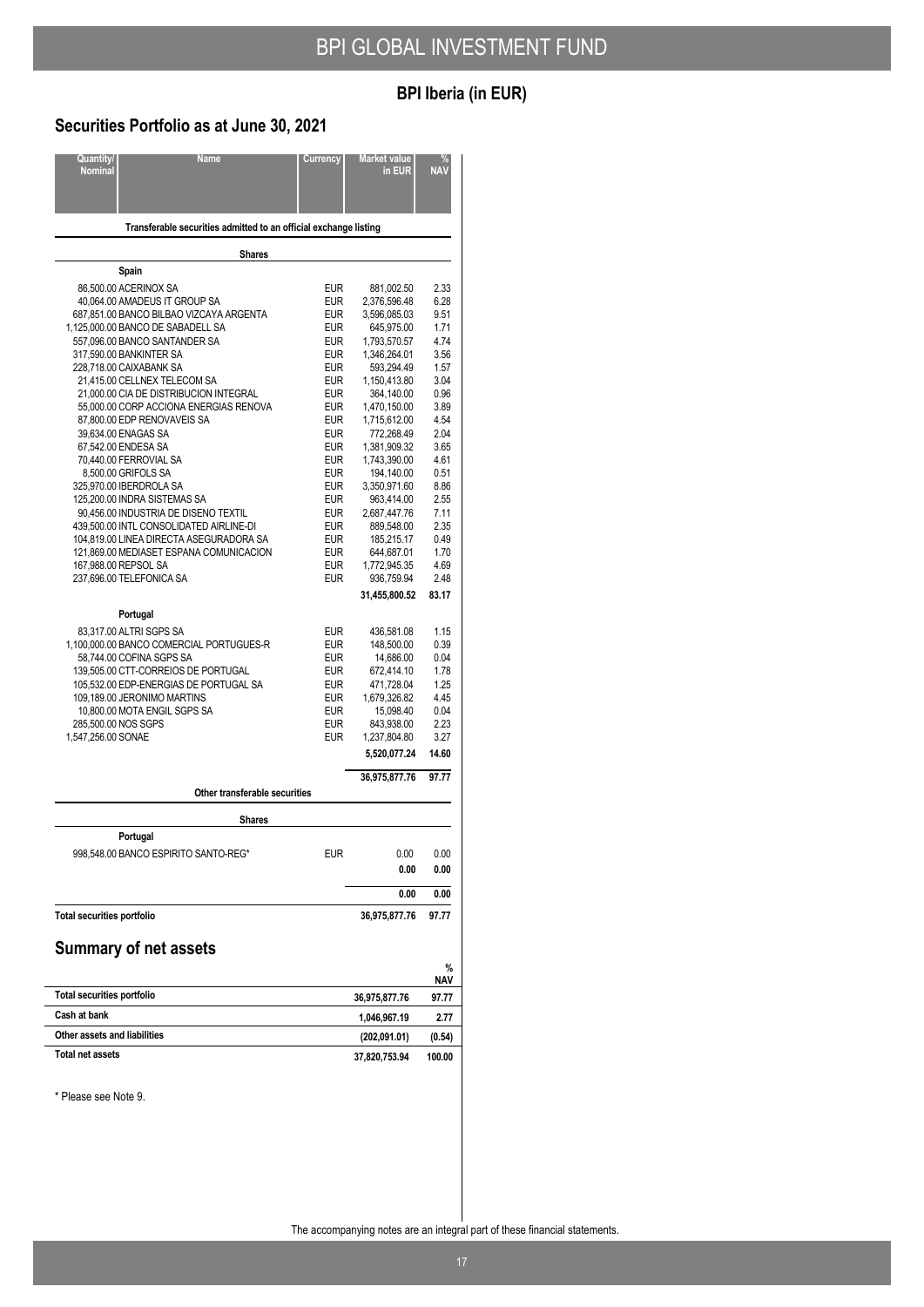## **BPI Iberia (in EUR)**

### **Portfolio Breakdowns**

| <b>Nature allocation</b>  | % of portfolio | % of net<br>assets |
|---------------------------|----------------|--------------------|
| Shares                    | 100.00         | 97.77              |
|                           | 100.00         | 97.77              |
| <b>Country allocation</b> | % of portfolio | % of net<br>assets |
| Spain                     | 85.07          | 83.17              |
| Portugal                  | 14.93          | 14.60              |
|                           | 100.00         | 97.77              |

## **Top Ten Holdings**

| <b>Top Ten Holdings</b>           | <b>Sector</b>               | <b>Market value</b> | $%$ of<br>net |
|-----------------------------------|-----------------------------|---------------------|---------------|
|                                   |                             | EUR                 | assets        |
| BANCO BILBAO VIZCAYA ARGENTA      | <b>Banks</b>                | 3,596,085.03        | 9.51          |
| <b>IBERDROLA SA</b>               | Energy                      | 3,350,971.60        | 8.86          |
| <b>INDUSTRIA DE DISENO TEXTIL</b> | Distribution &<br>Wholesale | 2.687.447.76        | 7.11          |
| AMADEUS IT GROUP SA               | Diversified services        | 2.376.596.48        | 6.28          |
| BANCO SANTANDER SA                | <b>Banks</b>                | 1,793,570.57        | 4.74          |
| REPSOL SA                         | Energy                      | 1,772,945.35        | 4.69          |
| <b>FERROVIAL SA</b>               | <b>Building materials</b>   | 1,743,390.00        | 4.61          |
| EDP RENOVAVEIS SA                 | Energy                      | 1.715.612.00        | 4.54          |
| <b>JERONIMO MARTINS</b>           | Food services               | 1,679,326.82        | 4.45          |
| CORP ACCIONA ENERGIAS RENOVA      | Energy                      | 1,470,150.00        | 3.89          |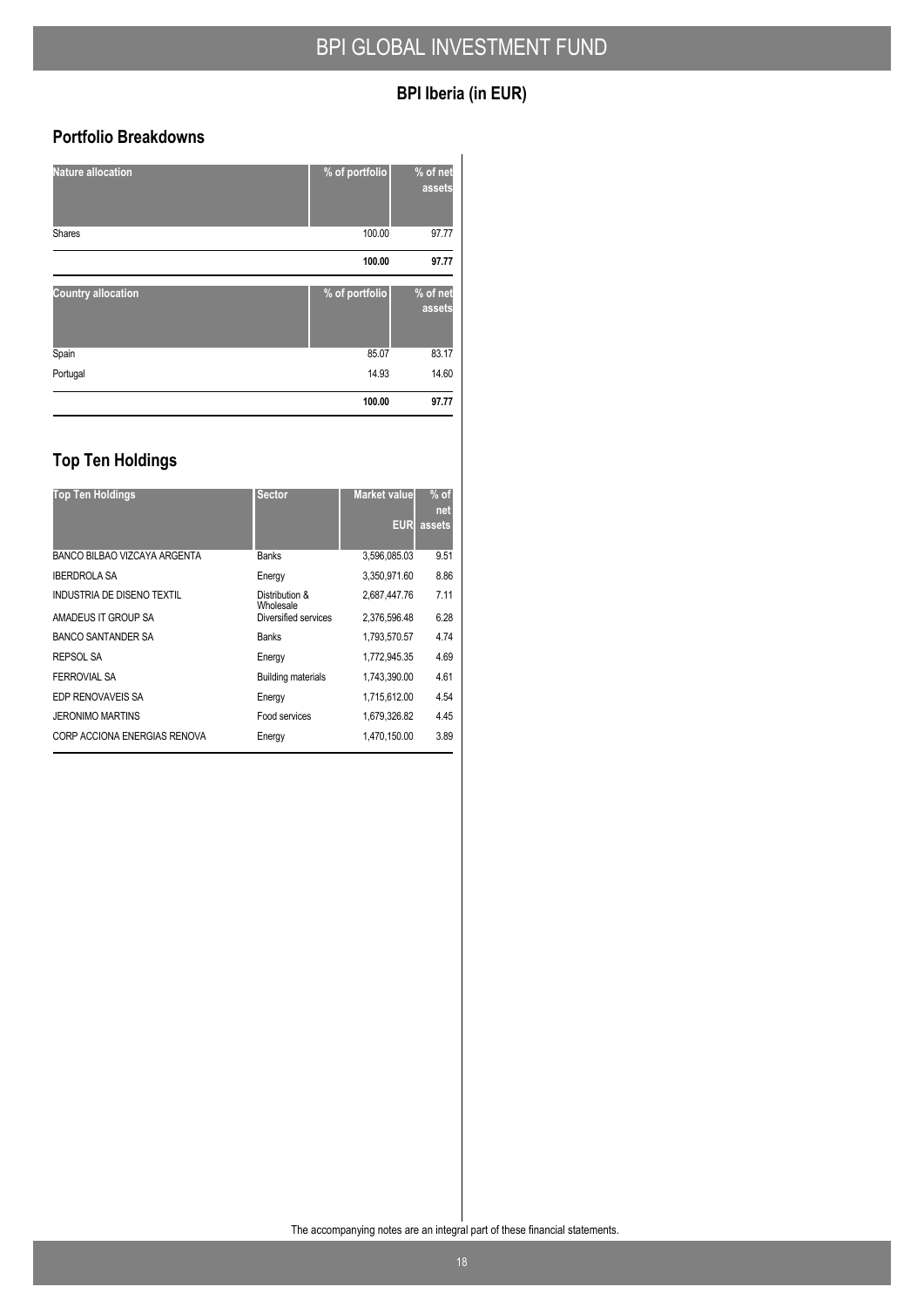### **BPI Africa (in EUR)**

#### Statement of Net Assets as at June 30, 2021

#### **Statement of Operations and Changes in Net Assets for the period ended June 30, 2021**

|                                                        | <b>Notes</b>   | <b>EUR</b>    |                                                                  | <b>Notes</b>   | <b>EUR</b>    |
|--------------------------------------------------------|----------------|---------------|------------------------------------------------------------------|----------------|---------------|
| Assets                                                 |                |               | Income                                                           |                |               |
| Investment in securities at cost                       |                | 13,087,906.80 | Dividends (net of withholding taxes)                             | 2              | 351,319.34    |
| Unrealised appreciation / (depreciation) on securities |                | 240,106.53    | <b>Total income</b>                                              |                | 351,319.34    |
| Investment in securities at market value               | 2              | 13,328,013.33 | <b>Expenses</b>                                                  |                |               |
| Cash at bank                                           | $\overline{2}$ | 1,060,215.92  | Global management fees                                           | 3              | 79,203.12     |
| Receivable for investments sold                        |                | 141,484.37    | Administration fees                                              | 4              | 7,590.04      |
| Receivable on subscriptions                            |                | 3,339.88      | Professional fees                                                |                | 1,562.16      |
| Dividends and interest receivable                      |                | 28,604.68     | Distribution fees                                                |                | 8,926.61      |
| <b>Total assets</b>                                    |                | 14,561,658.18 | Transaction costs                                                | 2              | 22,731.50     |
| <b>Liabilities</b>                                     |                |               | Taxe d'abonnement                                                | 6              | 738.71        |
| Accrued expenses                                       |                | 30,990.30     | Bank interest and charges                                        |                | 4,824.83      |
| Payable for investments purchased                      |                | 144,381.23    | Other expenses                                                   |                | 7,091.79      |
| Interest payable                                       |                | 758.19        | <b>Total expenses</b>                                            |                | 132,668.76    |
| <b>Total liabilities</b>                               |                | 176,129.72    | Net investment income / (loss)                                   |                | 218,650.58    |
| Net assets at the end of the period                    |                | 14,385,528.46 | Net realised gain / (loss) on:                                   |                |               |
|                                                        |                |               | Sales of investments                                             | $\overline{2}$ | (643, 132.19) |
|                                                        |                |               | Foreign exchange transactions                                    | $\overline{2}$ | (4,791.31)    |
|                                                        |                |               | Futures contracts                                                | 2              | (278, 277.50) |
|                                                        |                |               | Forward foreign exchange contracts                               | $\overline{2}$ | (139.87)      |
|                                                        |                |               | Net realised gain / (loss) for the period                        |                | (707, 690.29) |
|                                                        |                |               | Net change in unrealised appreciation / (depreciation) on:       |                |               |
|                                                        |                |               | Investments                                                      | $\overline{2}$ | 1,953,811.60  |
|                                                        |                |               | Increase / (Decrease) in net assets as a result of<br>operations |                | 1,246,121.31  |
|                                                        |                |               | Proceeds received on subscription of units                       |                | 117,502.53    |
|                                                        |                |               | Net amount paid on redemption of units                           |                | (7,849.51)    |
|                                                        |                |               | Net assets at the beginning of the period                        |                | 13,029,754.13 |
|                                                        |                |               | Net assets at the end of the period                              |                | 14,385,528.46 |

## **Statement of Changes in Number of Units**

|   | Number of units in issue at<br>the beginning of the period | Number of units<br>subscribed | Number of units<br>redeemed | Number of units in issue at<br>the end of the period |
|---|------------------------------------------------------------|-------------------------------|-----------------------------|------------------------------------------------------|
| R | 16.287.85                                                  | 242.11                        | (209.14)                    | 16,320.82                                            |
|   | 347.767.10                                                 |                               |                             | 347,767.10                                           |
| M | 1.094.434.34                                               | 12.390.26                     | (639.55)                    | 1,106,185.05                                         |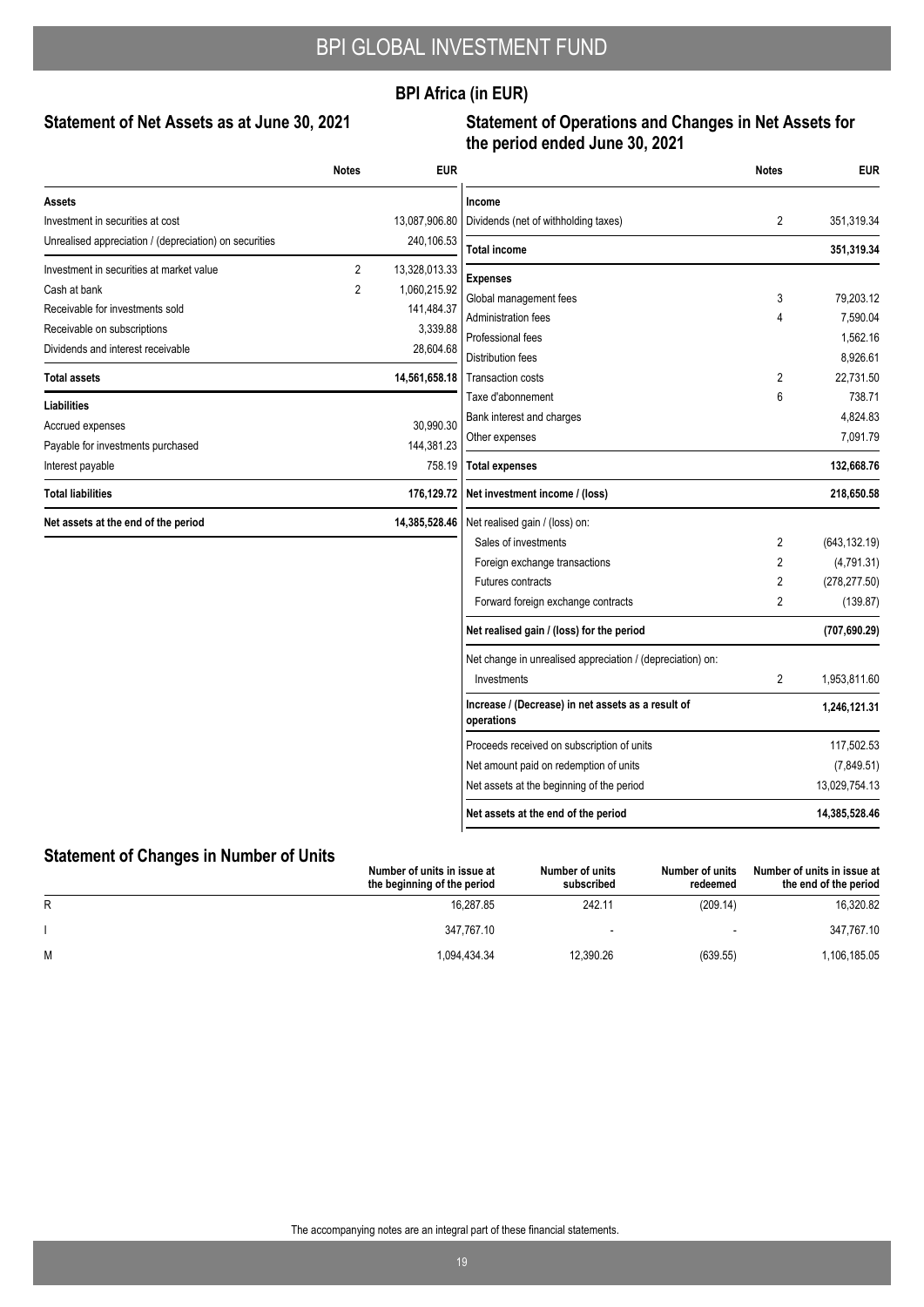## **BPI Africa (in EUR)**

 $\overline{\phantom{a}}$  $\overline{a}$ 

## **Securities Portfolio as at June 30, 2021**

| Quantity/          | <b>Name</b>                                                                          | Currency                 | <b>Market value</b>        | %<br>NAV     |
|--------------------|--------------------------------------------------------------------------------------|--------------------------|----------------------------|--------------|
| Nominal            |                                                                                      |                          | in EUR                     |              |
|                    |                                                                                      |                          |                            |              |
|                    | Transferable securities admitted to an official exchange listing                     |                          |                            |              |
|                    | Shares                                                                               |                          |                            |              |
|                    | South Africa                                                                         |                          |                            |              |
| 58,000.00 AECI LTD |                                                                                      | ZAR                      | 336,734.75                 | 2.34         |
| 65,000.00 AVI LTD  | 8,215.00 ANGLOGOLD ASHANTI LTD                                                       | ZAR<br>ZAR               | 128,800.63<br>272,734.25   | 0.90<br>1.90 |
|                    | 140,300.00 FIRSTRAND LTD                                                             | ZAR                      | 444,021.17                 | 3.09         |
|                    | 59,078.00 GOLD FIELDS LTD                                                            | ZAR                      | 447,974.25                 | 3.11         |
|                    | 13,000.00 HUDACO INDUSTRIES LTD                                                      | ZAR                      | 98,122.91                  | 0.68         |
|                    | 38,440.00 IMPALA PLATINUM HOLDINGS LTD<br>82,484.00 IMPERIAL LOGISTICS LTD           | ZAR<br>ZAR               | 534,586.63<br>230,990.17   | 3.72<br>1.61 |
|                    | 142,600.00 LIFE HEALTHCARE GROUP HOLDIN                                              | ZAR                      | 191,333.10                 | 1.33         |
|                    | 134,824.00 MTN GROUP LTD                                                             | ZAR                      | 821,931.04                 | 5.70         |
|                    | 321,590.00 MURRAY & ROBERTS HOLDINGS                                                 | ZAR                      | 196,564.52                 | 1.37         |
|                    | 255,000.00 NETCARE LTD<br>68,392.00 OCEANA GROUP LTD                                 | ZAR<br>ZAR               | 214,443.27<br>264,389.10   | 1.49<br>1.84 |
|                    | 88,000.00 SEA HARVEST GROUP LTD                                                      | ZAR                      | 70,937.78                  | 0.49         |
|                    | 40,000.00 SHOPRITE HOLDINGS LTD                                                      | ZAR                      | 367,185.08                 | 2.55         |
|                    | 169,000.00 SIBANYE STILLWATER LTD                                                    | ZAR                      | 595,432.04                 | 4.14         |
|                    | 184,044.00 TELKOM SA SOC LTD<br>29,675.00 VODACOM GROUP LTD                          | ZAR<br>ZAR               | 503,988.94<br>225,666.80   | 3.50<br>1.57 |
|                    |                                                                                      |                          | 5,945,836.43               | 41.33        |
|                    |                                                                                      |                          |                            |              |
|                    | Nigeria                                                                              |                          |                            |              |
|                    | 938,495.00 DANGOTE CEMENT PLC<br>6,595,309.00 DANGOTE SUGAR REFINERY PLC             | <b>NGN</b><br>NGN        | 426,571.88<br>254,333.99   | 2.97<br>1.77 |
|                    | 1,852,640.00 GUARANTY TRUST BANK                                                     | <b>NGN</b>               | 108,784.03                 | 0.76         |
|                    | 922,452.00 GUINNESS NIGERIA PLC                                                      | <b>NGN</b>               | 55,018.63                  | 0.38         |
|                    | 9,944,080.00 LAFARGE AFRICA PLC                                                      | <b>NGN</b>               | 434,601.81                 | 3.02         |
|                    | 486,776.00 MTN NIGERIA COMMUNICATIONS P<br>2,535,666.00 NASCON ALLIED INDUSTRIES PLC | <b>NGN</b><br><b>NGN</b> | 164,187.84<br>74,836.24    | 1.14<br>0.52 |
|                    | 464,071.00 SEPLAT ENERGY PLC                                                         | <b>GBP</b>               | 508,156.26                 | 3.52         |
|                    | 1,247,761.00 UNILEVER NIGERIA PLC                                                    | <b>NGN</b>               | 34,002.85                  | 0.24         |
|                    |                                                                                      |                          | 2,060,493.53               | 14.32        |
|                    | Egypt                                                                                |                          |                            |              |
|                    | 113,541.00 ABOU KIR FERTIL & CHEMICALS                                               | EGP                      | 117,184.64                 | 0.81         |
|                    | 181,059.00 ARABIAN CEMENT CO                                                         | EGP                      | 51,265.05                  | 0.36         |
|                    | 917,200.00 CLEOPATRA HOSPITAL<br>69,509.00 CREDIT AGRICOLE EGYPT                     | EGP<br>EGP               | 228,157.98<br>88,208.73    | 1.59<br>0.61 |
|                    | 425,875.00 EDITA FOOD INDUSTRIES SAE                                                 | EGP                      | 186,250.38                 | 1.29         |
|                    | 507,385.00 EL SEWEDY CABLES HOLDING CO                                               | <b>EGP</b>               | 231,166.07                 | 1.61         |
|                    | 313,795.00 FAWRY FOR BANKING & PAYMENT                                               | EGP                      | 320,493.16                 | 2.23         |
|                    | 1,220,000.00 JUHAYNA FOOD INDUSTRIES<br>742,400.00 MEDINET NASR HOUSING              | <b>EGP</b><br>EGP        | 385,414.26                 | 2.69<br>0.93 |
|                    | 932,341.00 OBOUR LAND FOR FOOD INDUSTRI                                              | EGP                      | 134,418.33<br>292,535.28   | 2.03         |
|                    |                                                                                      |                          | 2,035,093.88               | 14.15        |
|                    | Kenya                                                                                |                          |                            |              |
|                    | 72,584.00 BAMBURI CEMENT LTD                                                         | KES                      | 19,938.70                  | 0.14         |
|                    | 3,795,953.00 CO-OPERATIVE BANK OF KENYA L                                            | KES                      | 409.383.59                 | 2.85         |
|                    | 296,800.00 EAST AFRICAN BREWERIES LTD                                                | KES                      | 419,249.66                 | 2.91         |
|                    | 972,800.00 EQUITY GROUP HOLDINGS PLC                                                 | KES                      | 340,210.04                 | 2.36         |
|                    | 730,578.00 SAFARICOM PLC                                                             | KES                      | 236,658.25<br>1,425,440.24 | 1.65         |
|                    |                                                                                      |                          |                            | 9.91         |
|                    | <b>United Kingdom</b>                                                                |                          |                            |              |
|                    | 518,131.00 AIRTEL AFRICA PLC<br>422,726.00 VIVO ENERGY PLC                           | <b>GBP</b><br><b>GBP</b> | 465,047.40<br>474,701.92   | 3.23         |
|                    |                                                                                      |                          | 939,749.32                 | 3.30<br>6.53 |
|                    | Jersey                                                                               |                          |                            |              |
|                    | 200,000.00 CENTAMIN PLC                                                              | GBP                      | 235,773.78                 | 1.64         |
|                    | 144,532.00 INTEGRATED DIAGNOSTICS HOLDI                                              | <b>USD</b>               | 145,031.69                 | 1.01         |
|                    |                                                                                      |                          | 380,805.47                 | 2.65         |
|                    | Morocco                                                                              |                          |                            |              |
|                    | 230.00 HIGHTECH PAYMENT SYSTEMS SA                                                   | MAD                      | 140,083.66                 | 0.97         |
|                    | 14,216.00 ITISSALAT AL-MAGHRIB                                                       | MAD                      | 183,906.86                 | 1.28         |
|                    |                                                                                      |                          | 323,990.52                 | 2.25         |
|                    |                                                                                      |                          | 13,111,409.39              | 91.14        |
|                    |                                                                                      |                          |                            |              |

| <b>Quantity/</b><br><b>Nominal</b> | <b>Name</b>                       | Currency   | <b>Market value</b><br>in EUR | %<br><b>NAV</b> |
|------------------------------------|-----------------------------------|------------|-------------------------------|-----------------|
|                                    | Other transferable securities     |            |                               |                 |
|                                    | <b>Shares</b>                     |            |                               |                 |
|                                    | Senegal                           |            |                               |                 |
| 10,518.00 SONATEL                  |                                   | <b>XOF</b> | 216,466.93                    | 1.51            |
|                                    |                                   |            | 216,466.93                    | 1.51            |
|                                    | Nigeria                           |            |                               |                 |
|                                    | 53,295.00 AFRILAND PROPERTIES PLC | <b>NGN</b> | 137.01                        | 0.00            |
|                                    |                                   |            | 137.01                        | 0.00            |
|                                    |                                   |            | 216,603.94                    | 1.51            |
| <b>Total securities portfolio</b>  |                                   |            | 13,328,013.33                 | 92.65           |

## **Summary of net assets**

|                                   |               | $\%$<br><b>NAV</b> |
|-----------------------------------|---------------|--------------------|
| <b>Total securities portfolio</b> | 13,328,013.33 | 92.65              |
| Cash at bank                      | 1,060,215.92  | 7.37               |
| Other assets and liabilities      | (2,700.79)    | (0.02)             |
| Total net assets                  | 14,385,528.46 | 100.00             |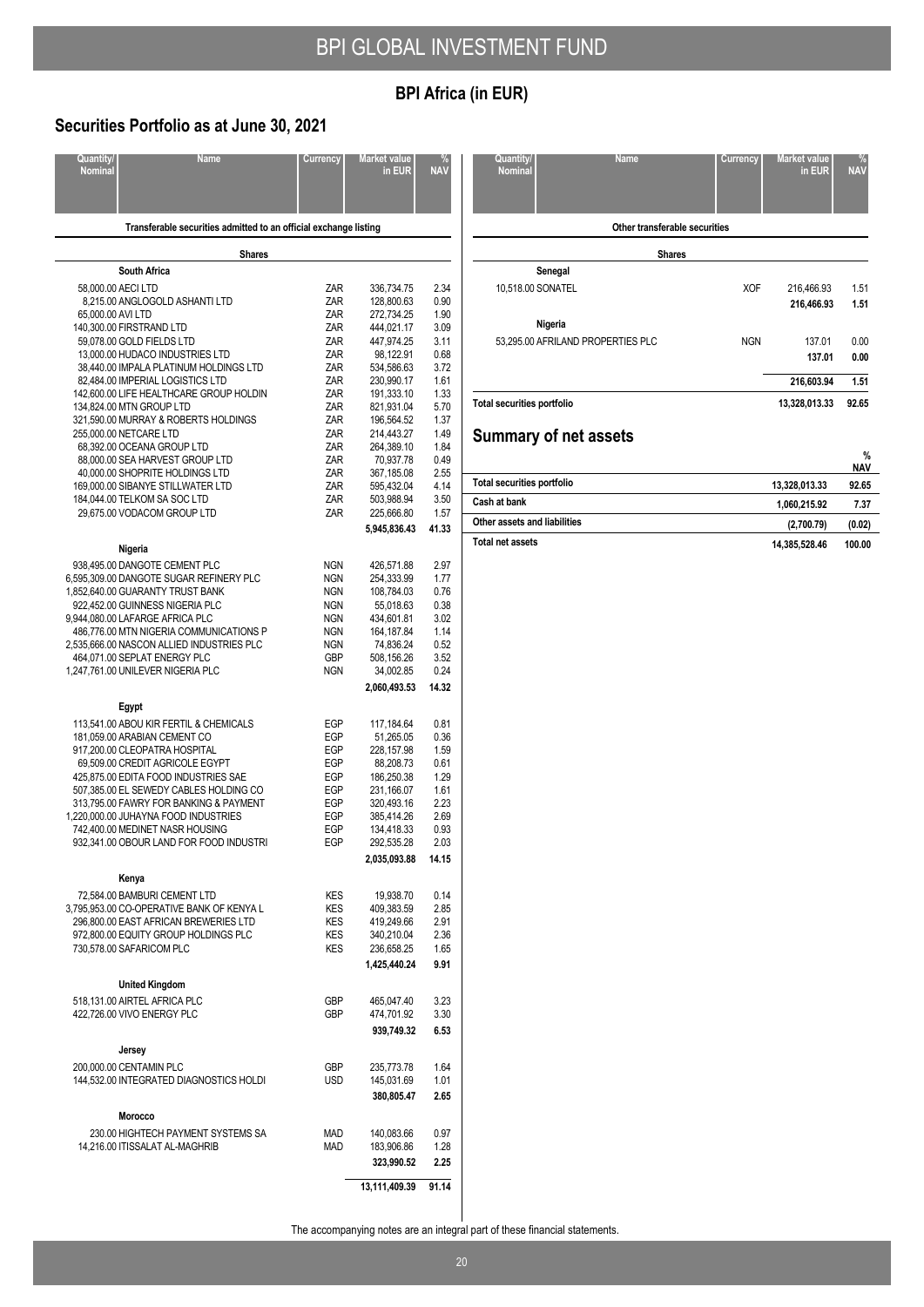## **BPI Africa (in EUR)**

### **Portfolio Breakdowns**

| <b>Nature allocation</b>  | % of portfolio | % of net<br>assets |
|---------------------------|----------------|--------------------|
| <b>Shares</b>             | 100.00         | 92.65              |
|                           | 100.00         | 92.65              |
| <b>Country allocation</b> | % of portfolio | % of net<br>assets |
| South Africa              | 44.61          | 41.33              |
| Nigeria                   | 15.46          | 14.32              |
| Egypt                     | 15.27          | 14.15              |
| Kenya                     | 10.70          | 9.91               |
| United Kingdom            | 7.05           | 6.53               |
| Jersey                    | 2.86           | 2.65               |
| Morocco                   | 2.43           | 2.25               |
| Senegal                   | 1.62           | 1.51               |
|                           | 100.00         | 92.65              |

## **Top Ten Holdings**

| <b>Top Ten Holdings</b>      | <b>Sector</b>               | <b>Market value</b> | $%$ of<br>net |
|------------------------------|-----------------------------|---------------------|---------------|
|                              |                             | <b>EUR</b>          | assets        |
| <b>MTN GROUP LTD</b>         | Telecommunication           | 821,931.04          | 5.70          |
| SIBANYE STILLWATER LTD       | Metal                       | 595.432.04          | 4.14          |
| IMPALA PLATINUM HOLDINGS LTD | Metal                       | 534.586.63          | 3.72          |
| SEPLAT ENERGY PLC            | Energy                      | 508.156.26          | 3.52          |
| TELKOM SA SOC LTD            | Telecommunication           | 503.988.94          | 3.50          |
| <b>VIVO ENERGY PLC</b>       | Distribution &<br>Wholesale | 474.701.92          | 3.30          |
| AIRTEL AFRICA PLC            | Telecommunication           | 465.047.40          | 3.23          |
| <b>GOLD FIELDS LTD</b>       | Metal                       | 447.974.25          | 3.11          |
| <b>FIRSTRAND LTD</b>         | <b>Banks</b>                | 444.021.17          | 3.09          |
| LAFARGE AFRICA PLC           | <b>Building materials</b>   | 434.601.81          | 3.02          |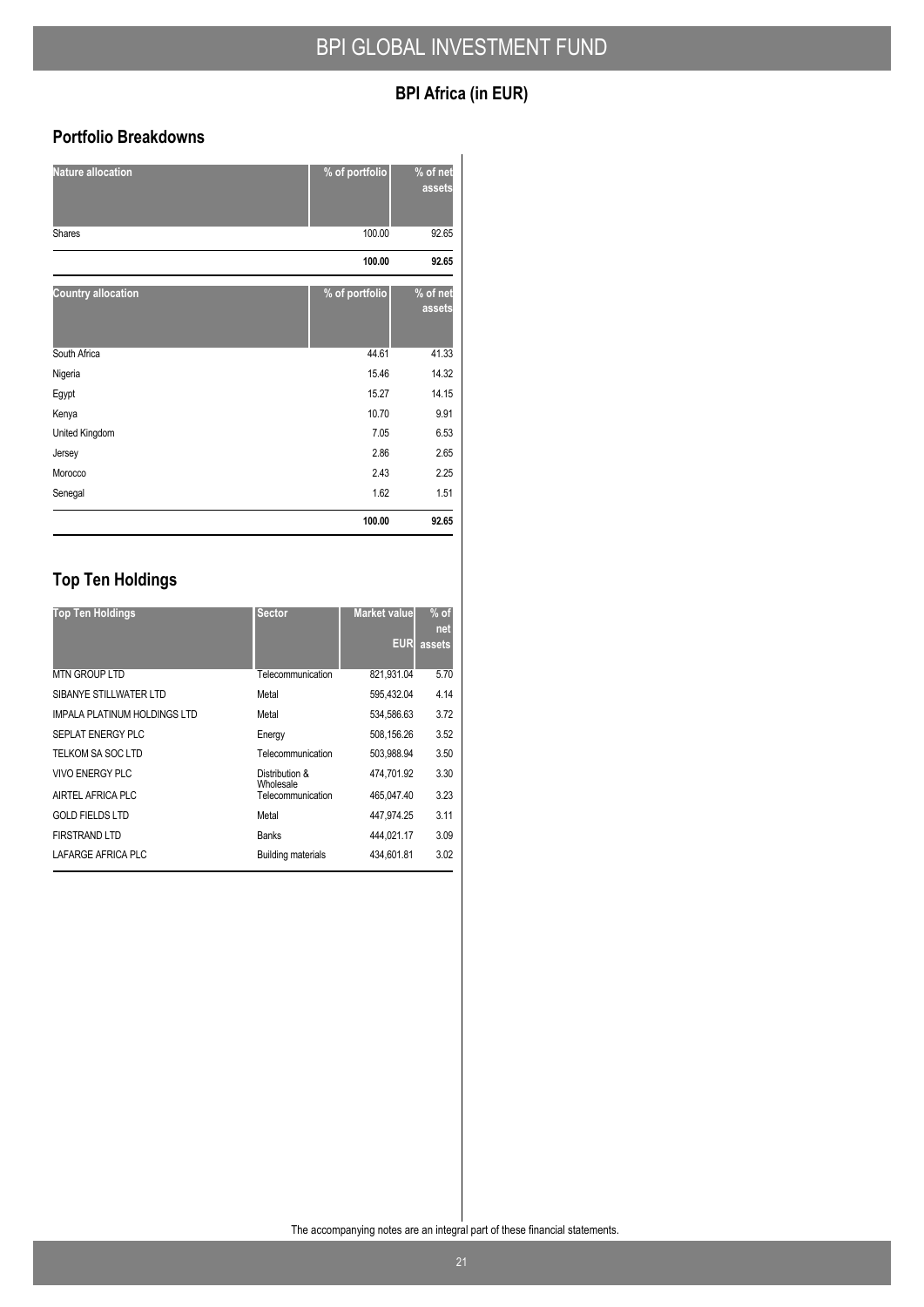### **BPI Technology Revolution (in EUR)**

#### Statement of Net Assets as at June 30, 2021

#### **Statement of Operations and Changes in Net Assets for the period ended June 30, 2021**

|                                                        | <b>Notes</b>   | <b>EUR</b>    |                                                                  | <b>Notes</b>   | <b>EUR</b>     |
|--------------------------------------------------------|----------------|---------------|------------------------------------------------------------------|----------------|----------------|
| <b>Assets</b>                                          |                |               | Income                                                           |                |                |
| Investment in securities at cost                       |                | 72,210,633.91 | Dividends (net of withholding taxes)                             | $\overline{c}$ | 50,548.82      |
| Unrealised appreciation / (depreciation) on securities |                | 9,403,333.68  | Bank interest on cash account                                    | $\overline{2}$ | 33.87          |
| Investment in securities at market value               | $\overline{2}$ | 81,613,967.59 | <b>Total income</b>                                              |                | 50,582.69      |
| Cash at bank                                           | $\overline{2}$ | 2,626,769.01  | <b>Expenses</b>                                                  |                |                |
| Receivable on subscriptions                            |                | 11,971.14     | Global management fees                                           | 3              | 347,082.52     |
| Dividends and interest receivable                      |                | 5,958.30      | Administration fees                                              | 4              | 2,891.83       |
| <b>Total assets</b>                                    |                | 84,258,666.04 | Professional fees                                                |                | 12,465.56      |
| <b>Liabilities</b>                                     |                |               | Distribution fees                                                |                | 743.91         |
| Accrued expenses                                       |                | 94,318.76     | <b>Transaction costs</b>                                         | 2              | 47.340.60      |
| Payable for investments purchased                      |                | 490,424.91    | Taxe d'abonnement                                                | 6              | 13,649.41      |
| Payable on redemptions                                 |                | 6,755.15      | Bank interest and charges                                        |                | 8,541.66       |
| Interest payable                                       |                | 396.48        | Other expenses                                                   |                | 7,600.86       |
| <b>Total liabilities</b>                               |                | 591,895.30    | <b>Total expenses</b>                                            |                | 440,316.35     |
| Net assets at the end of the period                    |                | 83,666,770.74 | Net investment income / (loss)                                   |                | (389, 733.66)  |
|                                                        |                |               | Net realised gain / (loss) on:                                   |                |                |
|                                                        |                |               | Sales of investments                                             | 2              | (295,966.28)   |
|                                                        |                |               | Foreign exchange transactions                                    | $\overline{2}$ | (2,460.97)     |
|                                                        |                |               | Futures contracts                                                | $\overline{2}$ | (256, 320.36)  |
|                                                        |                |               | Net realised gain / (loss) for the period                        |                | (944, 481.27)  |
|                                                        |                |               | Net change in unrealised appreciation / (depreciation) on:       |                |                |
|                                                        |                |               | Investments                                                      | $\overline{2}$ | 7,157,908.99   |
|                                                        |                |               | Increase / (Decrease) in net assets as a result of<br>operations |                | 6,213,427.72   |
|                                                        |                |               | Proceeds received on subscription of units                       |                | 36,036,895.43  |
|                                                        |                |               | Net amount paid on redemption of units                           |                | (4,702,691.91) |
|                                                        |                |               | Net assets at the beginning of the period                        |                | 46,119,139.50  |
|                                                        |                |               | Net assets at the end of the period                              |                | 83,666,770.74  |

#### **Statement of Changes in Number of Units**

|               | Number of units in issue at<br>the beginning of the period | Number of units<br>subscribed | Number of units<br>redeemed | Number of units in issue at<br>the end of the period |
|---------------|------------------------------------------------------------|-------------------------------|-----------------------------|------------------------------------------------------|
| R             | 1.813.57                                                   | 1,030,077.46                  | (22, 131.82)                | 1,009,759.21                                         |
|               | 868.497.11                                                 | 44.752.01                     | (115.509.76)                | 797,739.36                                           |
| I EUR Hedged* | $\overline{\phantom{a}}$                                   |                               |                             |                                                      |
| М             | .798.362.30                                                | 429,322.72                    | (56, 606.74)                | 2,171,078.28                                         |

\* The share class is not available to investors anymore.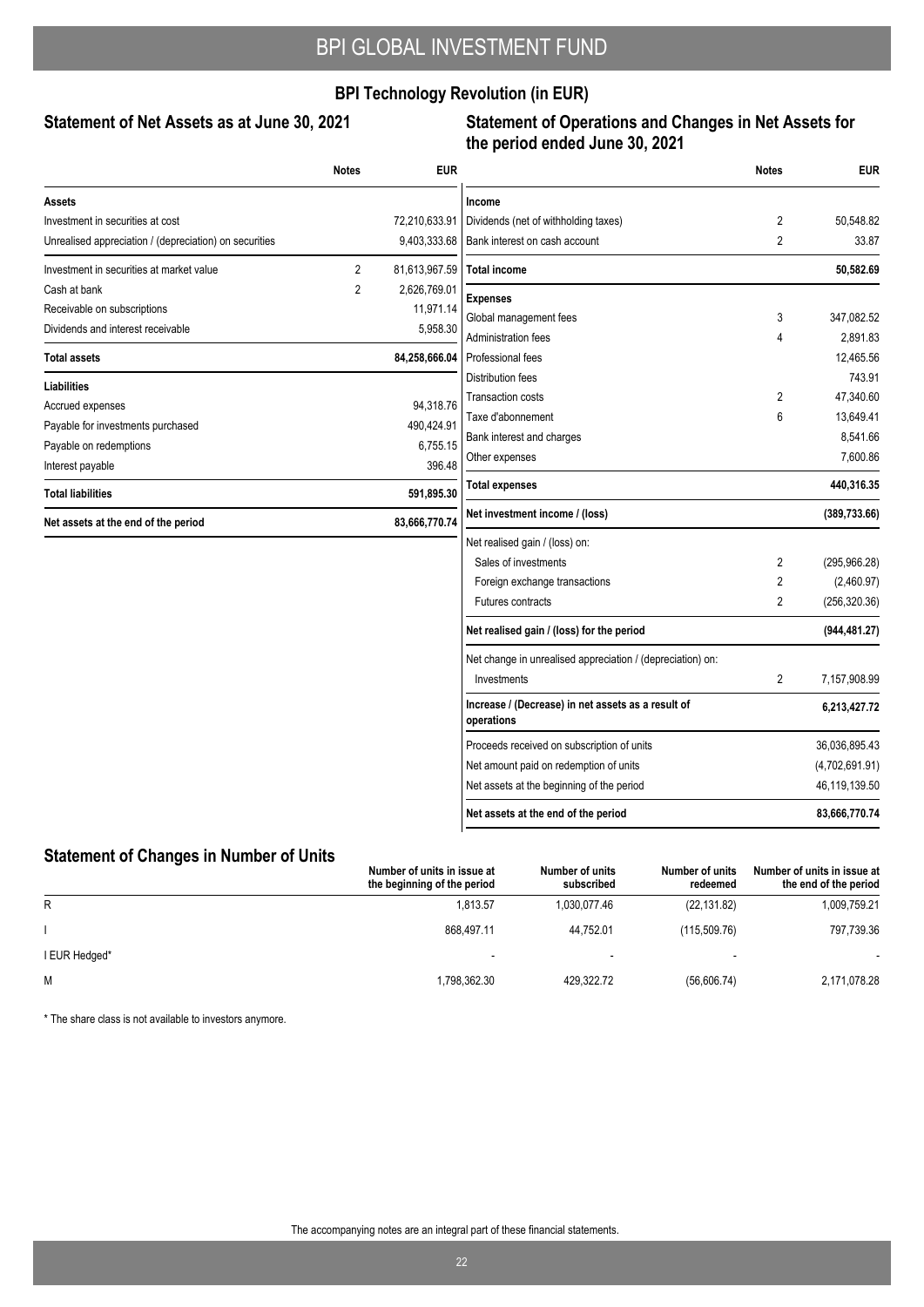## **BPI Technology Revolution (in EUR)**

## **Securities Portfolio as at June 30, 2021**

| Quantity/<br>Nominal                                             | <b>Name</b>                                                                  | Currency          | <b>Market value</b><br>in EUR | <b>NAV</b>   |  |  |  |  |  |  |
|------------------------------------------------------------------|------------------------------------------------------------------------------|-------------------|-------------------------------|--------------|--|--|--|--|--|--|
|                                                                  |                                                                              |                   |                               |              |  |  |  |  |  |  |
|                                                                  |                                                                              |                   |                               |              |  |  |  |  |  |  |
| Transferable securities admitted to an official exchange listing |                                                                              |                   |                               |              |  |  |  |  |  |  |
|                                                                  | Shares                                                                       |                   |                               |              |  |  |  |  |  |  |
|                                                                  | <b>United States</b><br>4,561.00 ABBVIE INC                                  | USD               | 433,216.16                    | 0.52         |  |  |  |  |  |  |
|                                                                  | 16,473.00 ACTIVISION BLIZZARD INC                                            | <b>USD</b>        | 1,325,729.93                  | 1.58         |  |  |  |  |  |  |
|                                                                  | 2,195.00 ADOBE INC                                                           | <b>USD</b>        | 1,083,969.81                  | 1.30         |  |  |  |  |  |  |
|                                                                  | 24,569.00 ADVANCED MICRO DEVICES                                             | <b>USD</b>        | 1,946,004.02                  | 2.33         |  |  |  |  |  |  |
|                                                                  | 1,994.00 ALEXION PHARMACEUTICALS INC<br>6,915.00 ALNYLAM PHARMACEUTICALS INC | <b>USD</b><br>USD | 308,894.29<br>988,473.56      | 0.37<br>1.18 |  |  |  |  |  |  |
|                                                                  | 818.00 ALPHABET INC-CL A                                                     | USD               | 1,684,277.11                  | 2.01         |  |  |  |  |  |  |
|                                                                  | 1,258.00 AMAZON.COM INC                                                      | <b>USD</b>        | 3,649,313.84                  | 4.36         |  |  |  |  |  |  |
|                                                                  | 1,305.00 ANSYS INC<br>452.00 ANTHEM INC                                      | <b>USD</b><br>USD | 381,915.25<br>145,521.21      | 0.46<br>0.17 |  |  |  |  |  |  |
|                                                                  | 7,544.00 APPLE INC                                                           | <b>USD</b>        | 871,259.16                    | 1.04         |  |  |  |  |  |  |
|                                                                  | 3,347.00 APPLIED MATERIALS INC                                               | <b>USD</b>        | 401,899.65                    | 0.48         |  |  |  |  |  |  |
|                                                                  | 3,478.00 AVALARA INC                                                         | USD               | 474,526.01                    | 0.57         |  |  |  |  |  |  |
|                                                                  | 5,250.00 BEYOND MEAT INC<br>3,953.00 BILL.COM HOLDINGS INC                   | <b>USD</b><br>USD | 697,210.98<br>610,600.00      | 0.83<br>0.73 |  |  |  |  |  |  |
|                                                                  | 9,400.00 CHEGG INC                                                           | USD               | 658,768.87                    | 0.79         |  |  |  |  |  |  |
|                                                                  | 6,514.00 CHEWY INC - CLASS A                                                 | USD               | 437,837.04                    | 0.52         |  |  |  |  |  |  |
|                                                                  | 7,660.00 CLOUDFLARE INC - CLASS A                                            | USD               | 683,644.83                    | 0.82         |  |  |  |  |  |  |
|                                                                  | 1,970.00 COSTAR GROUP INC<br>2,045.00 COUPA SOFTWARE INC                     | <b>USD</b><br>USD | 137,579.39<br>451,990.01      | 0.16<br>0.54 |  |  |  |  |  |  |
|                                                                  | 4,935.00 CROWDSTRIKE HOLDINGS INC - A                                        | <b>USD</b>        | 1,045,800.53                  | 1.25         |  |  |  |  |  |  |
|                                                                  | 7,543.00 DATADOG INC - CLASS A                                               | <b>USD</b>        | 662,008.13                    | 0.79         |  |  |  |  |  |  |
|                                                                  | 1,793.00 DEXCOM INC<br>4,149.00 DOCUSIGN INC                                 | USD<br><b>USD</b> | 645,594.91<br>978,106.02      | 0.77<br>1.17 |  |  |  |  |  |  |
|                                                                  | 7,900.00 DROPBOX INC-CLASS A                                                 | USD               | 201,913.31                    | 0.24         |  |  |  |  |  |  |
|                                                                  | 13,536.00 DYNATRACE INC                                                      | <b>USD</b>        | 666,812.65                    | 0.80         |  |  |  |  |  |  |
|                                                                  | 4,655.00 EBAY INC                                                            | USD               | 275,594.53                    | 0.33         |  |  |  |  |  |  |
|                                                                  | 461.00 EPAM SYSTEMS INC<br>4,363.00 ETSY INC                                 | USD<br>USD        | 198,627.68<br>757,298.19      | 0.24<br>0.91 |  |  |  |  |  |  |
|                                                                  | 6,883.00 EXACT SCIENCES CORP                                                 | USD               | 721,499.06                    | 0.86         |  |  |  |  |  |  |
|                                                                  | 9,370.00 FACEBOOK INC-CLASS A                                                | <b>USD</b>        | 2,747,316.55                  | 3.28         |  |  |  |  |  |  |
|                                                                  | 1,669.00 FIDELITY NATIONAL INFO SERV<br>4,419.00 FISERV INC                  | USD<br><b>USD</b> | 199,382.10<br>398,302.48      | 0.24<br>0.48 |  |  |  |  |  |  |
|                                                                  | 3,518.00 FIVE9 INC                                                           | <b>USD</b>        | 544,030.71                    | 0.65         |  |  |  |  |  |  |
|                                                                  | 1,596.00 GLOBAL PAYMENTS INC                                                 | USD               | 252,393.83                    | 0.30         |  |  |  |  |  |  |
|                                                                  | 3,192.00 GUARDANT HEALTH INC                                                 | USD               | 334,273.11                    | 0.40         |  |  |  |  |  |  |
|                                                                  | 7,714.00 HOLOGIC INC<br>1,555.00 HUBSPOT INC                                 | USD<br>USD        | 433,997.88<br>764,086.01      | 0.52<br>0.91 |  |  |  |  |  |  |
|                                                                  | 826.00 IDEXX LABORATORIES INC                                                | USD               | 439,885.57                    | 0.53         |  |  |  |  |  |  |
|                                                                  | 943.00 INSULET CORP                                                          | USD               | 218,283.94                    | 0.26         |  |  |  |  |  |  |
|                                                                  | 2,371.00 INTUIT INC<br>1,270.00 LAM RESEARCH CORP                            | USD<br><b>USD</b> | 980,009.33<br>696,845.43      | 1.17<br>0.83 |  |  |  |  |  |  |
|                                                                  | 582.00 MERCADOLIBRE INC                                                      | <b>USD</b>        | 764,511.16                    | 0.91         |  |  |  |  |  |  |
|                                                                  | 2,822.00 MICROSOFT CORP                                                      | <b>USD</b>        | 644,641.03                    | 0.77         |  |  |  |  |  |  |
|                                                                  | 5,692.00 MODERNA INC                                                         | USD               | 1,127,840.59                  | 1.35         |  |  |  |  |  |  |
|                                                                  | 2,648.00 MONGODB INC<br>2,100.00 MONOLITHIC POWER SYSTEMS INC                | USD<br>USD        | 807,239.19<br>661,307.87      | 0.96<br>0.79 |  |  |  |  |  |  |
|                                                                  | 1,957.00 NETFLIX INC                                                         | USD               | 871,664.53                    | 1.04         |  |  |  |  |  |  |
|                                                                  | 1,200.00 NOVAVAX INC                                                         | USD               | 214,834.30                    | 0.26         |  |  |  |  |  |  |
|                                                                  | 3,614.00 NVIDIA CORP<br>4,294.00 OKTA INC                                    | USD<br>USD        | 2,438,284.34<br>885,956.59    | 2.91<br>1.06 |  |  |  |  |  |  |
|                                                                  | 818.00 PALO ALTO NETWORKS INC                                                | USD               | 255,939.71                    | 0.31         |  |  |  |  |  |  |
|                                                                  | 3,557.00 PAYPAL HOLDINGS INC-W/I                                             | USD               | 874,267.95                    | 1.04         |  |  |  |  |  |  |
|                                                                  | 4,609.00 PELOTON INTERACTIVE INC-A                                           | USD               | 482,003.69                    | 0.58         |  |  |  |  |  |  |
|                                                                  | 15,817.00 PINTEREST INC- CLASS A<br>1,260.00 PTC INC                         | USD<br>USD        | 1,052,999.54<br>150,086.52    | 1.26<br>0.18 |  |  |  |  |  |  |
|                                                                  | 1,727.00 QORVO INC                                                           | USD               | 284,920.78                    | 0.34         |  |  |  |  |  |  |
|                                                                  | 2,313.00 RINGCENTRAL INC-CLASS A                                             | USD               | 566,752.29                    | 0.68         |  |  |  |  |  |  |
|                                                                  | 2,926.00 ROKU INC<br>2,812.00 SALESFORCE.COM INC                             | USD<br>USD        | 1,133,118.73<br>579,211.77    | 1.35<br>0.69 |  |  |  |  |  |  |
|                                                                  | 6,266.00 SEAGEN INC                                                          | USD               | 834,198.57                    | 1.00         |  |  |  |  |  |  |
|                                                                  | 1,349.00 SERVICENOW INC                                                      | USD               | 625,131.08                    | 0.75         |  |  |  |  |  |  |
|                                                                  | 3,409.00 SKYWORKS SOLUTIONS INC                                              | USD               | 551,206.47                    | 0.66         |  |  |  |  |  |  |
|                                                                  | 14,442.00 SNAP INC - A<br>3,004.00 SNOWFLAKE INC-CLASS A                     | USD<br>USD        | 829,815.23<br>612,502.91      | 0.99<br>0.73 |  |  |  |  |  |  |
|                                                                  | 11,929.00 SQUARE INC - A                                                     | <b>USD</b>        | 2,452,390.76                  | 2.93         |  |  |  |  |  |  |
|                                                                  | 2,060.00 SYNOPSYS INC                                                        | USD               | 479,068.56                    | 0.57         |  |  |  |  |  |  |
|                                                                  | 3,105.00 TELADOC HEALTH INC<br>9,301.00 TERADYNE INC                         | <b>USD</b><br>USD | 435,391.22<br>1,050,646.73    | 0.52<br>1.26 |  |  |  |  |  |  |
|                                                                  | 487.00 TESLA INC                                                             | USD               | 279,124.63                    | 0.33         |  |  |  |  |  |  |
|                                                                  |                                                                              |                   |                               |              |  |  |  |  |  |  |

| Quantity/<br><b>Nominal</b> | <b>Name</b>                            | Currency   | <b>Market value</b><br>in EUR | %<br><b>NAV</b> |
|-----------------------------|----------------------------------------|------------|-------------------------------|-----------------|
|                             |                                        |            |                               |                 |
|                             | 1,370.00 THERMO FISHER SCIENTIFIC INC  | USD        | 582,784.30                    | 0.70            |
|                             | 3,112.00 TWILIO INC - A                | <b>USD</b> | 1,034,341.78                  | 1.24            |
|                             | 2,957.00 UNITED PARCEL SERVICE-CL B    | <b>USD</b> | 518,565.89                    | 0.62            |
|                             | 2,541.00 VEEVA SYSTEMS INC-CLASS A     | <b>USD</b> | 666,265.24                    | 0.80            |
|                             | 2,059.00 VERTEX PHARMACEUTICALS INC    | <b>USD</b> | 350,076.88                    | 0.42            |
|                             | 3,472.00 ZENDESK INC                   | <b>USD</b> | 422,589.16                    | 0.51            |
|                             | 2,751.00 ZOOM VIDEO COMMUNICATIONS-A   | <b>USD</b> | 897,815.61                    | 1.07            |
|                             | 3,960.00 ZSCALER INC                   | <b>USD</b> | 721,475.34                    | 0.86            |
|                             | 235,166.00 ZYNGA INC - CL A            | <b>USD</b> | 2,107,947.20                  | 2.52            |
|                             | 1,671.00 10X GENOMICS INC-CLASS A      | <b>USD</b> | 275,921.43                    | 0.33            |
|                             |                                        |            | 61,057,532.64                 | 72.98           |
|                             |                                        |            |                               |                 |
|                             | Cayman Islands                         |            |                               |                 |
|                             | 3,886.00 ALIBABA GROUP HOLDING-SP ADR  | <b>USD</b> | 743,120.90                    | 0.89            |
|                             | 1,694.00 BEIGENE LTD-ADR               | <b>USD</b> | 490,230.09                    | 0.59            |
|                             | 9,982.00 BILIBILI INC-SPONSORED ADR    | <b>USD</b> | 1,025,556.02                  | 1.22            |
|                             | 9,591.00 FARFETCH LTD-CLASS A          | <b>USD</b> | 407,287.93                    | 0.49            |
|                             | 8,703.00 GDS HOLDINGS LTD - ADR        | <b>USD</b> | 576,016.92                    | 0.69            |
|                             | 10,269.00 JD.COM INC-ADR               | <b>USD</b> | 691,094.43                    | 0.83            |
|                             | 3,860.00 NETEASE INC-ADR               | <b>USD</b> | 375,128.59                    | 0.45            |
|                             |                                        |            |                               |                 |
|                             | 15,758.00 NIO INC - ADR                | <b>USD</b> | 706.910.87                    | 0.84            |
|                             | 5,236.00 PINDUODUO INC-ADR             | <b>USD</b> | 560,820.24                    | 0.67            |
|                             | 4,160.00 SEA LTD-ADR                   | <b>USD</b> | 963,265.03                    | 1.14            |
|                             | 12,210.00 TENCENT MUSIC ENTERTAINM-ADR | <b>USD</b> | 159,381.74                    | 0.19            |
|                             | 14,923.00 XPENG INC - ADR              | <b>USD</b> | 558,967.59                    | 0.67            |
|                             |                                        |            | 7,257,780.35                  | 8.67            |
|                             |                                        |            |                               |                 |
|                             | Japan                                  |            |                               |                 |
|                             | 2,800.00 DISCO CORP                    | JPY        | 722,213.93                    | 0.86            |
|                             | 6,300.00 LASERTEC CORP                 | JPY        | 1,033,382.83                  | 1.23            |
|                             | 1,500.00 NINTENDO CO LTD               | JPY        | 736,421.17                    | 0.88            |
|                             | 700.00 TOKYO ELECTRON LTD              | JPY        | 255,699.89                    | 0.31            |
|                             |                                        |            | 2,747,717.82                  | 3.28            |
|                             |                                        |            |                               |                 |
|                             | Germany                                |            |                               |                 |
|                             | 2,200.00 BIONTECH SE-ADR               | <b>USD</b> | 415,326.76                    | 0.50            |
|                             | 8,978.00 HELLOFRESH SE                 | <b>EUR</b> | 736,016.44                    | 0.88            |
|                             | 17,932.00 INFINEON TECHNOLOGIES AG     | <b>EUR</b> | 606,460.24                    | 0.72            |
|                             | 6,545.00 ZALANDO SE                    | <b>EUR</b> | 667,262.75                    | 0.80            |
|                             |                                        |            | 2,425,066.19                  | 2.90            |
|                             |                                        |            |                               |                 |
|                             | Netherlands                            |            |                               |                 |
|                             | 1,307.00 ASML HOLDING NV               | <b>EUR</b> | 757,275.80                    | 0.91            |
|                             | 7,131.00 ELASTIC NV                    | <b>USD</b> | 876,477.41                    | 1.04            |
|                             | 9,184.00 QIAGEN N.V.                   | <b>USD</b> | 374,670.65                    | 0.45            |
|                             |                                        |            |                               | 2.40            |
|                             |                                        |            | 2,008,423.86                  |                 |
|                             | Canada                                 |            |                               |                 |
|                             | 160.00 CONSTELLATION SOFTWARE INC      | CAD        | 204,552.67                    | 0.24            |
|                             | 920.00 SHOPIFY INC - CLASS A           | USD        | 1,133,402.14                  | 1.36            |
|                             |                                        |            | 1,337,954.81                  | 1.60            |
|                             |                                        |            |                               |                 |
|                             | Taiwan                                 |            |                               |                 |
|                             | 8,084.00 TAIWAN SEMICONDUCTOR-SP ADR   | <b>USD</b> | 819,102.32                    | 0.98            |
|                             |                                        |            | 819,102.32                    | 0.98            |
|                             |                                        |            |                               |                 |
|                             | Jersey                                 |            |                               |                 |
|                             | 3,788.00 NOVOCURE LTD                  | <b>USD</b> | 708,537.11                    | 0.85            |
|                             |                                        |            | 708,537.11                    | 0.85            |
|                             |                                        |            |                               |                 |
|                             | <b>United Kingdom</b>                  |            |                               |                 |
|                             | 3,136.00 ATLASSIAN CORP PLC-CLASS A    | USD.       | 679,241.89                    | 0.81            |
|                             |                                        |            | 679,241.89                    | 0.81            |
|                             |                                        |            |                               |                 |
|                             | Denmark                                |            |                               |                 |
|                             | 18,874.00 GENMAB A/S -SP ADR           | <b>USD</b> | 649,823.27                    | 0.78            |
|                             |                                        |            | 649,823.27                    | 0.78            |
|                             | <b>Switzerland</b>                     |            |                               |                 |
|                             |                                        |            |                               |                 |
|                             | 5,732.00 LOGITECH INTERNATIONAL-REG    | CHF        | 586,167.85                    | 0.70            |
|                             |                                        |            | 586,167.85                    | 0.70            |
|                             | Israel                                 |            |                               |                 |
|                             |                                        |            |                               |                 |
|                             | 1,716.00 WIX.COM LTD                   | USD.       | 420,035.82                    | 0.50            |
|                             |                                        |            | 420.035.82                    | 0.50            |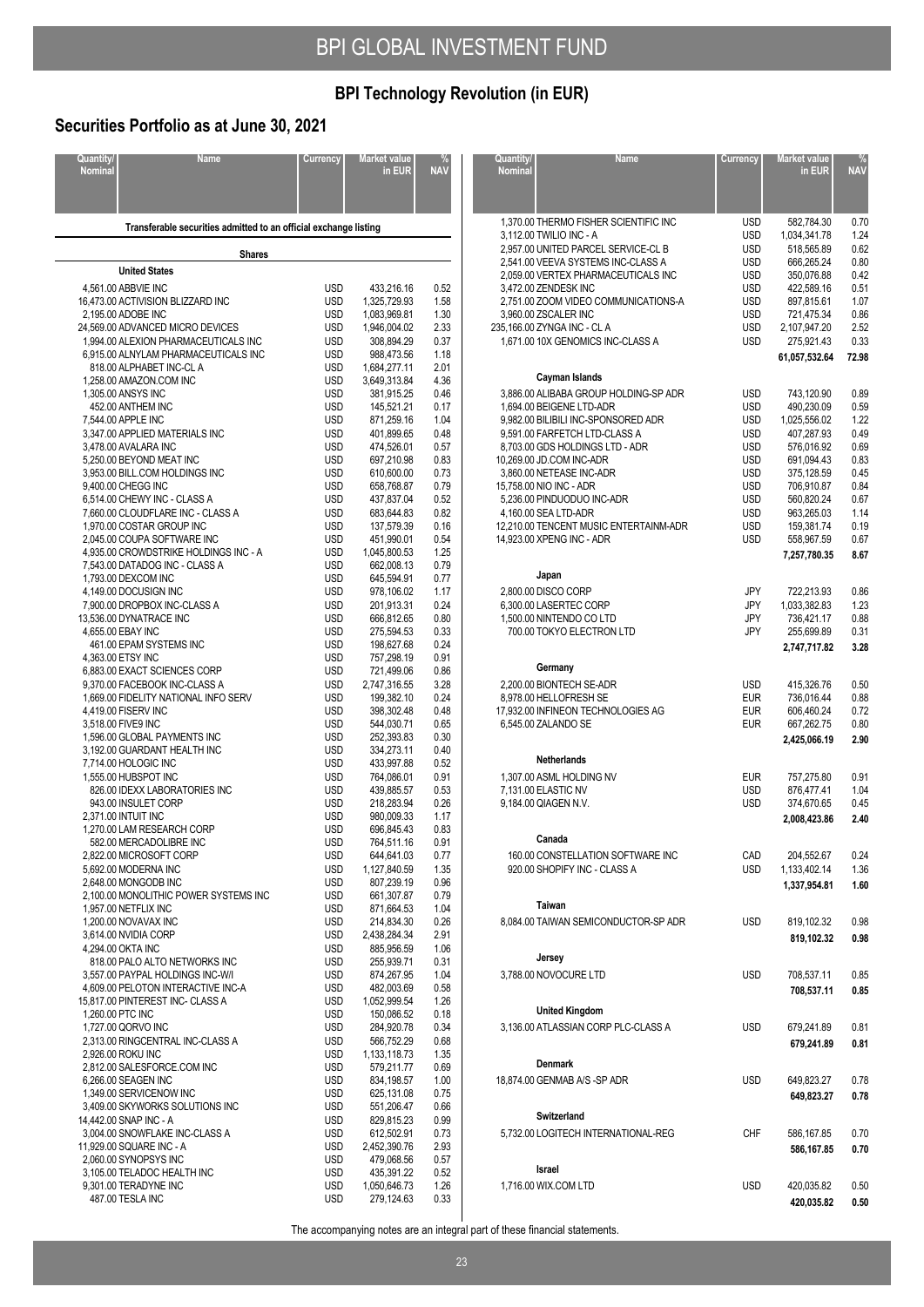## **BPI Technology Revolution (in EUR)**

## **Securities Portfolio as at June 30, 2021**

| <b>Name</b><br>Quantity/<br><b>Nominal</b> | Currency   | <b>Market value</b><br>in EUR | $\frac{9}{6}$<br><b>NAV</b> |
|--------------------------------------------|------------|-------------------------------|-----------------------------|
| Luxembourg                                 |            |                               |                             |
| 1,270.00 SPOTIFY TECHNOLOGY SA             | <b>USD</b> | 295,133.91<br>295,133.91      | 0.35<br>0.35                |
| South Korea                                |            |                               |                             |
| 1.800.00 SAMSUNG SDI CO-144A REGS GDR      | <b>EUR</b> | 232,200.00<br>232,200.00      | 0.28<br>0.28                |
|                                            |            | 81,224,717.84                 | 97.08                       |
| Other transferable securities              |            |                               |                             |
| <b>Shares</b>                              |            |                               |                             |
| <b>United States</b>                       |            |                               |                             |
| 3.068.00 DIGITAL REALTY TRUST INC          | <b>USD</b> | 389,249.75                    | 047                         |
|                                            |            | 389,249.75                    | 0.47                        |
|                                            |            | 389,249.75                    | 0.47                        |
| <b>Total securities portfolio</b>          |            | 81,613,967.59                 | 97.55                       |
| <b>Summary of net assets</b>               |            |                               |                             |
|                                            |            |                               | $\frac{9}{6}$<br><b>NAV</b> |
| <b>Total securities portfolio</b>          |            | 81,613,967.59                 | 97.55                       |
| Cash at bank                               |            | 2,626,769.01                  | 3.14                        |
|                                            |            |                               |                             |
| Other assets and liabilities               |            | (573,965.86)                  | (0.69)                      |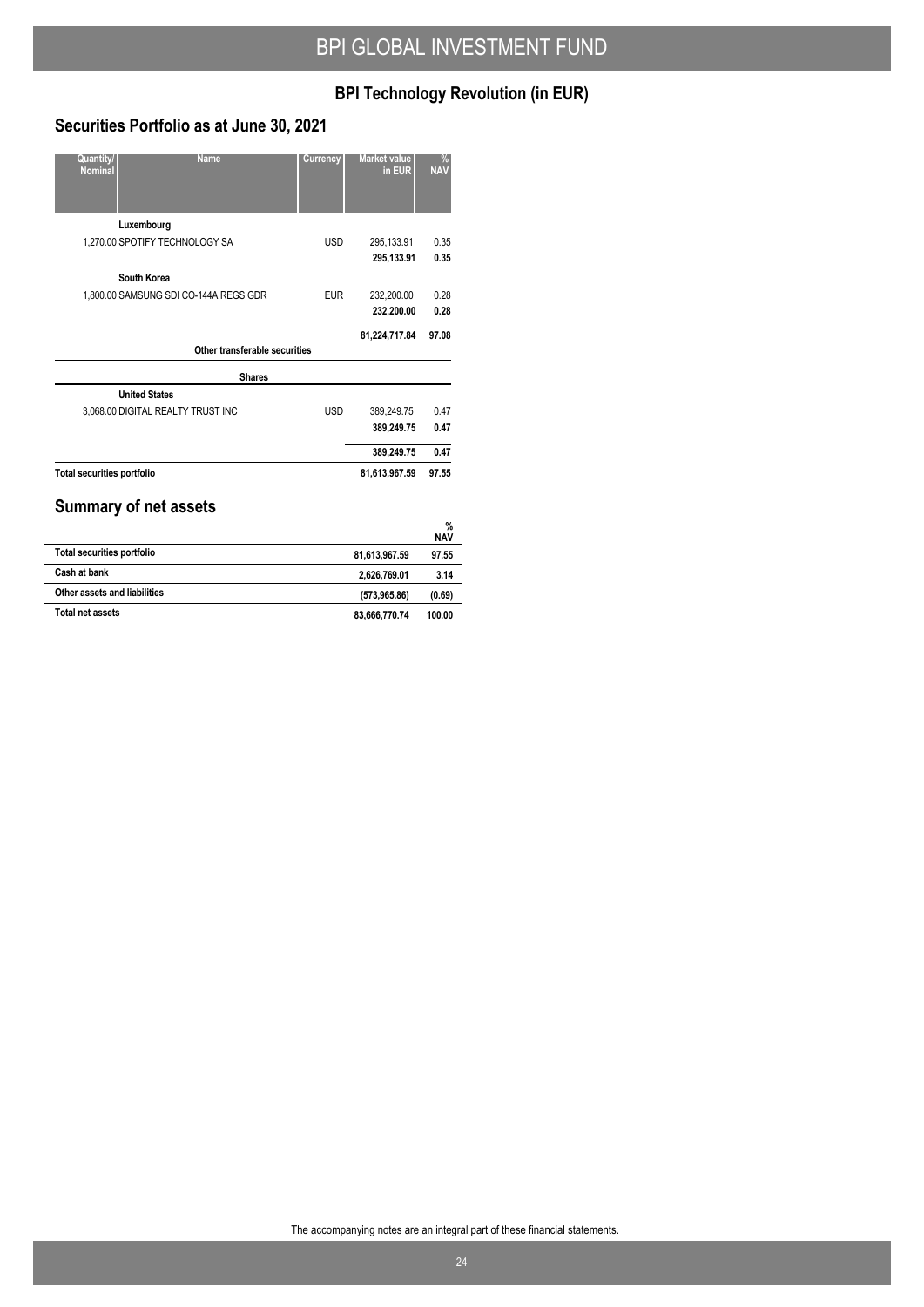## **BPI Technology Revolution (in EUR)**

#### **Portfolio Breakdowns**

| <b>Nature allocation</b>  | % of portfolio | % of net<br>assets |
|---------------------------|----------------|--------------------|
| <b>Shares</b>             | 100.00         | 97.55              |
|                           | 100.00         | 97.55              |
| <b>Country allocation</b> | % of portfolio | % of net<br>assets |
| <b>United States</b>      | 75.29          | 73.45              |
| Cayman Islands            | 8.89           | 8.67               |
| Japan                     | 3.37           | 3.28               |
| Germany                   | 2.97           | 2.90               |
| Netherlands               | 2.46           | 2.40               |
| Other                     | 7.02           | 6.85               |
|                           | 100.00         | 97.55              |

## **Top Ten Holdings**

| <b>Top Ten Holdings</b> | <b>Sector</b>         | <b>Market value</b> | $%$ of<br>net |
|-------------------------|-----------------------|---------------------|---------------|
|                         |                       | <b>EUR</b>          | assets        |
| AMAZON.COM INC          | Internet              | 3,649,313.84        | 4.36          |
| FACEBOOK INC-CLASS A    | Internet              | 2,747,316.55        | 3.28          |
| SOUARE INC - A          | Diversified services  | 2,452,390.76        | 2.93          |
| NVIDIA CORP             | Electric & Electronic | 2,438,284.34        | 2.91          |
| ZYNGA INC - CL A        | Computer software     | 2,107,947.20        | 2.52          |
| ADVANCED MICRO DEVICES  | Electric & Electronic | 1.946.004.02        | 2.33          |
| ALPHABET INC-CL A       | Internet              | 1,684,277.11        | 2.01          |
| ACTIVISION BLIZZARD INC | Computer software     | 1.325.729.93        | 1.58          |
| SHOPIFY INC - CLASS A   | Internet              | 1.133.402.14        | 1.36          |
| ROKU INC                | Internet              | 1,133,118.73        | 1.35          |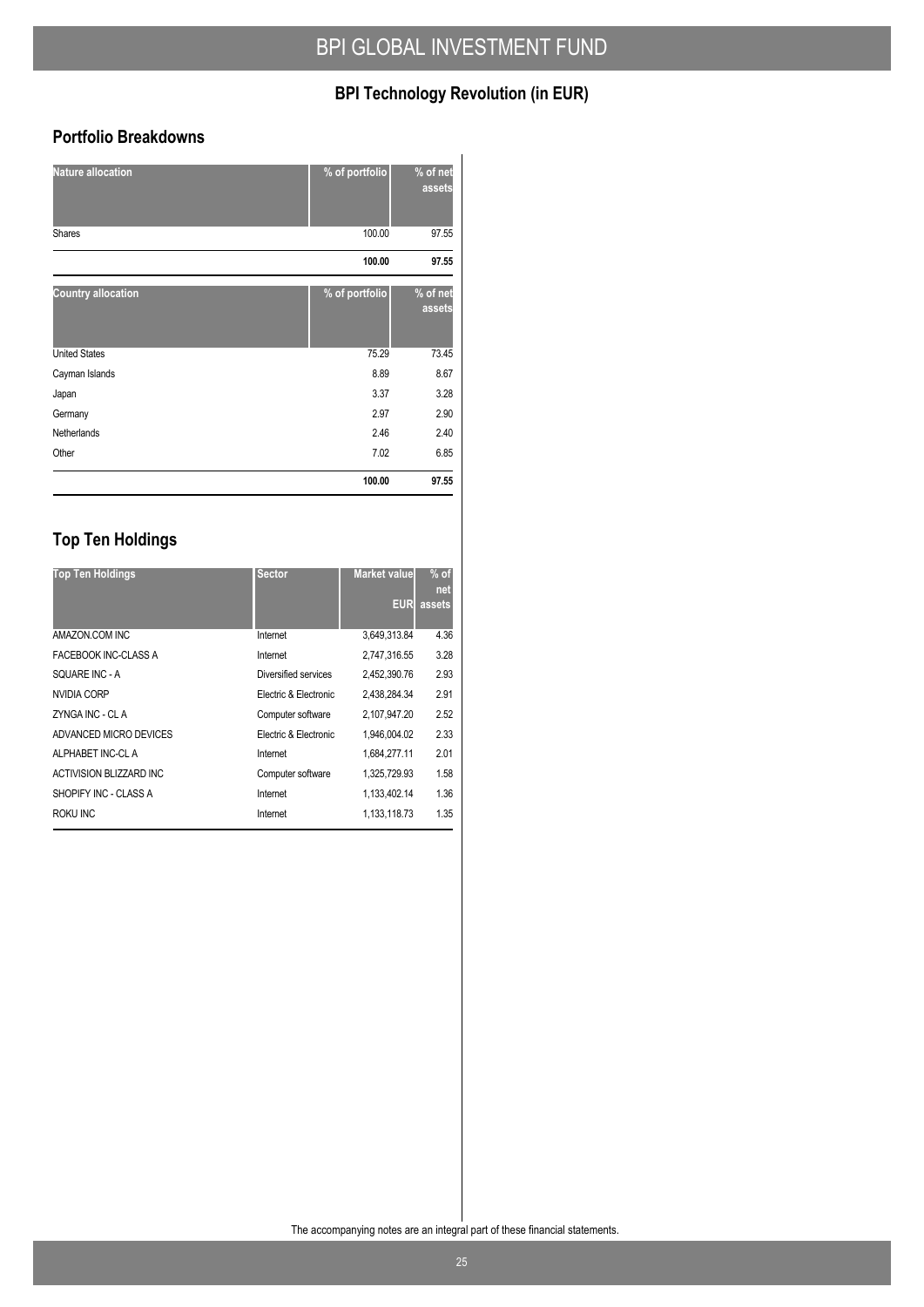#### Statement of Net Assets as at June 30, 2021

#### **Statement of Operations and Changes in Net Assets for the period ended June 30, 2021**

| Dividends (net of withholding taxes)<br>2<br>2<br>Bank interest on cash account<br>12<br>2<br>Interests on equity swaps contracts<br><b>Total income</b><br>3<br>Global management fees<br>Performance fees<br>5 | 2,595,924.64<br>1.16<br>40.21<br>18,811.21<br>2,614,777.22<br>2,496,179.06                                                                                                                                                                                                                                                                                                                                                                                                                                                                                                                                                                                                                                                                                                                                                                                              |
|------------------------------------------------------------------------------------------------------------------------------------------------------------------------------------------------------------------|-------------------------------------------------------------------------------------------------------------------------------------------------------------------------------------------------------------------------------------------------------------------------------------------------------------------------------------------------------------------------------------------------------------------------------------------------------------------------------------------------------------------------------------------------------------------------------------------------------------------------------------------------------------------------------------------------------------------------------------------------------------------------------------------------------------------------------------------------------------------------|
|                                                                                                                                                                                                                  |                                                                                                                                                                                                                                                                                                                                                                                                                                                                                                                                                                                                                                                                                                                                                                                                                                                                         |
|                                                                                                                                                                                                                  |                                                                                                                                                                                                                                                                                                                                                                                                                                                                                                                                                                                                                                                                                                                                                                                                                                                                         |
|                                                                                                                                                                                                                  |                                                                                                                                                                                                                                                                                                                                                                                                                                                                                                                                                                                                                                                                                                                                                                                                                                                                         |
|                                                                                                                                                                                                                  |                                                                                                                                                                                                                                                                                                                                                                                                                                                                                                                                                                                                                                                                                                                                                                                                                                                                         |
|                                                                                                                                                                                                                  |                                                                                                                                                                                                                                                                                                                                                                                                                                                                                                                                                                                                                                                                                                                                                                                                                                                                         |
|                                                                                                                                                                                                                  |                                                                                                                                                                                                                                                                                                                                                                                                                                                                                                                                                                                                                                                                                                                                                                                                                                                                         |
|                                                                                                                                                                                                                  |                                                                                                                                                                                                                                                                                                                                                                                                                                                                                                                                                                                                                                                                                                                                                                                                                                                                         |
|                                                                                                                                                                                                                  |                                                                                                                                                                                                                                                                                                                                                                                                                                                                                                                                                                                                                                                                                                                                                                                                                                                                         |
|                                                                                                                                                                                                                  |                                                                                                                                                                                                                                                                                                                                                                                                                                                                                                                                                                                                                                                                                                                                                                                                                                                                         |
|                                                                                                                                                                                                                  | 3,340,921.38                                                                                                                                                                                                                                                                                                                                                                                                                                                                                                                                                                                                                                                                                                                                                                                                                                                            |
| <b>Administration fees</b><br>4                                                                                                                                                                                  | 5,783.51                                                                                                                                                                                                                                                                                                                                                                                                                                                                                                                                                                                                                                                                                                                                                                                                                                                                |
|                                                                                                                                                                                                                  | 37,635.97                                                                                                                                                                                                                                                                                                                                                                                                                                                                                                                                                                                                                                                                                                                                                                                                                                                               |
|                                                                                                                                                                                                                  | 9,917.30                                                                                                                                                                                                                                                                                                                                                                                                                                                                                                                                                                                                                                                                                                                                                                                                                                                                |
|                                                                                                                                                                                                                  | 628,070.15                                                                                                                                                                                                                                                                                                                                                                                                                                                                                                                                                                                                                                                                                                                                                                                                                                                              |
|                                                                                                                                                                                                                  | 24,011.34                                                                                                                                                                                                                                                                                                                                                                                                                                                                                                                                                                                                                                                                                                                                                                                                                                                               |
|                                                                                                                                                                                                                  | 110,200.57                                                                                                                                                                                                                                                                                                                                                                                                                                                                                                                                                                                                                                                                                                                                                                                                                                                              |
|                                                                                                                                                                                                                  | 784,461.39                                                                                                                                                                                                                                                                                                                                                                                                                                                                                                                                                                                                                                                                                                                                                                                                                                                              |
|                                                                                                                                                                                                                  | 3,407,967.58                                                                                                                                                                                                                                                                                                                                                                                                                                                                                                                                                                                                                                                                                                                                                                                                                                                            |
|                                                                                                                                                                                                                  | 127,992.36                                                                                                                                                                                                                                                                                                                                                                                                                                                                                                                                                                                                                                                                                                                                                                                                                                                              |
|                                                                                                                                                                                                                  | 10,973,140.61                                                                                                                                                                                                                                                                                                                                                                                                                                                                                                                                                                                                                                                                                                                                                                                                                                                           |
|                                                                                                                                                                                                                  | (8,358,363.39)                                                                                                                                                                                                                                                                                                                                                                                                                                                                                                                                                                                                                                                                                                                                                                                                                                                          |
|                                                                                                                                                                                                                  |                                                                                                                                                                                                                                                                                                                                                                                                                                                                                                                                                                                                                                                                                                                                                                                                                                                                         |
| 2                                                                                                                                                                                                                | 24,362,093.96                                                                                                                                                                                                                                                                                                                                                                                                                                                                                                                                                                                                                                                                                                                                                                                                                                                           |
| 2                                                                                                                                                                                                                | (759, 857.00)                                                                                                                                                                                                                                                                                                                                                                                                                                                                                                                                                                                                                                                                                                                                                                                                                                                           |
| 2                                                                                                                                                                                                                | (14, 578, 796.70)                                                                                                                                                                                                                                                                                                                                                                                                                                                                                                                                                                                                                                                                                                                                                                                                                                                       |
|                                                                                                                                                                                                                  | 665,076.87                                                                                                                                                                                                                                                                                                                                                                                                                                                                                                                                                                                                                                                                                                                                                                                                                                                              |
|                                                                                                                                                                                                                  |                                                                                                                                                                                                                                                                                                                                                                                                                                                                                                                                                                                                                                                                                                                                                                                                                                                                         |
| 2                                                                                                                                                                                                                | 4,800,097.13                                                                                                                                                                                                                                                                                                                                                                                                                                                                                                                                                                                                                                                                                                                                                                                                                                                            |
| 2                                                                                                                                                                                                                | 387,785.00                                                                                                                                                                                                                                                                                                                                                                                                                                                                                                                                                                                                                                                                                                                                                                                                                                                              |
| 2                                                                                                                                                                                                                | 6,960,751.61                                                                                                                                                                                                                                                                                                                                                                                                                                                                                                                                                                                                                                                                                                                                                                                                                                                            |
|                                                                                                                                                                                                                  | 12,813,710.61                                                                                                                                                                                                                                                                                                                                                                                                                                                                                                                                                                                                                                                                                                                                                                                                                                                           |
|                                                                                                                                                                                                                  | 18,272,261.97                                                                                                                                                                                                                                                                                                                                                                                                                                                                                                                                                                                                                                                                                                                                                                                                                                                           |
|                                                                                                                                                                                                                  | (15,063,015.86)                                                                                                                                                                                                                                                                                                                                                                                                                                                                                                                                                                                                                                                                                                                                                                                                                                                         |
|                                                                                                                                                                                                                  | 315,866,633.57                                                                                                                                                                                                                                                                                                                                                                                                                                                                                                                                                                                                                                                                                                                                                                                                                                                          |
|                                                                                                                                                                                                                  | 331,889,590.29                                                                                                                                                                                                                                                                                                                                                                                                                                                                                                                                                                                                                                                                                                                                                                                                                                                          |
|                                                                                                                                                                                                                  | Professional fees<br>Distribution fees<br>2<br><b>Transaction costs</b><br>6<br>Taxe d'abonnement<br>Bank interest and charges<br>2<br>Interests paid on equity swaps contracts<br>Dividends paid on equity swaps contracts<br>2<br>Other expenses<br><b>Total expenses</b><br>Net investment income / (loss)<br>Net realised gain / (loss) on:<br>Sales of investments<br><b>Futures contracts</b><br>Options and equity swaps contracts<br>Net realised gain / (loss) for the period<br>Net change in unrealised appreciation / (depreciation) on:<br>Investments<br><b>Futures contracts</b><br>Options and equity swaps contracts<br>Increase / (Decrease) in net assets as a result of<br>Proceeds received on subscription of units<br>Net amount paid on redemption of units<br>Net assets at the beginning of the period<br>Net assets at the end of the period |

|  | Number of units in issue at<br>the beginning of the period | Number of units<br>subscribed | Number of units<br>redeemed | Number of units in issue at<br>the end of the period |
|--|------------------------------------------------------------|-------------------------------|-----------------------------|------------------------------------------------------|
|  | 3.366.099.02                                               | 52.954.25                     | (573, 437.18)               | 2,845,616.09                                         |
|  | 21.673.405.23                                              | 1.346.880.69                  | (607, 264.97)               | 22,413,020.95                                        |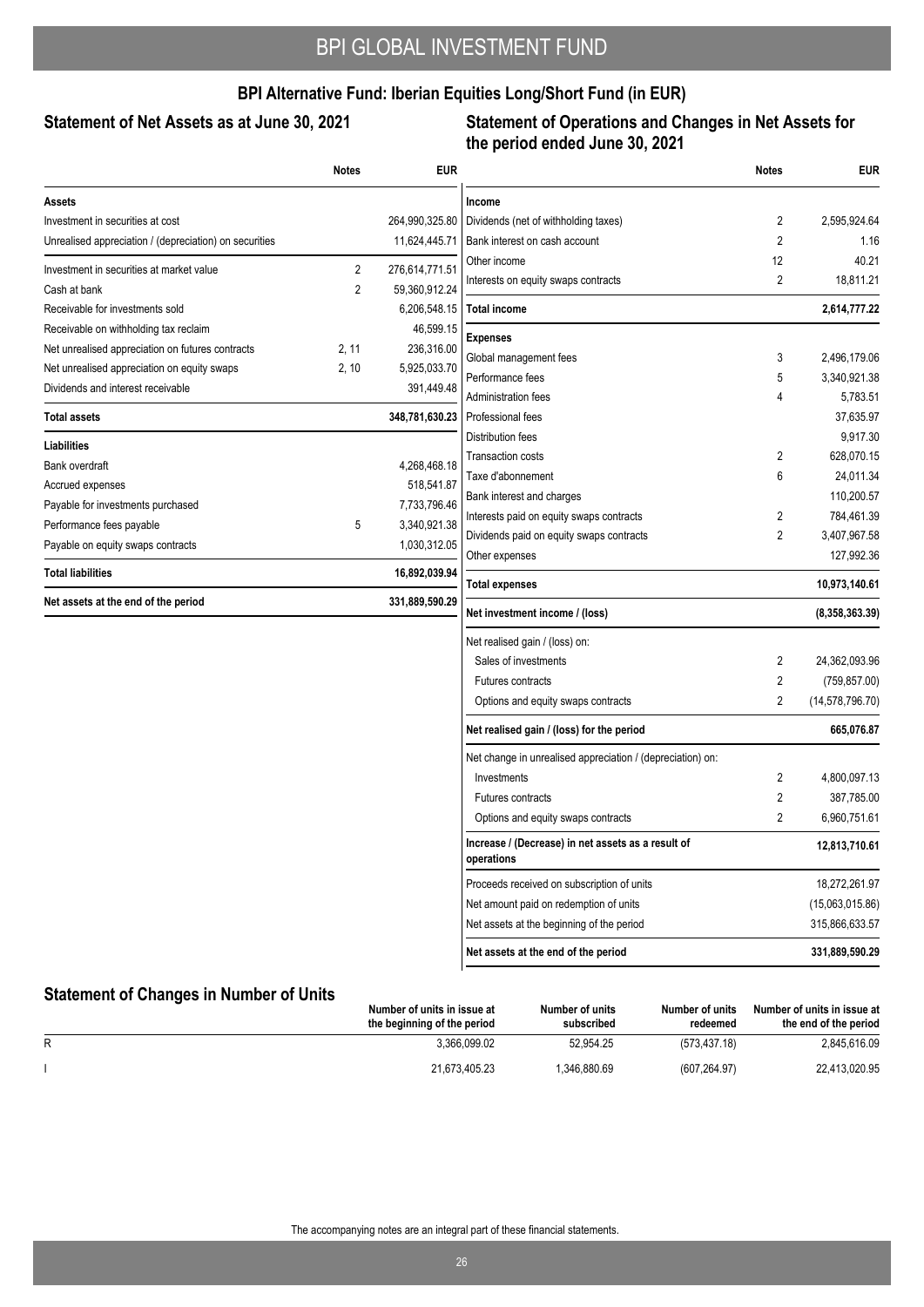j,  $\overline{\phantom{a}}$ 

## **Securities Portfolio as at June 30, 2021**

| Quantity/<br><b>Name</b><br><b>Nominal</b>                                                                                        | Currency                               | <b>Market value</b><br>in EUR                 | ℅<br><b>NAV</b>      |  |  |  |  |  |  |
|-----------------------------------------------------------------------------------------------------------------------------------|----------------------------------------|-----------------------------------------------|----------------------|--|--|--|--|--|--|
| Transferable securities admitted to an official exchange listing                                                                  |                                        |                                               |                      |  |  |  |  |  |  |
| <b>Shares</b>                                                                                                                     |                                        |                                               |                      |  |  |  |  |  |  |
| Spain                                                                                                                             |                                        |                                               |                      |  |  |  |  |  |  |
| 639,223.00 ACERINOX SA<br>13,220.00 AENA SME SA<br>23.260.00 ALMIRALL SA                                                          | <b>EUR</b><br><b>EUR</b><br><b>EUR</b> | 6,510,486.26<br>1,828,326.00<br>342,154.60    | 1.96<br>0.55<br>0.10 |  |  |  |  |  |  |
| 188,237.00 AMADEUS IT GROUP SA<br>125,684.00 ATRESMEDIA CORP DE MEDIOS DE                                                         | <b>EUR</b><br><b>EUR</b>               | 11,166,218.84<br>464,025.33                   | 3.36<br>0.14         |  |  |  |  |  |  |
| 2,342,249.00 BANCO BILBAO VIZCAYA ARGENTA<br>6,834,149.00 BANCO DE SABADELL SA<br>1,311,955.00 BANCO SANTANDER SA                 | <b>EUR</b><br><b>EUR</b><br><b>EUR</b> | 12,245,277.77<br>3,924,168.36<br>4,223,839.12 | 3.69<br>1.18<br>1.27 |  |  |  |  |  |  |
| 3,366,683.00 BANKINTER SA<br>5,849.00 CAIXABANK SA                                                                                | <b>EUR</b><br><b>EUR</b>               | 14,271,369.24<br>15,172.31                    | 4.31<br>0.00         |  |  |  |  |  |  |
| 46,100.00 CELLNEX TELECOM SA<br>269,300.00 CIA DE DISTRIBUCION INTEGRAL<br>154,290.00 CIE AUTOMOTIVE SA                           | <b>EUR</b><br><b>EUR</b><br><b>EUR</b> | 2,476,492.00<br>4,669,662.00<br>3,851,078.40  | 0.75<br>1.41<br>1.16 |  |  |  |  |  |  |
| 160,000.00 CORP ACCIONA ENERGIAS RENOVA<br>40.000.00 EBRO FOODS SA<br>196,666.00 EDP RENOVAVEIS SA                                | <b>EUR</b><br><b>EUR</b><br><b>EUR</b> | 4,276,800.00<br>708,800.00                    | 1.29<br>0.21<br>1.16 |  |  |  |  |  |  |
| 511,525.00 ENAGAS SA<br>388,938.00 ENDESA SA                                                                                      | <b>EUR</b><br><b>EUR</b>               | 3,842,853.64<br>9,967,064.63<br>7,957,671.48  | 3.00<br>2.40         |  |  |  |  |  |  |
| 205,157.00 FERROVIAL SA<br>11,191.00 GESTAMP AUTOMOCION SA<br>101,000.00 GRIFOLS SA                                               | <b>EUR</b><br><b>EUR</b><br><b>EUR</b> | 5,077,635.75<br>49,979.01<br>2,306,840.00     | 1.53<br>0.02<br>0.70 |  |  |  |  |  |  |
| 1,074,130.00 IBERDROLA SA<br>1,363,651.00 INDRA SISTEMAS SA                                                                       | <b>EUR</b><br><b>EUR</b>               | 11,042,056.40<br>10,493,294.45                | 3.33<br>3.16         |  |  |  |  |  |  |
| 661,500.00 INTL CONSOLIDATED AIRLINE-DI<br>1,481,986.00 LINEA DIRECTA ASEGURADORA SA<br>1,135,619.00 MEDIASET ESPANA COMUNICACION | <b>EUR</b><br><b>EUR</b><br><b>EUR</b> | 1,338,876.00<br>2,618,669.26<br>6,007,424.51  | 0.40<br>0.79<br>1.81 |  |  |  |  |  |  |
| 526,008.00 MERLIN PROPERTIES SOCIMI SA<br>102,000.00 NATURGY ENERGY GROUP SA                                                      | <b>EUR</b><br><b>EUR</b>               | 4,595,205.89<br>2,211,360.00                  | 1.38<br>0.67         |  |  |  |  |  |  |
| 708,986.00 REPSOL SA<br>695,000.00 SACYR SA<br>10,727.00 SIEMENS GAMESA RENEWABLE ENE                                             | <b>EUR</b><br><b>EUR</b><br><b>EUR</b> | 7,482,638.24<br>1,488,690.00<br>302,072.32    | 2.25<br>0.45<br>0.09 |  |  |  |  |  |  |
| 529,964.00 TELEFONICA SA                                                                                                          | <b>EUR</b>                             | 2,088,588.12<br>149,844,789.93                | 0.63<br>45.15        |  |  |  |  |  |  |
| Portugal                                                                                                                          |                                        |                                               |                      |  |  |  |  |  |  |
| 625,661.00 ALTRI SGPS SA<br>14,499,427.00 BANCO COMERCIAL PORTUGUES-R<br>230,222.00 CORTICEIRA AMORIM SA                          | <b>EUR</b><br><b>EUR</b><br><b>EUR</b> | 3,278,463.64<br>1,957,422.65<br>2,440,353.20  | 0.99<br>0.59<br>0.74 |  |  |  |  |  |  |
| 819,665.00 CTT-CORREIOS DE PORTUGAL<br>125,775.00 EDP-ENERGIAS DE PORTUGAL SA<br>55,000.00 GALP ENERGIA SGPS SA                   | <b>EUR</b><br><b>EUR</b><br><b>EUR</b> | 3,950,785.30<br>562,214.25<br>503,360.00      | 1.19<br>0.17<br>0.15 |  |  |  |  |  |  |
| 669,643.00 JERONIMO MARTINS<br>50,000.00 MOTA ENGIL SGPS SA                                                                       | <b>EUR</b><br><b>EUR</b>               | 10,299,109.34<br>69,900.00                    | 3.10<br>0.02         |  |  |  |  |  |  |
| 108,914.00 NAVIGATOR CO SA/THE<br>1,783,010.00 NOS SGPS<br>254,594.00 PHAROL SGPS SA                                              | <b>EUR</b><br><b>EUR</b><br><b>EUR</b> | 313,890.15<br>5,270,577.56<br>25,713.99       | 0.09<br>1.59<br>0.01 |  |  |  |  |  |  |
| 14,000.00 SEMAPA-SOCIEDADE DE INVESTIM<br>9.622.905.00 SONAE                                                                      | <b>EUR</b><br><b>EUR</b>               | 160,720.00<br>7,698,324.00                    | 0.05<br>2.32         |  |  |  |  |  |  |
|                                                                                                                                   |                                        | 36,530,834.08                                 | 11.01                |  |  |  |  |  |  |
|                                                                                                                                   |                                        | 186,375,624.01                                | 56.16                |  |  |  |  |  |  |
| Money market instruments<br>Spain                                                                                                 |                                        |                                               |                      |  |  |  |  |  |  |
| 20,000,000.00 LETRAS 0% 20-08/10/2021                                                                                             | <b>EUR</b>                             | 20,032,700.00                                 | 6.04                 |  |  |  |  |  |  |
| 20,000,000.00 LETRAS 0% 20-10/12/2021<br>20,000,000.00 LETRAS 0% 20-12/11/2021                                                    | <b>EUR</b><br><b>EUR</b>               | 20,053,100.00<br>20,045,100.00                | 6.04<br>6.04         |  |  |  |  |  |  |
|                                                                                                                                   |                                        | 60,130,900.00                                 | 18.12                |  |  |  |  |  |  |
| Portugal<br>15,000,000.00 PORTUGAL T-BILL 0% 20-17/09/2021                                                                        | <b>EUR</b>                             | 15,018,525.00                                 | 4.53                 |  |  |  |  |  |  |
| 15,000,000.00 PORTUGAL T-BILL 0% 21-21/01/2022                                                                                    | <b>EUR</b>                             | 15,051,150.00<br>30,069,675.00                | 4.53<br>9.06         |  |  |  |  |  |  |
|                                                                                                                                   |                                        | 90,200,575.00                                 | 27.18                |  |  |  |  |  |  |
|                                                                                                                                   |                                        |                                               |                      |  |  |  |  |  |  |

| Quantity/<br><b>Nominal</b>            | <b>Name</b>                   | Currency   | <b>Market value</b><br>in EUR | %<br><b>NAV</b> |
|----------------------------------------|-------------------------------|------------|-------------------------------|-----------------|
|                                        | <b>Rights</b>                 |            |                               |                 |
| Spain                                  |                               |            |                               |                 |
| 695,000.00 SACYR SA RTS                |                               | <b>EUR</b> | 38,572.50                     | 0.01            |
|                                        |                               |            | 38,572.50                     | 0.01            |
|                                        |                               |            | 38,572.50                     | 0.01            |
|                                        | Other transferable securities |            |                               |                 |
|                                        | <b>Shares</b>                 |            |                               |                 |
| Portugal                               |                               |            |                               |                 |
| 1,098,369.00 BANCO ESPIRITO SANTO-REG* |                               | <b>EUR</b> | 0.00                          | 0.00            |
|                                        |                               |            | 0.00                          | 0.00            |
|                                        |                               |            | 0.00                          | 0.00            |
| <b>Total securities portfolio</b>      |                               |            | 276,614,771.51                | 83.35           |

## **Financial derivative instruments as at June 30, 2021**

| <b>Name</b><br>Quantity                                                                                                         | Currency                                                           | Commitment<br>in EUR                                       | <b>Unrealised</b><br>appreciation /<br>(depreciation)<br>in EUR |
|---------------------------------------------------------------------------------------------------------------------------------|--------------------------------------------------------------------|------------------------------------------------------------|-----------------------------------------------------------------|
|                                                                                                                                 | <b>Futures contracts</b>                                           |                                                            |                                                                 |
| (1,257.00) PORTUGAL PSI 20 INDEX 17/09/2021                                                                                     |                                                                    | <b>EUR</b><br>6,328,982.43                                 | 236,316.00                                                      |
|                                                                                                                                 |                                                                    |                                                            | 236,316.00                                                      |
| <b>Total Futures contracts</b>                                                                                                  |                                                                    |                                                            | 236,316.00                                                      |
| Name                                                                                                                            | Currency                                                           | Quantity                                                   | <b>Unrealised</b><br>appreciation /<br>(depreciation)<br>in EUR |
|                                                                                                                                 | <b>Equity swap contracts</b>                                       |                                                            |                                                                 |
| ACCIONA SA 01/10/2021<br>ACCIONA SA 04/10/2021<br>ACCIONA SA 22/12/2021<br>ACCIONA SA 23/09/2021<br>ACS ACTIVIDADES CONS Y SERV | <b>EUR</b><br><b>EUR</b><br><b>EUR</b><br><b>EUR</b><br><b>EUR</b> | 8,000.00<br>5,000.00<br>11.000.00<br>6,000.00<br>75,000.00 | 4,800.00<br>500.00<br>139,700.00<br>12,000.00<br>218,250.00     |
| 06/07/2021<br>ACS ACTIVIDADES CONS Y SERV                                                                                       | <b>EUR</b>                                                         | 60,000.00                                                  | 184,800.00                                                      |
| 07/07/2021<br>ACS ACTIVIDADES CONS Y SERV                                                                                       | <b>EUR</b>                                                         | 32,565.00                                                  | 83,040.75                                                       |
| 09/08/2021<br>ACS ACTIVIDADES CONS Y SERV                                                                                       | <b>EUR</b>                                                         | 25,000.00                                                  | 68,250.00                                                       |
| 10/09/2021<br>ACS ACTIVIDADES CONS Y SERV                                                                                       | <b>EUR</b>                                                         | 58,437.00                                                  | 157,195.53                                                      |
| 11/08/2021<br>ACS ACTIVIDADES CONS Y SERV                                                                                       | <b>EUR</b>                                                         | 10,000.00                                                  | 29,800.00                                                       |
| 16/07/2021<br>ACS ACTIVIDADES CONS Y SERV                                                                                       | <b>EUR</b>                                                         | 54,277.00                                                  | 155,232.22                                                      |
| 20/09/2021<br>ACS ACTIVIDADES CONS Y SERV                                                                                       | <b>EUR</b>                                                         | 26,000.00                                                  | 9,100.00                                                        |
| 24/08/2021<br>ACS ACTIVIDADES CONS Y SERV                                                                                       | <b>EUR</b>                                                         | 30,000.00                                                  | 23,700.00                                                       |
| 24/09/2021<br>ACS ACTIVIDADES CONS Y SERV                                                                                       | <b>EUR</b>                                                         | 30,000.00                                                  | 16,800.00                                                       |
| 27/09/2021<br>ACS ACTIVIDADES CONS Y SERV                                                                                       | <b>EUR</b>                                                         | 20,000.00                                                  | (5,400.00)                                                      |
| 28/07/2021<br>AENA SME SA 03/09/2021                                                                                            | <b>EUR</b>                                                         | 7,000.00                                                   | 42,700.00                                                       |
| AENA SME SA 05/07/2021                                                                                                          | <b>EUR</b>                                                         | 10,000.00                                                  | 73,500.00                                                       |
| AENA SME SA 09/09/2021                                                                                                          | <b>EUR</b>                                                         | 5,000.00                                                   | 11,250.00                                                       |
| AENA SME SA 12/08/2021                                                                                                          | <b>EUR</b>                                                         | 15,000.00                                                  | 44,250.00                                                       |
| AENA SME SA 19/08/2021                                                                                                          | <b>EUR</b>                                                         | 8,000.00                                                   | 54,400.00                                                       |
| AENA SME SA 23/09/2021                                                                                                          | <b>EUR</b>                                                         | 5.000.00                                                   | 16.750.00                                                       |
| AENA SME SA 28/07/2021<br>AENA SME SA 28/09/2021                                                                                | <b>EUR</b><br><b>EUR</b>                                           | 6,000.00                                                   | 58,500.00                                                       |
| ALMIRALL SA 24/08/2021                                                                                                          | <b>EUR</b>                                                         | 13,000.00<br>101,449.00                                    | 63,700.00<br>(16, 231.84)                                       |
| AMADEUS IT GROUP SA 05/07/2021                                                                                                  | <b>EUR</b>                                                         | 10,000.00                                                  | 25,800.00                                                       |
| AMADEUS IT GROUP SA 12/07/2021                                                                                                  | <b>EUR</b>                                                         | 35,000.00                                                  | 151,900.00                                                      |
| AMADEUS IT GROUP SA 16/07/2021                                                                                                  | <b>EUR</b>                                                         | 15,000.00                                                  | 92,700.00                                                       |
|                                                                                                                                 |                                                                    |                                                            |                                                                 |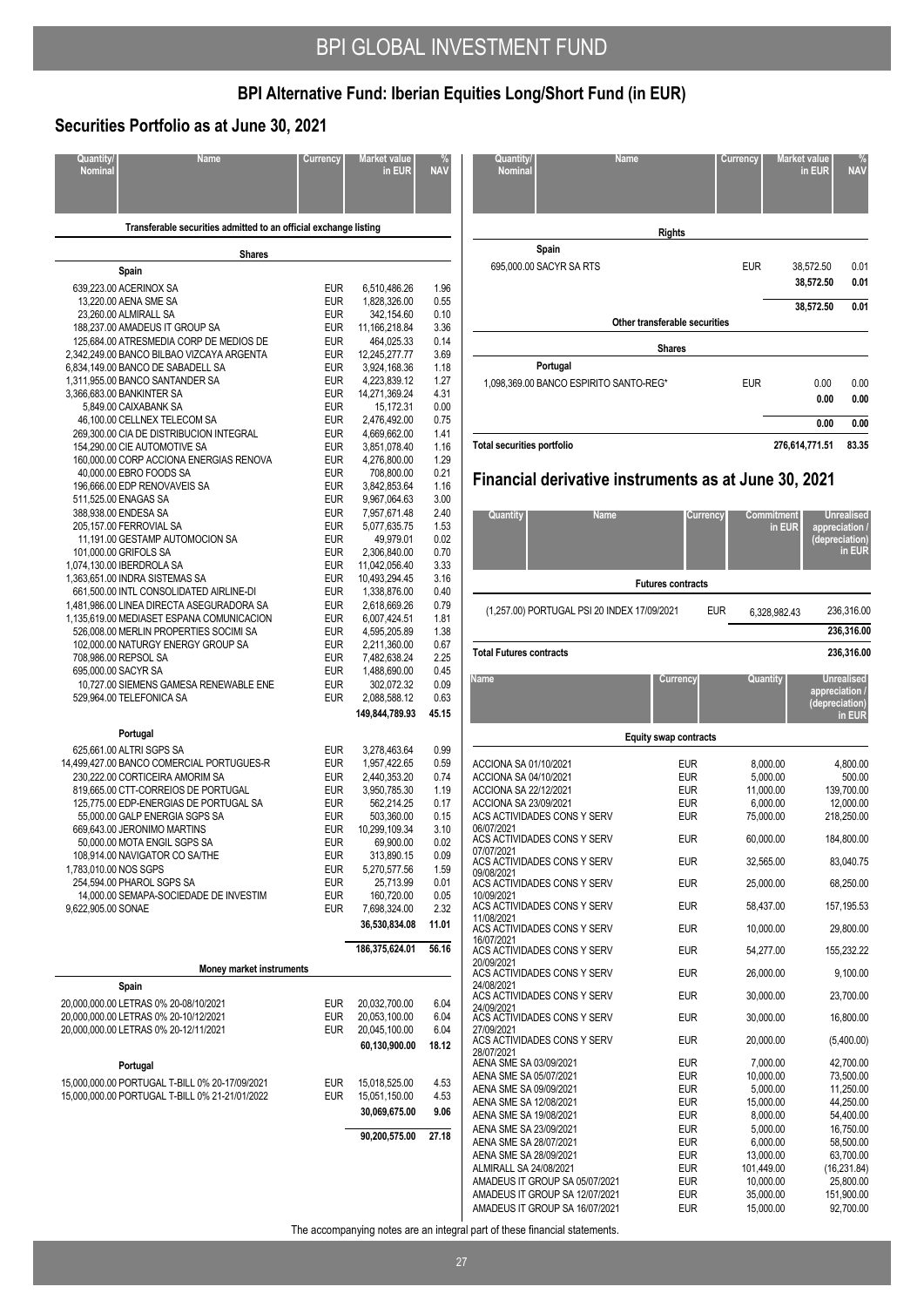## **Financial derivative instruments as at June 30, 2021**

| Name                                                                 | Currency                 | Quantity                   | <b>Unrealised</b><br>appreciation<br>(depreciation)<br>in EUR | Name                                                                 | Currency                 | Quantity                 | Unrealised<br>appreciation<br>(depreciation) | in EUR                  |
|----------------------------------------------------------------------|--------------------------|----------------------------|---------------------------------------------------------------|----------------------------------------------------------------------|--------------------------|--------------------------|----------------------------------------------|-------------------------|
| AMADEUS IT GROUP SA 19/07/2021                                       | <b>EUR</b>               | 5,000.00                   | 23,000.00                                                     | INMOBILIARIA COLONIAL SOCIMI                                         | <b>EUR</b>               | 120,000.00               |                                              | 93,600.00               |
| AMADEUS IT GROUP SA 26/07/2021<br>APPLUS SERVICES SA 06/07/2021      | <b>EUR</b><br><b>EUR</b> | 45,000.00<br>100.000.00    | 218,700.00<br>33.000.00                                       | 06/07/2021<br>INMOBILIARIA COLONIAL SOCIMI                           | <b>EUR</b>               | 100,000.00               |                                              | 100,500.00              |
| APPLUS SERVICES SA 23/08/2021                                        | <b>EUR</b>               | 400,000.00                 | 52,000.00                                                     | 11/08/2021                                                           |                          |                          |                                              |                         |
| ATRESMEDIA CORP DE MEDIOS DE                                         | <b>EUR</b>               | 200,000.00                 | 62,000.00                                                     | MAPFRE SA 05/07/2021                                                 | <b>EUR</b>               | 500,000.00               |                                              | 51.750.00               |
| 06/07/2021                                                           |                          |                            |                                                               | MAPFRE SA 07/07/2021                                                 | <b>EUR</b>               | 400,000.00               |                                              | 42,200.00               |
| ATRESMEDIA CORP DE MEDIOS DE                                         | <b>EUR</b>               | 350,000.00                 | 47,600.00                                                     | MAPFRE SA 09/09/2021                                                 | <b>EUR</b>               | 1,000,000.00             |                                              | 81,000.00               |
| 12/08/2021                                                           | <b>EUR</b>               |                            |                                                               | MAPFRE SA 11/08/2021<br>MAPFRE SA 14/09/2021                         | <b>EUR</b><br><b>EUR</b> | 200,000.00<br>225,000.00 |                                              | 9,200.00<br>12,937.50   |
| ATRESMEDIA CORP DE MEDIOS DE<br>16/07/2021                           |                          | 180,000.00                 | 24,840.00                                                     | MAPFRE SA 28/07/2021                                                 | <b>EUR</b>               | 750,000.00               |                                              | (1,500.00)              |
| ATRESMEDIA CORP DE MEDIOS DE                                         | <b>EUR</b>               | 300,000.00                 | 55,200.00                                                     | NATURGY ENERGY GROUP SA 08/07/2021                                   | <b>EUR</b>               | 25,000.00                |                                              | (5,750.00)              |
| 16/08/2021                                                           |                          |                            |                                                               | NATURGY ENERGY GROUP SA 16/07/2021                                   | <b>EUR</b>               | 55,000.00                |                                              | 9,900.00                |
| <b>BANCO COMERCIAL PORTUGUES-R</b><br>09/08/2021                     | <b>EUR</b>               | 5,000,000.00               | 128,500.00                                                    | NATURGY ENERGY GROUP SA 19/08/2021                                   | <b>EUR</b>               | 12,500.00                |                                              | 4,000.00                |
| BANCO COMERCIAL PORTUGUES-R<br>19/08/2021                            | <b>EUR</b>               | 15,000,000.00              | 238,500.00                                                    | NATURGY ENERGY GROUP SA 26/07/2021<br>NAVIGATOR CO SA/THE 12/07/2021 | <b>EUR</b><br><b>EUR</b> | 60,000.00<br>300,000.00  |                                              | 17,400.00<br>(1,200.00) |
| <b>BANCO COMERCIAL PORTUGUES-R</b>                                   | <b>EUR</b>               | 5,500,000.00               | 87,450.00                                                     | NAVIGATOR CO SA/THE 22/07/2021                                       | <b>EUR</b>               | 280,000.00               |                                              | (2,240.00)              |
| 22/12/2021<br>BANCO COMERCIAL PORTUGUES-R                            | <b>EUR</b>               | 5,000,000.00               | 43,000.00                                                     | RED ELECTRICA CORPORACION SA                                         | <b>EUR</b>               | 25,000.00                |                                              | 22,125.00               |
| 24/08/2021<br><b>BANCO COMERCIAL PORTUGUES-R</b>                     | <b>EUR</b>               | 10,000,000.00              | 74,000.00                                                     | 07/07/2021<br>RED ELECTRICA CORPORACION SA                           | <b>EUR</b>               | 100,000.00               |                                              | 124,500.00              |
| 26/07/2021                                                           |                          |                            |                                                               | 11/08/2021<br>RED ELECTRICA CORPORACION SA                           | <b>EUR</b>               | 80,000.00                |                                              | 99,600.00               |
| BANCO SANTANDER SA 07/09/2021                                        | <b>EUR</b><br><b>EUR</b> | 1,000,000.00               | 247,500.00<br>14.782.59                                       | 11/08/2021                                                           |                          |                          |                                              |                         |
| BANCO SANTANDER SA 24/08/2021<br>BANCO SANTANDER SA 24/09/2021       | <b>EUR</b>               | 217,391.00<br>2.608.695.00 | 219,130.38                                                    | RED ELECTRICA CORPORACION SA                                         | <b>EUR</b>               | 150,000.00               |                                              | 185,250.00              |
| CAIXABANK SA 11/08/2021                                              | <b>EUR</b>               | 1,450,000.00               | 266,800.00                                                    | 13/08/2021<br>RED ELECTRICA CORPORACION SA                           | <b>EUR</b>               | 100,000.00               |                                              | 115,500.00              |
| CAIXABANK SA 15/09/2021                                              | <b>EUR</b>               | 258,500.00                 | 45,496.00                                                     | 13/09/2021                                                           |                          |                          |                                              |                         |
| CAIXABANK SA 20/07/2021                                              | <b>EUR</b>               | 320,000.00                 | 39,680.00                                                     | RED ELECTRICA CORPORACION SA                                         | <b>EUR</b>               | 50,000.00                |                                              | 71,750.00               |
| CAIXABANK SA 23/08/2021                                              | <b>EUR</b>               | 400,000.00                 | 8,400.00                                                      | 16/07/2021<br>RED ELECTRICA CORPORACION SA                           | <b>EUR</b>               | 83,000.00                |                                              | 65,155.00               |
| CAIXABANK SA 23/08/2021                                              | <b>EUR</b>               | 400,000.00                 | 8,400.00                                                      | 28/07/2021                                                           |                          |                          |                                              |                         |
| CAIXABANK SA 24/08/2021                                              | <b>EUR</b>               | 285,000.00                 | 5,985.00                                                      | REDES ENERGETICAS NACIONAIS                                          | <b>EUR</b>               | 250,000.00               |                                              | 3,750.00                |
| CAIXABANK SA 26/07/2021                                              | <b>EUR</b>               | 260.000.00                 | 5,460.00                                                      | 01/09/2021<br>REDES ENERGETICAS NACIONAIS                            | <b>EUR</b>               | 200,000.00               |                                              | (9,000.00)              |
| CELLNEX TELECOM SA 05/07/2021                                        | <b>EUR</b>               | 5,000.00                   | (21,500.00)                                                   | 03/09/2021                                                           |                          |                          |                                              |                         |
| CELLNEX TELECOM SA 19/07/2021<br>CELLNEX TELECOM SA 22/12/2021       | <b>EUR</b><br><b>EUR</b> | 10,000.00<br>70,000.00     | (9,200.00)                                                    | REDES ENERGETICAS NACIONAIS                                          | <b>EUR</b>               | 400,000.00               |                                              | (22,000.00)             |
| CELLNEX TELECOM SA 29/07/2021                                        | <b>EUR</b>               | 25,000.00                  | (53,200.00)<br>18,000.00                                      | 05/07/2021<br>REDES ENERGETICAS NACIONAIS                            | <b>EUR</b>               | 200,000.00               |                                              |                         |
| EBRO FOODS SA 05/07/2021                                             | <b>EUR</b>               | 25,000.00                  | (4,000.00)                                                    | 19/07/2021                                                           |                          |                          |                                              | (3,000.00)              |
| EBRO FOODS SA 12/08/2021                                             | <b>EUR</b>               | 40,000.00                  | (7,200.00)                                                    | REDES ENERGETICAS NACIONAIS                                          | <b>EUR</b>               | 500,000.00               |                                              | 5,000.00                |
| EBRO FOODS SA 12/08/2021                                             | <b>EUR</b>               | 50,000.00                  | (9,000.00)                                                    | 20/07/2021                                                           |                          |                          |                                              |                         |
| EBRO FOODS SA 13/09/2021                                             | <b>EUR</b>               | 40,000.00                  | (11,200.00)                                                   | REDES ENERGETICAS NACIONAIS<br>24/08/2021                            | <b>EUR</b>               | 600,000.00               |                                              | (24,000.00)             |
| EBRO FOODS SA 19/08/2021                                             | <b>EUR</b>               | 10,000.00                  | (1,000.00)                                                    | REDES ENERGETICAS NACIONAIS                                          | <b>EUR</b>               | 140,000.00               |                                              | (6,300.00)              |
| EDP-ENERGIAS DE PORTUGAL SA<br>07/07/2021                            | <b>EUR</b>               | 50,000.00                  | 850.00                                                        | 24/09/2021<br>REDES ENERGETICAS NACIONAIS                            | <b>EUR</b>               | 150,000.00               |                                              | (1,500.00)              |
| EDP-ENERGIAS DE PORTUGAL SA<br>10/09/2021                            | <b>EUR</b>               | 200,000.00                 | 13,400.00                                                     | 30/08/2021<br>SIEMENS GAMESA RENEWABLE ENE                           | <b>EUR</b>               | 30,000.00                |                                              | (62, 100.00)            |
| EDP-ENERGIAS DE PORTUGAL SA<br>12/07/2021                            | <b>EUR</b>               | 575,000.00                 | 10,350.00                                                     | 19/07/2021                                                           |                          |                          |                                              |                         |
| EDP-ENERGIAS DE PORTUGAL SA                                          | <b>EUR</b>               | 213,776.00                 | 3,847.97                                                      | SIEMENS GAMESA RENEWABLE ENE<br>22/12/2021                           | <b>EUR</b>               | 110,000.00               | (167, 200.00)                                |                         |
| 12/08/2021<br>EDP-ENERGIAS DE PORTUGAL SA                            | <b>EUR</b>               | 150,000.00                 | 1,350.00                                                      | TELEFONICA SA 03/09/2021<br>TELEFONICA SA 06/07/2021                 | <b>EUR</b><br><b>EUR</b> | 200,000.00<br>950,000.00 |                                              | (6,200.00)<br>75,050.00 |
| 14/09/2021<br>EDP-ENERGIAS DE PORTUGAL SA                            | <b>EUR</b>               |                            | 41,000.00                                                     | TELEFONICA SA 26/08/2021                                             | EUR                      | 600,000.00               |                                              | (6,600.00)              |
| 19/08/2021                                                           |                          | 200,000.00                 |                                                               | UNICAJA BANCO SA 09/09/2021                                          | <b>EUR</b>               | 500,000.00               |                                              | 57,500.00               |
| EDP-ENERGIAS DE PORTUGAL SA                                          | EUR                      | 150,000.00                 | 30,750.00                                                     | UNICAJA BANCO SA 13/09/2021                                          | <b>EUR</b>               | 250,000.00               |                                              | 23,500.00               |
| 19/08/2021<br>EDP-ENERGIAS DE PORTUGAL SA                            | <b>EUR</b>               | 200,000.00                 | 16,600.00                                                     | UNICAJA BANCO SA 15/09/2021                                          | <b>EUR</b>               | 300,000.00               |                                              | 30,900.00               |
| 28/07/2021                                                           |                          |                            |                                                               | UNICAJA BANCO SA 16/09/2021<br>UNICAJA BANCO SA 17/09/2021           | <b>EUR</b><br><b>EUR</b> | 300,000.00<br>320,000.00 |                                              | 31,500.00<br>33,600.00  |
| ENCE ENERGIA Y CELULOSA SA                                           | <b>EUR</b>               | 300,000.00                 | 22,200.00                                                     | VIDRALA SA 12/08/2021                                                | <b>EUR</b>               | 3,500.00                 |                                              | (17, 850.00)            |
| 05/07/2021<br>ENCE ENERGIA Y CELULOSA SA                             | <b>EUR</b>               | 85,000.00                  | (10,710.00)                                                   | VIDRALA SA 23/08/2021                                                | <b>EUR</b>               | 20,998.00                |                                              | (79, 792.40)            |
| 15/09/2021<br>ENCE ENERGIA Y CELULOSA SA                             | <b>EUR</b>               | 250,000.00                 | (18,000.00)                                                   |                                                                      |                          |                          | 5,925,033.70                                 |                         |
| 19/08/2021                                                           |                          |                            |                                                               | <b>Total Equity swap contracts</b>                                   |                          |                          | 5,925,033.70                                 |                         |
| FLUIDRA SA 21/07/2021                                                | EUR                      | 65,000.00                  | 29,250.00                                                     |                                                                      |                          |                          |                                              |                         |
| GALP ENERGIA SGPS SA 03/09/2021<br>GALP ENERGIA SGPS SA 06/07/2021   | <b>EUR</b><br><b>EUR</b> | 100,000.00<br>100,000.00   | 106,800.00<br>102,800.00                                      | Total financial derivative instruments                               |                          |                          |                                              | 6,161,349.70            |
| GALP ENERGIA SGPS SA 07/07/2021                                      | <b>EUR</b>               | 200,000.00                 | 189,600.00                                                    |                                                                      |                          |                          |                                              |                         |
| GALP ENERGIA SGPS SA 09/09/2021                                      | <b>EUR</b>               | 20,000.00                  | 13,680.00                                                     | <b>Summary of net assets</b>                                         |                          |                          |                                              |                         |
| GALP ENERGIA SGPS SA 14/09/2021                                      | <b>EUR</b>               | 50,000.00                  | 27,400.00                                                     |                                                                      |                          |                          |                                              | %                       |
| GALP ENERGIA SGPS SA 22/12/2021                                      | <b>EUR</b>               | 50,000.00                  | 36,400.00                                                     |                                                                      |                          |                          |                                              | <b>NAV</b>              |
| GALP ENERGIA SGPS SA 23/08/2021                                      | <b>EUR</b>               | 70,000.00                  | 42,700.00                                                     | <b>Total securities portfolio</b>                                    |                          | 276,614,771.51           |                                              | 83.35                   |
| GALP ENERGIA SGPS SA 24/08/2021                                      | <b>EUR</b>               | 100,000.00                 | 50,000.00                                                     | Total financial derivative instruments                               |                          |                          |                                              |                         |
| GALP ENERGIA SGPS SA 27/09/2021                                      | <b>EUR</b>               | 70,000.00                  | 38,080.00                                                     |                                                                      |                          |                          | 6,161,349.70                                 | 1.86                    |
| GALP ENERGIA SGPS SA 28/07/2021                                      | <b>EUR</b>               | 40,000.00                  | 8,720.00                                                      | Cash at bank                                                         |                          |                          | 55,092,444.06                                | 16.60                   |
| GESTAMP AUTOMOCION SA 07/07/2021                                     | <b>EUR</b>               | 25,000.00                  | 3,850.00<br>360,000.00                                        | Other assets and liabilities                                         |                          |                          | (5,978,974.98)                               | (1.81)                  |
| GESTAMP AUTOMOCION SA 08/07/2021<br>GESTAMP AUTOMOCION SA 19/07/2021 | <b>EUR</b><br><b>EUR</b> | 750,000.00<br>100,000.00   | 44,400.00                                                     | Total net assets                                                     |                          |                          |                                              |                         |
| GRIFOLS SA 08/07/2021                                                | <b>EUR</b>               | 200,000.00                 | (204,000.00)                                                  |                                                                      |                          |                          | 331,889,590.29                               | 100.00                  |
| INDUSTRIA DE DISENO TEXTIL 11/08/2021                                | <b>EUR</b>               | 60,000.00                  | 113,400.00                                                    |                                                                      |                          |                          |                                              |                         |
| INDUSTRIA DE DISENO TEXTIL 11/08/2021                                | <b>EUR</b>               | 50,000.00                  | 94,500.00                                                     | * Please see Note 9.                                                 |                          |                          |                                              |                         |
| INDUSTRIA DE DISENO TEXTIL 15/09/2021                                | <b>EUR</b>               | 21,000.00                  | 35,910.00                                                     |                                                                      |                          |                          |                                              |                         |
| INMOBILIARIA COLONIAL SOCIMI<br>06/07/2021                           | EUR                      | 332,000.00                 | 200,860.00                                                    |                                                                      |                          |                          |                                              |                         |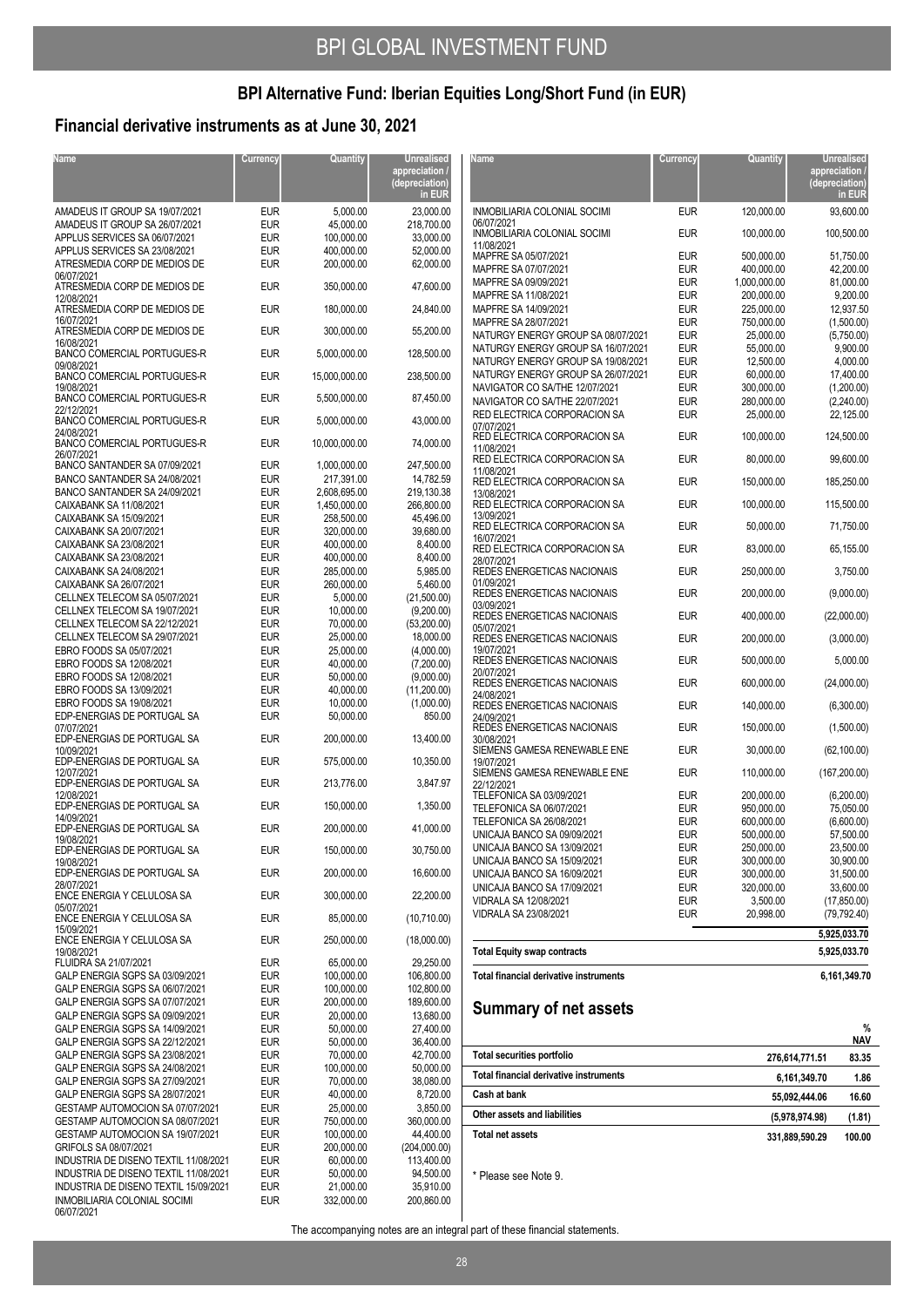### **Portfolio Breakdowns**

| <b>Nature allocation</b>  | % of portfolio | % of net<br>assets |
|---------------------------|----------------|--------------------|
| Shares                    | 67.38          | 56.16              |
| Money market instruments  | 32.61          | 27.18              |
| Rights                    | 0.01           | 0.01               |
|                           | 100.00         | 83.35              |
|                           |                |                    |
| <b>Country allocation</b> | % of portfolio | % of net<br>assets |
| Spain                     | 75.92          | 63.28              |
| Portugal                  | 24.08          | 20.07              |

## **Top Ten Holdings**

| <b>Top Ten Holdings</b>          | <b>Sector</b>                  | <b>Market value</b><br>EUR | $%$ of<br>net<br>assets |
|----------------------------------|--------------------------------|----------------------------|-------------------------|
| LETRAS 0% 20-10/12/2021          | Government                     | 20,053,100.00              | 6.04                    |
| LETRAS 0% 20-12/11/2021          | Government                     | 20,045,100.00              | 6.04                    |
| LETRAS 0% 20-08/10/2021          | Government                     | 20.032.700.00              | 6.04                    |
| PORTUGAL T-BILL 0% 21-21/01/2022 | Government                     | 15.051.150.00              | 4.53                    |
| PORTUGAL T-BILL 0% 20-17/09/2021 | Government                     | 15,018,525.00              | 4.53                    |
| <b>BANKINTER SA</b>              | <b>Banks</b>                   | 14,271,369.24              | 4.31                    |
| BANCO BILBAO VIZCAYA ARGENTA     | <b>Banks</b>                   | 12.245.277.77              | 3.69                    |
| AMADEUS IT GROUP SA              | Diversified services           | 11,166,218.84              | 3.36                    |
| <b>IBERDROLA SA</b>              | Energy                         | 11.042.056.40              | 3.33                    |
| <b>INDRA SISTEMAS SA</b>         | Office & Business<br>equipment | 10.493.294.45              | 3.16                    |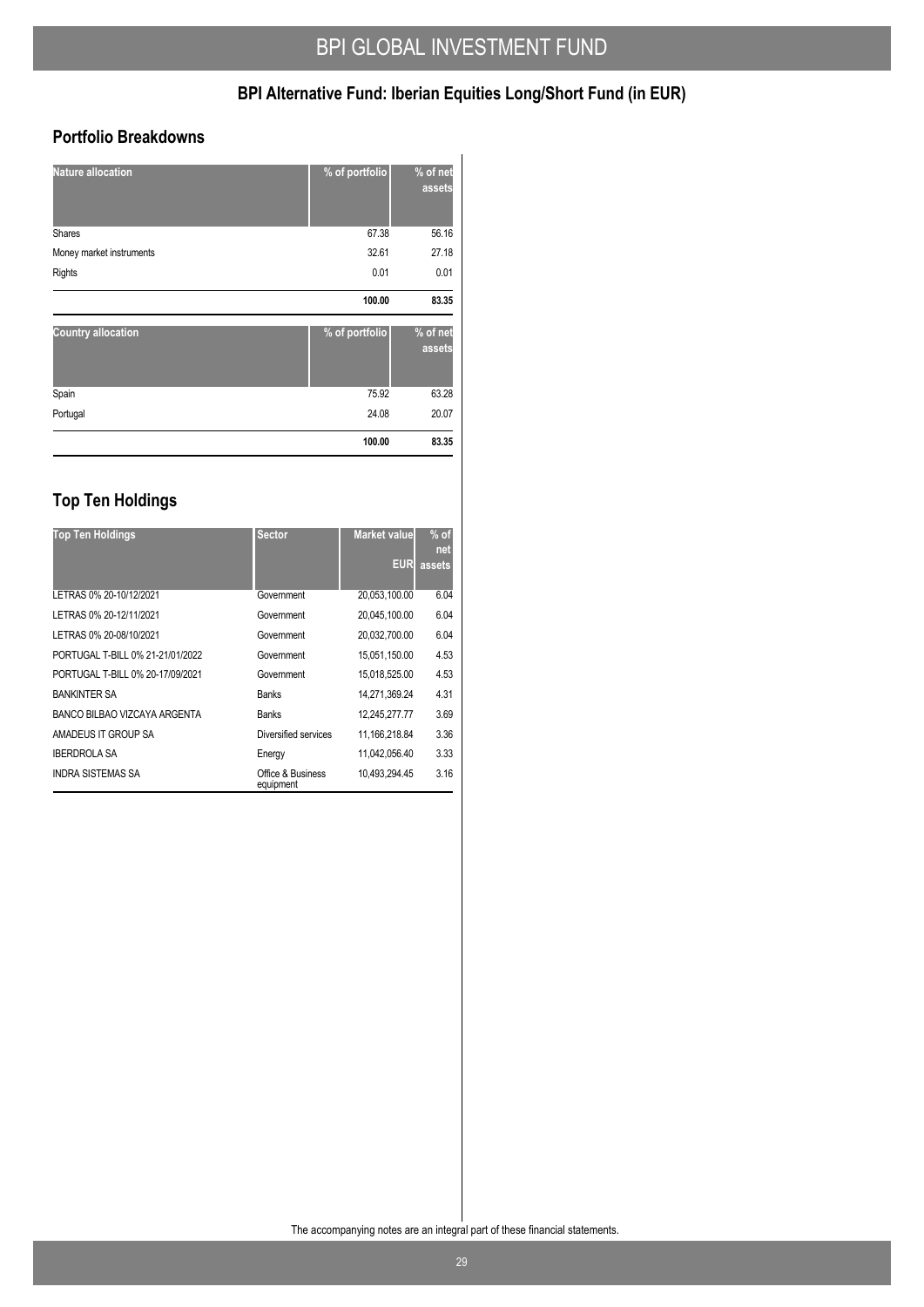### **BPI Maverick Global Fund (in EUR)**

#### Statement of Net Assets as at June 30, 2021

#### **Statement of Operations and Changes in Net Assets for the period ended June 30, 2021**

|                                                        | <b>Notes</b>   | <b>EUR</b>                                                       |                                                            | <b>Notes</b>   | <b>EUR</b>    |
|--------------------------------------------------------|----------------|------------------------------------------------------------------|------------------------------------------------------------|----------------|---------------|
| Assets                                                 |                |                                                                  | Income                                                     |                |               |
| Investment in securities at cost                       |                | 16,716,419.97                                                    | Dividends (net of withholding taxes)                       | 2              | 145,407.12    |
| Unrealised appreciation / (depreciation) on securities |                | 2,680,024.81                                                     | <b>Total income</b>                                        |                | 145,407.12    |
| Investment in securities at market value               | $\overline{2}$ | 19,396,444.78                                                    | <b>Expenses</b>                                            |                |               |
| Cash at bank                                           | 2              | 345,223.40                                                       | Global management fees                                     | 3              | 143,627.00    |
| Receivable for investments sold                        |                | 26,277.03                                                        | Administration fees                                        | 4              | 1,835.85      |
| Receivable on subscriptions                            |                | 200.00                                                           | Professional fees                                          |                | 3,966.85      |
| Dividends and interest receivable                      |                | 11,543.99                                                        | Taxe d'abonnement                                          | 6              | 4.729.53      |
| <b>Total assets</b>                                    |                | 19,779,689.20                                                    | Bank interest and charges                                  |                | 1,437.78      |
| <b>Liabilities</b>                                     |                |                                                                  | Other expenses                                             |                | 1,156.16      |
| Accrued expenses                                       |                | 29,190.32                                                        | <b>Total expenses</b>                                      |                | 156,753.17    |
| <b>Total liabilities</b>                               |                | 29,190.32                                                        | Net investment income / (loss)                             |                | (11, 346.05)  |
| Net assets at the end of the period                    |                | 19,750,498.88                                                    | Net realised gain / (loss) on:                             |                |               |
|                                                        |                |                                                                  | Sales of investments                                       | $\overline{2}$ | 1,122,826.68  |
|                                                        |                |                                                                  | Foreign exchange transactions                              | $\overline{2}$ | 6,080.36      |
|                                                        |                |                                                                  | Net realised gain / (loss) for the period                  |                | 1,117,560.99  |
|                                                        |                |                                                                  | Net change in unrealised appreciation / (depreciation) on: |                |               |
|                                                        |                |                                                                  | Investments                                                | 2              | 1,501,864.94  |
|                                                        |                | Increase / (Decrease) in net assets as a result of<br>operations |                                                            | 2,619,425.93   |               |
|                                                        |                |                                                                  | Proceeds received on subscription of units                 |                | 1,056,829.69  |
|                                                        |                |                                                                  | Net amount paid on redemption of units                     |                | (3,007.53)    |
|                                                        |                |                                                                  | Net assets at the beginning of the period                  |                | 16,077,250.79 |
|                                                        |                |                                                                  | Net assets at the end of the period                        |                | 19,750,498.88 |

## **Statement of Changes in Number of Units**

|   | Number of units in issue at<br>the beginning of the period | Number of units<br>subscribed | Number of units<br>redeemed | Number of units in issue at<br>the end of the period |
|---|------------------------------------------------------------|-------------------------------|-----------------------------|------------------------------------------------------|
|   | .520.823.53                                                | 11.020.29                     |                             | 1,531,843.82                                         |
| R | 74.75                                                      | 82.325.75                     | (263.24)                    | 82,137.26                                            |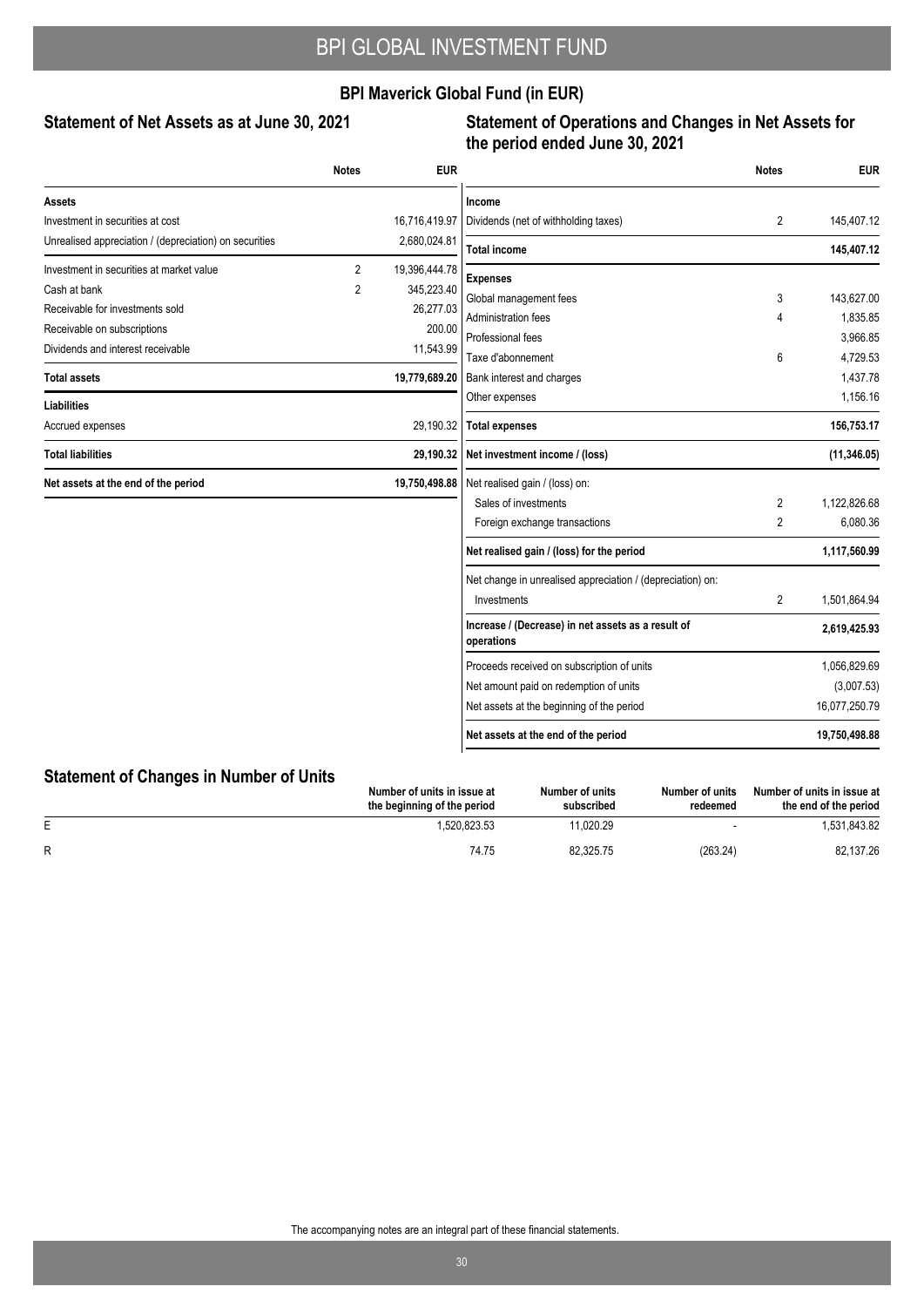## **Securities Portfolio as at June 30, 2021**

| Quantity/         | <b>Name</b>                                                          | Currency                 | <b>Market value</b>    |              |
|-------------------|----------------------------------------------------------------------|--------------------------|------------------------|--------------|
| Nominal           |                                                                      |                          | in EUR                 | <b>NA\</b>   |
|                   |                                                                      |                          |                        |              |
|                   | Transferable securities admitted to an official exchange listing     |                          |                        |              |
|                   |                                                                      |                          |                        |              |
|                   | Shares<br><b>United States</b>                                       |                          |                        |              |
|                   | 584.00 ABBOTT LABORATORIES                                           | <b>USD</b>               | 57,090.08              | 0.29         |
|                   | 616.00 ABBVIE INC                                                    | <b>USD</b>               | 58,509.35              | 0.30         |
|                   | 1,010.00 ABERCROMBIE & FITCH CO CL A<br>127.00 ADOBE INC             | <b>USD</b><br>USD        | 39.543.22<br>62,717.16 | 0.20<br>0.32 |
|                   | 768.00 ADVANCED MICRO DEVICES                                        | <b>USD</b>               | 60,829.95              | 0.31         |
|                   | 214.00 AIR PRODUCTS & CHEMICALS INC                                  | <b>USD</b>               | 51,912.91              | 0.26         |
|                   | 32.00 ALPHABET INC-CL A                                              | <b>USD</b>               | 65,888.59              | 0.33         |
|                   | 32.00 ALPHABET INC-CL C<br>19.00 AMAZON.COM INC                      | <b>USD</b><br><b>USD</b> | 67,629.85<br>55,116.82 | 0.34<br>0.28 |
|                   | 887.00 AMC ENTERTAINMENT HLDS-CL A                                   | <b>USD</b>               | 42,394.10              | 0.21         |
|                   | 426.00 AMERICAN EXPRESS CO                                           | <b>USD</b>               | 59,354.06              | 0.30         |
|                   | 263.00 AMERICAN TOWER CORP                                           | <b>USD</b>               | 59,909.62              | 0.30         |
|                   | 271.00 AMGEN INC<br>3,063.00 AMYRIS INC                              | <b>USD</b><br><b>USD</b> | 55,701.37<br>42,281.23 | 0.28<br>0.21 |
|                   | 5,289.00 ANTERO RESOURCES CORP                                       | <b>USD</b>               | 67,032.36              | 0.34         |
|                   | 169.00 ANTHEM INC                                                    | <b>USD</b>               | 54,409.48              | 0.28         |
|                   | 515.00 APPLE INC<br>489.00 APPLIED MATERIALS INC                     | <b>USD</b>               | 59,477.53              | 0.30         |
|                   | 1,656.00 AT HOME GROUP INC                                           | USD<br><b>USD</b>        | 58,717.94<br>51,443.66 | 0.30<br>0.26 |
| 2,307.00 AT&T INC |                                                                      | <b>USD</b>               | 55,987.40              | 0.28         |
|                   | 1,846.00 BANK OF AMERICA CORP                                        | <b>USD</b>               | 64,179.59              | 0.32         |
|                   | 1,614.00 BED BATH & BEYOND INC<br>300.00 BERKSHIRE HATHAWAY INC-CL B | <b>USD</b><br><b>USD</b> | 45,307.41<br>70,306.10 | 0.23<br>0.36 |
|                   | 4,703.00 BIOCRYST PHARMACEUTICALS INC                                | USD                      | 62,698.74              | 0.32         |
|                   | 100.00 BIO-TECHNE CORP                                               | USD                      | 37,967.79              | 0.19         |
|                   | 105.00 BLACKROCK INC                                                 | <b>USD</b>               | 77,470.15              | 0.40         |
|                   | 28.00 BOOKING HOLDINGS INC<br>1,045.00 BRISTOL-MYERS SQUIBB CO       | <b>USD</b><br><b>USD</b> | 51,662.47<br>58,880.93 | 0.26<br>0.30 |
|                   | 138.00 BROADCOM INC                                                  | <b>USD</b>               | 55,488.59              | 0.28         |
|                   | 500.00 CAESARS ENTERTAINMENT INC                                     | USD                      | 43,743.15              | 0.22         |
|                   | 1,123.00 CALIX INC                                                   | USD                      | 44,980.61              | 0.23         |
|                   | 1,164.00 CANNAE HOLDINGS INC<br>308.00 CATERPILLAR INC               | USD<br><b>USD</b>        | 33,283.78<br>56,522.51 | 0.17<br>0.29 |
|                   | 2,298.00 CELLDEX THERAPEUTICS INC                                    | <b>USD</b>               | 64,798.99              | 0.33         |
|                   | 891.00 CELSIUS HOLDINGS INC                                          | USD                      | 57,168.56              | 0.29         |
|                   | 493.00 CERENCE INC<br>165.00 CHARLES RIVER LABORATORIES              | <b>USD</b><br>USD        | 44,361.27<br>51,468.76 | 0.22<br>0.26 |
|                   | 100.00 CHARTER COMMUNICATIONS INC-A                                  | USD                      | 60,835.65              | 0.31         |
|                   | 641.00 CHEVRON CORP                                                  | <b>USD</b>               | 56,613.83              | 0.29         |
|                   | 250.00 CIGNA CORP                                                    | USD                      | 49,976.81              | 0.25         |
|                   | 1,606.00 CISCO SYSTEMS INC<br>952.00 CITIGROUP INC                   | <b>USD</b><br>USD        | 71,775.02<br>56,795.68 | 0.36<br>0.29 |
|                   | 4,258.00 CLEAN ENERGY FUELS CORP                                     | <b>USD</b>               | 36,443.80              | 0.18         |
|                   | 1,271.00 COCA-COLA CO/THE                                            | USD                      | 57,992.93              | 0.29         |
|                   | 1,410.00 COMCAST CORP-CLASS A                                        | USD<br><b>USD</b>        | 67,795.09              | 0.34         |
|                   | 620.00 COMERICA INC<br>2,900.00 COMMUNITY HEALTH SYSTEMS INC         | USD                      | 37,297.24<br>37,756.98 | 0.19<br>0.19 |
|                   | 172.00 COSTCO WHOLESALE CORP                                         | <b>USD</b>               | 57,387.00              | 0.29         |
|                   | 437.00 CREE INC                                                      | USD                      | 36,086.86              | 0.18         |
|                   | 754.00 CVS HEALTH CORP<br>287.00 DANAHER CORP                        | <b>USD</b><br><b>USD</b> | 53,051.49<br>64.945.88 | 0.27<br>0.33 |
|                   | 188.00 DEERE & CO                                                    | USD                      | 55,914.90              | 0.28         |
|                   | 620.00 DIAMONDBACK ENERGY INC                                        | <b>USD</b>               | 49,086.60              | 0.25         |
|                   | 600.00 DIGITAL TURBINE INC                                           | USD                      | 38,466.99              | 0.19         |
|                   | 260.00 DILLARDS INC-CL A<br>630.00 EAST WEST BANCORP INC             | <b>USD</b><br><b>USD</b> | 39,656.63<br>38,084.75 | 0.20<br>0.19 |
|                   | 326.00 ELI LILLY & CO                                                | USD                      | 63,094.29              | 0.32         |
|                   | 400.00 ENTEGRIS INC                                                  | USD                      | 41,477.36              | 0.21         |
|                   | 1,898.00 EVERI HOLDINGS INC                                          | USD                      | 39,915.78              | 0.20         |
|                   | 1,111.00 EXP WORLD HOLDINGS INC<br>1,176.00 EXXON MOBIL CORP         | USD<br>USD               | 36,321.33<br>62,553.40 | 0.18<br>0.32 |
|                   | 235.00 FACEBOOK INC-CLASS A                                          | USD                      | 68,902.82              | 0.35         |
|                   | 435.00 FIDELITY NATIONAL INFO SERV                                   | <b>USD</b>               | 51,965.98              | 0.26         |
|                   | 2,524.00 FIRST HORIZON CORP<br>282.00 FIVE9 INC                      | USD<br>USD               | 36,777.74<br>43,609.06 | 0.19<br>0.22 |
|                   | 3,895.00 FUELCELL ENERGY INC                                         | USD                      | 29,231.39              | 0.15         |
|                   | 573.00 FULGENT GENETICS INC                                          | USD                      | 44,563.45              | 0.23         |
|                   | 266.00 GAMESTOP CORP-CLASS A                                         | USD                      | 48,032.08              | 0.24         |
|                   | 5,088.00 GENERAL ELECTRIC CO<br>998.00 GILEAD SCIENCES INC           | USD<br>USD               | 57,748.95<br>57,949.47 | 0.29<br>0.29 |
|                   |                                                                      |                          |                        |              |

| <b>Quantity/</b> | Name                                                                           | <b>Currency</b>          | <b>Market value</b>    | %            |
|------------------|--------------------------------------------------------------------------------|--------------------------|------------------------|--------------|
| <b>Nominal</b>   |                                                                                |                          | in EUR                 | <b>NAV</b>   |
|                  |                                                                                |                          |                        |              |
|                  | 185.00 GOLDMAN SACHS GROUP INC                                                 | <b>USD</b>               | 59,206.55              | 0.30         |
|                  | 642.00 GRACO INC                                                               | <b>USD</b>               | 40,981.03              | 0.21         |
|                  | 874.00 GROWGENERATION CORP                                                     | <b>USD</b>               | 35,419.88              | 0.18         |
|                  | 657.00 HIBBETT INC<br>226.00 HOME DEPOT INC                                    | <b>USD</b><br><b>USD</b> | 49,655.88<br>60,771.68 | 0.25<br>0.31 |
|                  | 370.00 HONEYWELL INTERNATIONAL INC                                             | <b>USD</b>               | 68,437.05              | 0.35         |
|                  | 1,206.00 INTEL CORP                                                            | <b>USD</b>               | 57,091.53              | 0.29         |
|                  | 696.00 INTELLIA THERAPEUTICS INC                                               | <b>USD</b>               | 95,024.34              | 0.49         |
|                  | 510.00 INTL BUSINESS MACHINES CORP                                             | <b>USD</b>               | 63,041.49              | 0.32         |
|                  | 184.00 INTUIT INC                                                              | <b>USD</b>               | 76,053.02              | 0.39         |
|                  | 86.00 INTUITIVE SURGICAL INC<br>438.00 JOHNSON & JOHNSON                       | <b>USD</b><br><b>USD</b> | 66,691.15<br>60.845.03 | 0.34<br>0.31 |
|                  | 438.00 JPMORGAN CHASE & CO                                                     | <b>USD</b>               | 57,447.10              | 0.29         |
|                  | 792.00 L BRANDS INC                                                            | <b>USD</b>               | 48,125.07              | 0.24         |
|                  | 269.00 LINDE PLC                                                               | <b>EUR</b>               | 65,461.15              | 0.33         |
|                  | 685.00 LIVE OAK BANCSHARES INC                                                 | <b>USD</b>               | 34,079.60              | 0.17         |
|                  | 376.00 LOWES COS INC                                                           | <b>USD</b>               | 61,499.89              | 0.31         |
|                  | 325.00 LPL FINANCIAL HOLDINGS INC<br>185.00 MASTERCARD INC - A                 | <b>USD</b><br><b>USD</b> | 36,991.74<br>56,953.92 | 0.19<br>0.29 |
|                  | 2.019.00 MATADOR RESOURCES CO                                                  | <b>USD</b>               | 61,307.18              | 0.31         |
|                  | 287.00 MCDONALDS CORP                                                          | <b>USD</b>               | 55,901.96              | 0.28         |
|                  | 807.00 MERCK & CO. INC.                                                        | <b>USD</b>               | 52,922.16              | 0.27         |
|                  | 292.00 MICROSOFT CORP                                                          | <b>USD</b>               | 66,702.76              | 0.34         |
|                  | 65.00 MICROSTRATEGY INC-CL A                                                   | <b>USD</b>               | 36,421.71              | 0.18         |
|                  | 1,340.00 MR COOPER GROUP INC                                                   | <b>USD</b>               | 37,355.93              | 0.19         |
|                  | 3,656.00 NAVIENT CORP<br>120.00 NETFLIX INC                                    | <b>USD</b><br><b>USD</b> | 59,592.28<br>53,449.03 | 0.30<br>0.27 |
|                  | 848.00 NEXTERA ENERGY INC                                                      | <b>USD</b>               | 52,400.24              | 0.27         |
|                  | 500.00 NIKE INC CL B                                                           | <b>USD</b>               | 65,136.18              | 0.33         |
|                  | 200.00 NOVAVAX INC                                                             | <b>USD</b>               | 35,805.72              | 0.18         |
|                  | 1,090.00 NUANCE COMMUNICATIONS INC                                             | <b>USD</b>               | 50,037.61              | 0.25         |
|                  | 114.00 NVIDIA CORP                                                             | USD                      | 76,913.23              | 0.39         |
|                  | 3,842.00 O-I GLASS INC                                                         | USD                      | 52,904.85              | 0.27         |
|                  | 1,061.00 ORACLE CORP<br>80.00 ORGANON & CO-W/I                                 | <b>USD</b><br><b>USD</b> | 69,641.82<br>2,041.32  | 0.35<br>0.01 |
|                  | 660.00 OVERSTOCK.COM INC                                                       | <b>USD</b>               | 51,312.93              | 0.26         |
|                  | 2,028.00 OVINTIV INC                                                           | <b>USD</b>               | 53,816.65              | 0.27         |
|                  | 1,295.00 OWENS & MINOR INC                                                     | USD                      | 46,224.26              | 0.23         |
|                  | 1,511.00 PACIFIC BIOSCIENCES OF CALIF                                          | USD                      | 44,607.56              | 0.23         |
|                  | 243.00 PAYPAL HOLDINGS INC-W/I                                                 | <b>USD</b>               | 59,726.49              | 0.30         |
|                  | 384.00 PENN NATIONAL GAMING INC<br>735.00 PENNYMAC FINANCIAL SERVICES          | <b>USD</b><br><b>USD</b> | 24,767.82<br>38,252.97 | 0.13<br>0.19 |
|                  | 457.00 PEPSICO INC                                                             | <b>USD</b>               | 57,098.99              | 0.29         |
|                  | 1.756.00 PFIZER INC                                                            | <b>USD</b>               | 57,985.46              | 0.29         |
|                  | 821.00 PHILIP MORRIS INTERNATIONAL                                             | USD                      | 68,613.97              | 0.35         |
|                  | 275.00 PRA HEALTH SCIENCES INC                                                 | <b>USD</b>               | 38,310.78              | 0.19         |
|                  | 449.00 PROCTER & GAMBLE CO/THE                                                 | <b>USD</b>               | 51,086.58              | 0.26         |
|                  | 599.00 PROLOGIS INC                                                            | <b>USD</b>               | 60,374.80              | 0.31         |
|                  | 511.00 QUALCOMM INC<br>520.00 QUANTA SERVICES INC                              | <b>USD</b><br><b>USD</b> | 61,588.02<br>39,713.64 | 0.31<br>0.20 |
|                  | 3,773.00 QURATE RETAIL INC-SERIES A                                            | <b>USD</b>               | 41,646.49              | 0.21         |
|                  | 1,690.00 RESIDEO TECHNOLOGIES INC                                              | USD                      | 42,752.34              | 0.22         |
|                  | 2,900.00 ROCKET COS INC-CLASS A                                                | USD                      | 47,318.49              | 0.24         |
|                  | 871.00 SAGE THERAPEUTICS INC                                                   | USD                      | 41,724.86              | 0.21         |
|                  | 243.00 SALESFORCE.COM INC                                                      | USD                      | 50,052.80              | 0.25         |
|                  | 1,072.00 SCIENTIFIC GAMES RG REGISTERED SHS<br>2,361.00 SERES THERAPEUTICS INC | <b>USD</b><br><b>USD</b> | 70,002.26<br>47,482.80 | 0.35<br>0.24 |
|                  | 100.00 SERVICENOW INC                                                          | USD                      | 46,340.33              | 0.23         |
|                  | 198.00 SIGNATURE BANK                                                          | <b>USD</b>               | 41,014.17              | 0.21         |
|                  | 392.00 SLEEP NUMBER CORP                                                       | USD                      | 36,344.04              | 0.18         |
|                  | 942.00 SOUTHERN CO/THE                                                         | USD                      | 48,065.12              | 0.24         |
|                  | 180.00 S&P GLOBAL INC                                                          | <b>USD</b>               | 62.299.52              | 0.32         |
|                  | 714.00 STARBUCKS CORP                                                          | USD                      | 67,317.94              | 0.34         |
|                  | 1,619.00 SUNPOWER CORP<br>1,065.00 TAPESTRY INC                                | USD<br>USD               | 39,945.98<br>39,047.31 | 0.20<br>0.20 |
|                  | 394.00 TARGET CORP                                                             | <b>USD</b>               | 80,315.00              | 0.42         |
|                  | 716.00 TENET HEALTHCARE CORP                                                   | USD                      | 40,445.94              | 0.20         |
|                  | 95.00 TESLA INC                                                                | USD                      | 54,449.36              | 0.28         |
|                  | 419.00 TEXAS INSTRUMENTS INC                                                   | USD                      | 67,943.08              | 0.34         |
|                  | 139.00 THERMO FISHER SCIENTIFIC INC                                            | USD                      | 59,129.21              | 0.30         |
|                  | 435.00 TORO CO<br>500.00 TREX COMPANY INC                                      | USD                      | 40,305.08              | 0.20<br>0.22 |
|                  | 1,762.00 TUPPERWARE BRANDS CORP                                                | USD<br>USD               | 43,093.85<br>35,287.55 | 0.18         |
|                  | 337.00 TWIST BIOSCIENCE CORP                                                   | <b>USD</b>               | 37,865.97              | 0.19         |
|                  | 6,265.00 TWO HARBORS INVESTMENT CORP                                           | USD                      | 39,938.78              | 0.20         |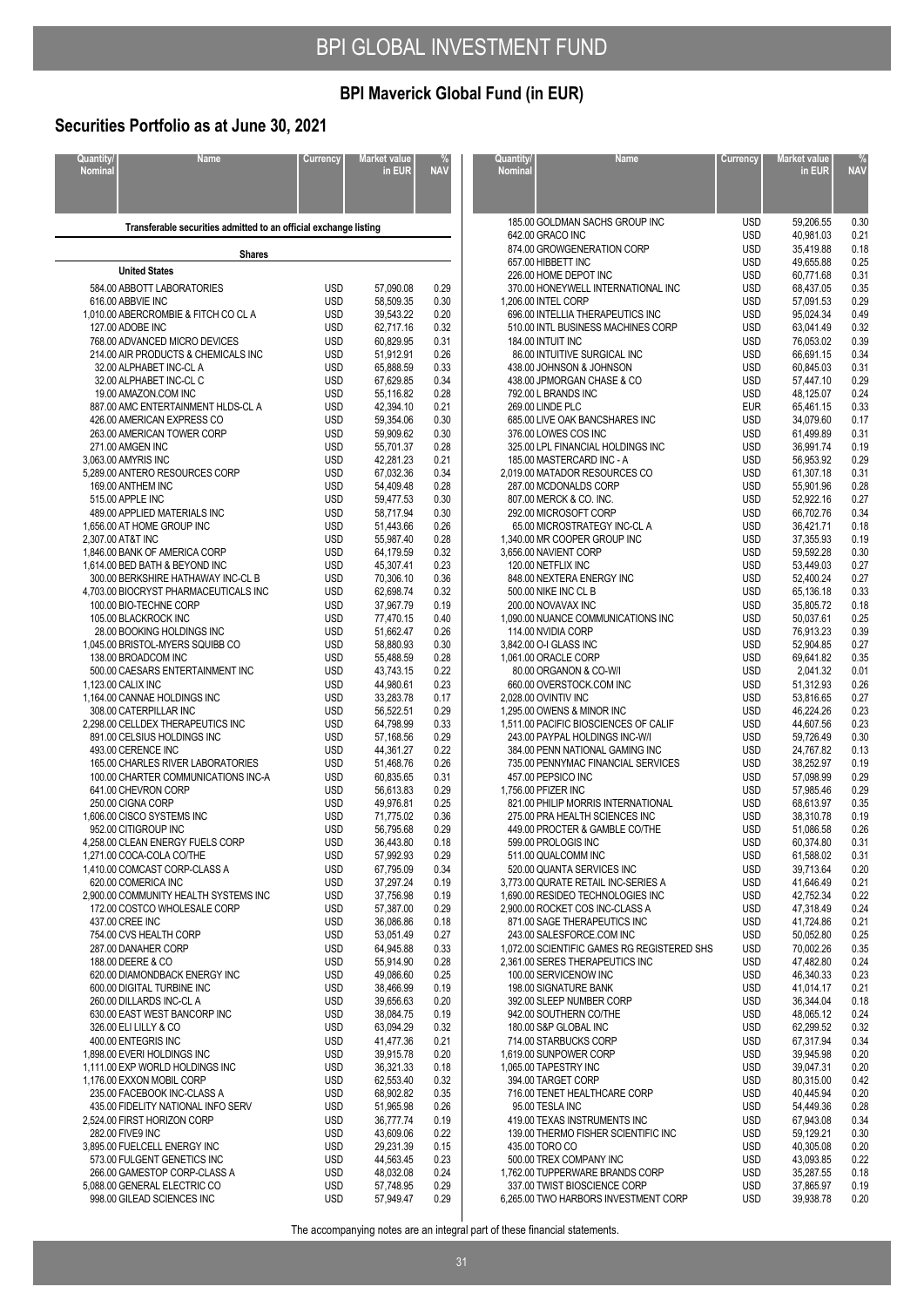## **Securities Portfolio as at June 30, 2021**

| <b>Quantity</b><br>Nominal | <b>Name</b>                                       | <b>Currency</b>          | <b>Market value</b><br>in EUR | <b>NAV</b>   |
|----------------------------|---------------------------------------------------|--------------------------|-------------------------------|--------------|
|                            | 314.00 UNION PACIFIC CORP                         | <b>USD</b>               | 58,232.58                     | 0.29         |
|                            | 368.00 UNITED PARCEL SERVICE-CL B                 | <b>USD</b>               | 64,535.76                     | 0.33         |
|                            | 197.00 UNITEDHEALTH GROUP INC                     | <b>USD</b>               | 66,520.52                     | 0.34         |
|                            | 991.00 UPWORK INC                                 | USD                      | 48,710.17                     | 0.25         |
|                            | 840.00 VERICEL CORP                               | <b>USD</b>               | 37,186.95                     | 0.19         |
|                            | 1,090.00 VERIZON COMMUNICATIONS INC               | USD                      | 51,499.03                     | 0.26         |
|                            | 217.00 VIATRIS INC                                | <b>USD</b>               | 2,614.83                      | 0.01         |
|                            | 311.00 VISA INC-CLASS A SHARES                    | <b>USD</b>               | 61,318.85                     | 0.31         |
|                            | 341.00 WALT DISNEY Co                             | USD                      | 50,541.84                     | 0.26         |
|                            | 272.00 WILLIAMS-SONOMA INC                        | <b>USD</b>               | 36,617.59                     | 0.19         |
|                            | 833.00 ZIONS BANCORP NA                           | USD                      | 37,129.93                     | 0.19         |
|                            | 1,218.00 3D SYSTEMS CORP                          | USD                      | 41,051.91                     | 0.21         |
|                            | 334.00 3M CO                                      | USD                      | 55,942.68                     | 0.28         |
|                            |                                                   |                          | 8,202,166.22                  | 41.52        |
|                            | <b>United Kingdom</b>                             |                          |                               |              |
|                            | 8,173.00 ASHMORE GROUP PLC                        | GBP                      | 36,654.49                     | 0.19         |
|                            | 674.00 ASOS PLC                                   | GBP                      | 38,942.75                     | 0.20         |
|                            | 590.00 ASTRAZENECA PLC                            | GBP                      | 59,676.98                     | 0.29         |
|                            | 6,896.00 AVAST PLC                                | GBP                      | 39,346.04                     | 0.20         |
|                            | 1,990.00 BHP GROUP PLC                            | GBP                      | 49,376.20                     | 0.25         |
|                            | 1,821.00 BRITISH AMERICAN TOBACCO PLC             | GBP                      | 59,395.42                     | 0.30         |
|                            | 994.00 CRANSWICK PLC                              | GBP                      | 45,968.66                     | 0.23         |
|                            | 1,859.00 DIAGEO PLC                               | GBP                      | 74,949.02                     | 0.37         |
|                            | 743.00 DIALOG SEMICONDUCTOR PLC                   | EUR                      | 48,711.08                     | 0.25         |
|                            | 11,826.00 DIRECT LINE INSURANCE GROUP PLC         | <b>GBP</b>               | 39,261.58                     | 0.20         |
|                            | 8.098.00 DS SMITH PLC                             | GBP                      | 39,421.68                     | 0.20         |
|                            | 4,396.00 ELECTROCOMPONENTS PLC                    | GBP                      | 52,693.62                     | 0.27         |
|                            | 1,830.00 FUTURE PLC                               | GBP                      | 66,766.38                     | 0.33         |
|                            | 339.00 GAMES WORKSHOP GROUP PLC                   | GBP                      | 45,018.35                     | 0.23         |
|                            | 676.00 GENUS PLC                                  | GBP                      | 39,058.30                     | 0.20         |
|                            | 3,461.00 GLAXOSMITHKLINE PLC                      | GBP                      | 57,225.73                     | 0.29         |
|                            | 10,941.00 HSBC HOLDINGS PLC                       | GBP                      | 53,185.15                     | 0.27         |
|                            | 4,630.00 IG GROUP HOLDINGS PLC                    | GBP                      | 45,682.45                     | 0.23         |
| 3,077.00 IMI PLC           |                                                   | GBP                      | 61,651.12                     | 0.30         |
|                            | 6,320.00 ITM POWER PLC                            | GBP                      | 33,527.03                     | 0.17         |
| 37,713.00 ITV PLC          |                                                   | GBP                      | 55,156.00                     | 0.28         |
|                            | 19,169.00 M&G PLC                                 | GBP                      | 51,112.87                     | 0.26         |
|                            | 7,450.00 MICRO FOCUS INTERNATIONAL                | GBP                      | 47,471.02                     | 0.24         |
|                            | 13,726.00 MONEYSUPERMARKET.COM                    | GBP                      | 41,028.50                     | 0.21         |
|                            | 9,020.00 PETS AT HOME GROUP PLC                   | <b>GBP</b>               | 47,913.33                     | 0.24         |
|                            | 676.00 RECKITT BENCKISER GROUP PLC                | GBP                      | 50,374.19                     | 0.26         |
|                            | 6,656.00 REDROW PLC                               | GBP                      | 47,435.97                     | 0.24         |
|                            | 619.00 RENISHAW PLC                               | <b>GBP</b>               | 35,519.76                     | 0.18         |
|                            | 733.00 RIO TINTO PLC                              | GBP                      | 50,796.40                     | 0.26         |
|                            | 5,795.00 ROYAL MAIL PLC-W/I                       | GBP                      | 38,977.61                     | 0.20         |
|                            | 5,481.00 TATE & LYLE PLC                          | GBP                      | 47,145.09                     | 0.24         |
|                            | 1.025.00 UNILEVER PLC                             | <b>GBP</b>               | 50,512.70                     | 0.26         |
|                            | 1,040.00 UNILEVER PLC                             | <b>EUR</b>               | 51,339.60                     | 0.26         |
|                            | 3,247.00 VICTORIA PLC                             | <b>GBP</b>               | 40,471.66                     | 0.20         |
|                            | 1,702.00 VICTREX PLC                              | <b>GBP</b>               | 50,478.09                     | 0.26         |
|                            | 4,089.00 VISTRY GROUP PLC                         | GBP                      | 56,039.48                     | 0.28         |
|                            | 1,620.00 WEIR GROUP PLC/THE                       | GBP                      | 34,930.63                     | 0.18         |
|                            |                                                   |                          | 1,783,214.93                  | 9.02         |
|                            | Germany<br>193.00 ADIDAS AG                       |                          |                               |              |
|                            |                                                   | <b>EUR</b>               | 60,582.70                     | 0.31         |
|                            | 263.00 ALLIANZ AG REG                             | <b>EUR</b>               | 55,308.90                     | 0.28         |
|                            | 2,892.00 ALSTRIA OFFICE REIT-AG                   | <b>EUR</b>               | 45,086.28                     | 0.23         |
|                            | 670.00 AURUBIS AG                                 | <b>EUR</b>               | 52,367.20                     | 0.27         |
|                            | 774.00 BASF SE                                    | <b>EUR</b>               | 51,424.56                     | 0.26         |
|                            | 1,211.00 BAYER AG-REG                             | <b>EUR</b>               | 62,015.31                     | 0.31         |
|                            | 788.00 DAIMLER AG-REGISTERED SHARES               | <b>EUR</b>               | 59,336.40                     | 0.30         |
|                            | 823.00 DERMAPHARM HOLDING SE                      | <b>EUR</b>               | 55,346.75                     | 0.28         |
|                            | 376.00 DEUTSCHE BOERSE AG                         | <b>EUR</b>               | 55,347.20                     | 0.28         |
|                            | 1,322.00 DEUTSCHE POST AG-REG                     | <b>EUR</b>               | 75,829.92                     | 0.37         |
|                            | 3,771.00 DEUTSCHE TELEKOM AG-REG                  | <b>EUR</b>               | 67,169.05                     | 0.34         |
|                            | 508.00 FLATEXDEGIRO AG                            | <b>EUR</b>               | 57,658.00                     | 0.29         |
|                            | 421.00 GERRESHEIMER AG                            | <b>EUR</b>               | 39,258.25                     | 0.20         |
|                            | 1,566.00 INFINEON TECHNOLOGIES AG                 | <b>EUR</b>               | 52,962.12                     | 0.27         |
|                            | 3,000.00 PROSIEBENSAT.1 MEDIA SE<br>410.00 SAP SE | <b>EUR</b>               | 50,325.00                     | 0.25         |
|                            | 488.00 SIEMENS AG-REG                             | <b>EUR</b><br><b>EUR</b> | 48,724.40<br>65,206.56        | 0.25<br>0.33 |
|                            | 1,604.00 TAG IMMOBILIEN AG                        | <b>EUR</b>               | 42,923.04                     | 0.22         |
|                            | 4,167.00 THYSSENKRUPP AG                          | <b>EUR</b>               | 36,627.93                     |              |
|                            |                                                   |                          |                               | 0.19         |

| <b>Quantity/</b> | Name                                                            | Currency                 | <b>Market value</b>    |              |
|------------------|-----------------------------------------------------------------|--------------------------|------------------------|--------------|
| <b>Nominal</b>   |                                                                 |                          | in EUR                 | <b>NAV</b>   |
|                  |                                                                 |                          |                        |              |
|                  |                                                                 |                          |                        |              |
|                  |                                                                 |                          |                        |              |
|                  | 350.00 VARTA AG<br>925.00 VONOVIA SE                            | <b>EUR</b><br><b>EUR</b> | 45,500.00<br>50,431.00 | 0.23<br>0.26 |
|                  |                                                                 |                          |                        | 5.72         |
|                  |                                                                 |                          | 1,129,430.57           |              |
|                  | Sweden                                                          |                          |                        |              |
|                  | 3,242.00 ADDTECH AB-B SHARES                                    | <b>SEK</b>               | 45,391.84              | 0.23         |
|                  | 1,547.00 AVANZA BANK HOLDING AB                                 | <b>SEK</b>               | 40,711.33              | 0.21         |
|                  | 2,098.00 AXFOOD AB                                              | <b>SEK</b>               | 48,964.37              | 0.25<br>0.23 |
|                  | 2,718.00 BILLERUDKORSNAS AB<br>3,637.00 DOMETIC GROUP AB        | <b>SEK</b><br><b>SEK</b> | 45,518.86<br>52,267.08 | 0.26         |
|                  | 1.779.00 EMBRACER GROUP AB                                      | <b>SEK</b>               | 40,607.23              | 0.21         |
|                  | 564.00 EVOLUTION GAMING GROUP                                   | <b>SEK</b>               | 75,207.41              | 0.38         |
|                  | 3,082.00 FABEGE AB                                              | <b>SEK</b>               | 41,723.39              | 0.21         |
|                  | 968.00 FORTNOX AB                                               | <b>SEK</b>               | 40,163.12              | 0.20         |
|                  | 2,027.00 GETINGE AB-B SHS                                       | <b>SEK</b>               | 64,515.44              | 0.33         |
|                  | 4,605.00 HEXPOL AB<br>1,194.00 HOLMEN AB-B SHARES               | <b>SEK</b><br><b>SEK</b> | 47,993.34<br>45,478.43 | 0.24<br>0.23 |
|                  | 2,505.00 INDUTRADE AB                                           | <b>SEK</b>               | 54,091.40              | 0.27         |
|                  | 2,405.00 LIFCO AB-B SHS                                         | <b>SEK</b>               | 47,426.54              | 0.24         |
|                  | 1,609.00 LOOMIS AB                                              | <b>SEK</b>               | 42,469.86              | 0.22         |
|                  | 788.00 MIPS AB                                                  | <b>SEK</b>               | 57,184.78              | 0.29         |
|                  | 895.00 NORDIC ENTERTAINMENT GROUP-B                             | <b>SEK</b>               | 33,269.08              | 0.17         |
|                  | 14.695.00 SAMHALLSBYGGNADSBOLAGET I NO                          | <b>SEK</b>               | 51,958.46              | 0.26         |
|                  | 3,060.00 SINCH AB                                               | SEK                      | 43,447.05              | 0.22         |
|                  | 3,840.00 STILLFRONT GROUP AB                                    | <b>SEK</b><br><b>SEK</b> | 31,141.79              | 0.16<br>0.19 |
|                  | 2,424.00 SWECO AB-B SHS<br>2,725.00 SWEDISH ORPHAN BIOVITRUM AB | <b>SEK</b>               | 37,213.25<br>41,928.24 | 0.21         |
|                  | 1,414.00 THULE GROUP AB/THE                                     | <b>SEK</b>               | 52,896.04              | 0.27         |
|                  |                                                                 |                          | 1,081,568.33           | 5.48         |
|                  |                                                                 |                          |                        |              |
|                  | Japan                                                           |                          |                        |              |
|                  | 200.00 BAYCURRENT CONSULTING INC                                | JPY                      | 60,627.68              | 0.31         |
|                  | 2,200.00 COSMO ENERGY HOLDINGS CO LTD                           | JPY                      | 42,571.57              | 0.22         |
|                  | 10,000.00 HOKKAIDO ELECTRIC POWER CO<br>400.00 HOYA CORP        | JPY<br>JPY               | 38,215.19<br>44,764.20 | 0.19<br>0.23 |
|                  | 2,000.00 KAWASAKI KISEN KAISHA LTD                              | JPY                      | 60,703.65              | 0.31         |
|                  | 1,500.00 KDDI CORP                                              | JPY                      | 39,487.76              | 0.20         |
|                  | 138.00 KEYENCE CORP                                             | JPY                      | 58,786.51              | 0.30         |
|                  | 9,200.00 MITSUBISHI UFJ FINANCIAL GRO                           | JPY                      | 41,944.93              | 0.21         |
|                  | 400.00 NIDEC CORP                                               | JPY                      | 39,126.89              | 0.20         |
|                  | 100.00 NINTENDO CO LTD                                          | JPY                      | 49,094.74              | 0.25         |
|                  | 900.00 RECRUIT HOLDINGS CO LTD<br>1,200.00 RENOVA INC           | JPY<br>JPY               | 37,402.26<br>39,886.63 | 0.19<br>0.20 |
|                  | 400.00 SHIN-ETSU CHEMICAL CO LTD                                | JPY                      | 56,464.27              | 0.29         |
|                  | 700.00 SOFTBANK GROUP CORP                                      | JPY                      | 41,349.14              | 0.21         |
|                  | 600.00 SONY GROUP CORP                                          | JPY                      | 49,299.88              | 0.25         |
|                  | 11,300.00 SUMITOMO MITSUI CONSTRUCTION                          | JPY                      | 40,521.78              | 0.21         |
|                  | 1,400.00 TAKEDA PHARMACEUTICAL CO LTD                           | JPY                      | 39,556.90              | 0.20         |
|                  | 100.00 TOKYO ELECTRON LTD                                       | JPY                      | 36,528.56              | 0.18         |
|                  | 1.000.00 TOYOTA MOTOR CORP                                      | JPY                      | 73,771.27              | 0.36         |
|                  |                                                                 |                          | 890,103.81             | 4.51         |
|                  | France                                                          |                          |                        |              |
|                  | 407.00 AIR LIQUIDE SA                                           | <b>EUR</b>               | 60,097.62              | 0.30         |
|                  | 440.00 ALTEN SA                                                 | <b>EUR</b>               | 49,192.00              | 0.25         |
|                  | 1.062.00 BNP PARIBAS                                            | <b>EUR</b>               | 56,147.94              | 0.28         |
|                  | 999.00 DANONE GROUPE                                            | <b>EUR</b>               | 59,310.63              | 0.30         |
|                  | 459.00 ESSILORLUXOTTICA<br>93.00 KERING                         | <b>EUR</b><br><b>EUR</b> | 71,438.76<br>68.541.00 | 0.36<br>0.35 |
|                  | 192.00 LOREAL                                                   | <b>EUR</b>               | 72,153.60              | 0.38         |
|                  | 100.00 LVMH LOUIS VUITTON MOET HENNESSY                         | <b>EUR</b>               | 66,130.00              | 0.33         |
|                  | 610.00 NEXANS SA                                                | <b>EUR</b>               | 46,878.50              | 0.24         |
| 1,000.00 RUBIS   |                                                                 | <b>EUR</b>               | 37,490.00              | 0.19         |
|                  | 631.00 SANOFI                                                   | <b>EUR</b>               | 55,755.16              | 0.28         |
|                  | 498.00 SCHNEIDER ELECTRIC SE                                    | <b>EUR</b>               | 66,074.64              | 0.33         |
|                  | 300.00 SOPRA STERIA GROUP                                       | <b>EUR</b>               | 48,660.00              | 0.25         |
|                  | 1,395.00 TOTALENERGIES SE<br>623.00 VINCI SA                    | <b>EUR</b><br><b>EUR</b> | 53,226.23<br>56,063.77 | 0.27<br>0.28 |
|                  |                                                                 |                          | 867,159.85             | 4.39         |
|                  |                                                                 |                          |                        |              |
|                  | Switzerland                                                     |                          |                        |              |
|                  | 120.00 BELIMO HOLDING AG-REG                                    | CHF                      | 46,305.42              | 0.23         |
|                  | 398.00 CEMBRA MONEY BANK AG                                     | CHF                      | 37,650.61              | 0.19         |
|                  | 662.00 DKSH HOLDING AG<br>37.00 FISCHER (GEORG)-REG             | CHF<br>CHF               | 42,756.43<br>46,342.82 | 0.22<br>0.23 |
|                  |                                                                 |                          |                        |              |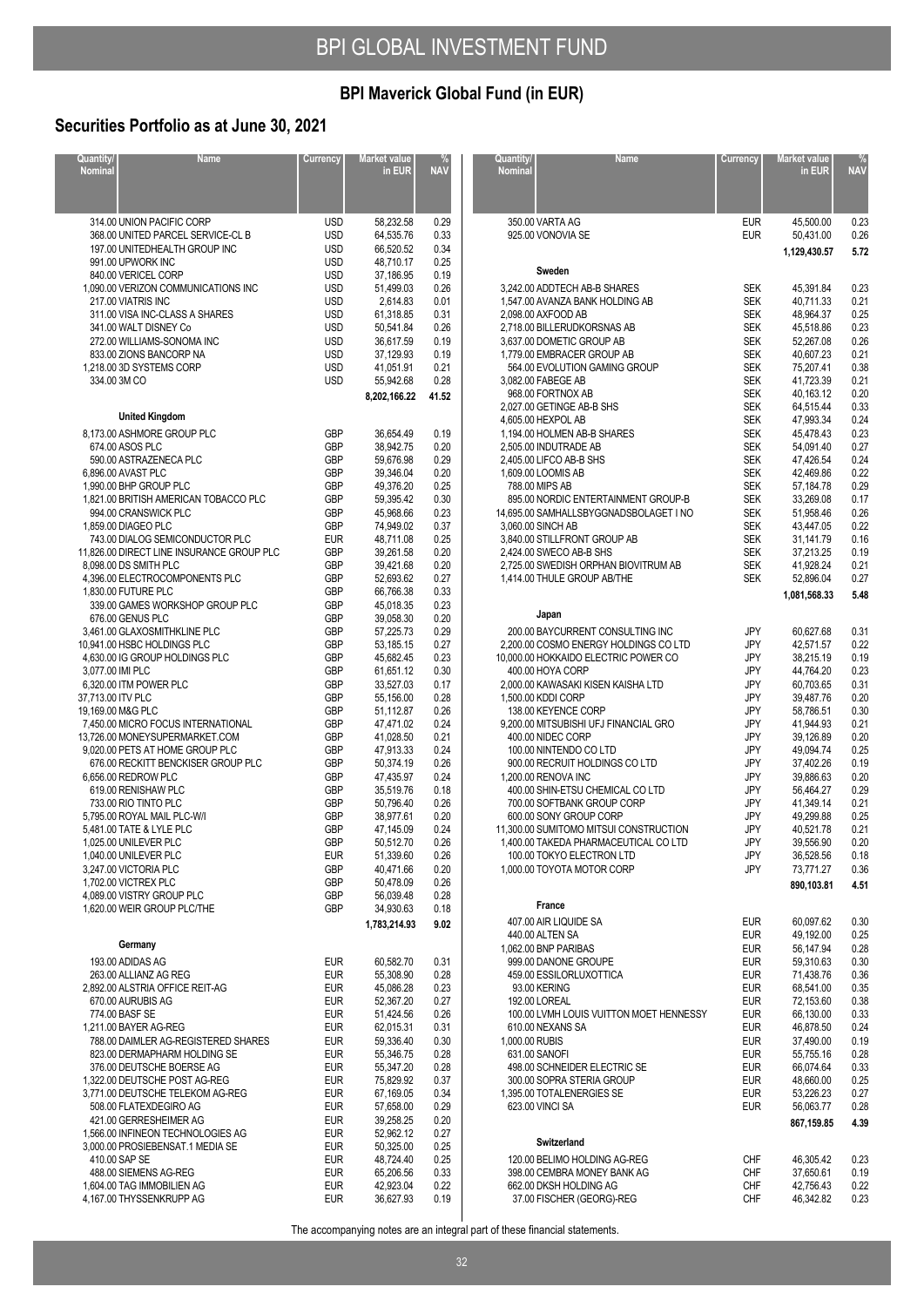## **Securities Portfolio as at June 30, 2021**

| Quantity/<br>Nominal | <b>Name</b>                              | Currency   | <b>Market value</b><br>in EUR | <b>NAV</b> |
|----------------------|------------------------------------------|------------|-------------------------------|------------|
|                      | 466.00 HELVETIA HOLDING AG-REG           | <b>CHF</b> | 42,297.94                     | 0.21       |
|                      | 99,552.00 MEYER BURGER TECHNOLOGY AG     | CHF        | 51.719.45                     | 0.26       |
|                      | 537.00 NESTLE SA-REG                     | CHF        | 56,443.30                     | 0.29       |
|                      | 729.00 NOVARTIS AG-REG                   | CHF        | 56,074.88                     | 0.28       |
|                      | 161,026.00 RELIEF THERAPEUTICS HOLDING   | <b>CHF</b> | 29,378.95                     | 0.15       |
|                      | 184.00 ROCHE HOLDING AG-GENUSSCHEIN      | <b>CHF</b> | 58,505.02                     | 0.29       |
|                      | 69.00 SIEGFRIED HOLDING AG-REG           | CHF        | 54,604.54                     | 0.28       |
|                      | 2,213.00 SIG COMBIBLOC GROUP AG          | CHF        | 50,752.44                     | 0.26       |
|                      | 93.00 TECAN GROUP AG-REG                 | <b>CHF</b> | 38,889.98                     | 0.20       |
|                      | 166.00 VAT GROUP AG                      | CHF        | 46,580.55                     | 0.24       |
|                      | 97.00 ZUR ROSE GROUP AG                  |            | 31.368.82                     |            |
|                      |                                          | <b>CHF</b> |                               | 0.16       |
|                      |                                          |            | 689,671.15                    | 3.49       |
|                      | Netherlands                              |            |                               |            |
|                      | 1,074.00 AALBERTS NV                     | <b>EUR</b> | 48,673.68                     | 0.25       |
|                      | 548.00 AIRBUS SE                         | <b>EUR</b> | 59,425.12                     | 0.30       |
|                      | 117.00 ASML HOLDING NV                   | <b>EUR</b> | 67,789.80                     | 0.35       |
|                      | 928.00 CORBION NV                        | <b>EUR</b> | 44,729.60                     | 0.23       |
|                      | 589.00 EURONEXT NV - W/I                 | <b>EUR</b> | 54,011.30                     | 0.27       |
|                      | 387.00 IMCD NV                           | <b>EUR</b> | 51,896.70                     | 0.26       |
|                      | 1,339.00 KONINKLIJKE PHILIPS ELECTRONICS | <b>EUR</b> | 55,956.81                     | 0.28       |
|                      | 536.00 PROSUS NV                         | <b>EUR</b> | 44,203.92                     | 0.22       |
|                      | 945.00 SIGNIFY NV                        | <b>EUR</b> | 50,406.30                     | 0.26       |
|                      |                                          |            |                               |            |
|                      |                                          |            | 477,093.23                    | 2.42       |
|                      | Canada                                   |            |                               |            |
|                      | 589.00 CANADIAN NATL RAILWAY CO          | CAD        | 52,458.50                     | 0.27       |
|                      | 672.00 LIGHTSPEED POS INC-SUB VOTE       | CAD        | 47,477.02                     | 0.24       |
|                      | 874.00 ROYAL BANK OF CANADA              | CAD        | 74,746.79                     | 0.37       |
|                      | 59.00 SHOPIFY INC - CLASS A              | <b>USD</b> | 72,685.57                     | 0.37       |
|                      | 1,069.00 TORONTO-DOMINION BANK           | CAD        | 63,237.34                     | 0.32       |
|                      |                                          |            | 310,605.22                    | 1.57       |
|                      | Spain                                    |            |                               |            |
|                      | 9,261.00 BANKINTER SA                    | <b>EUR</b> | 39,257.38                     | 0.20       |
|                      |                                          |            |                               |            |
|                      | 1,946.00 FLUIDRA SA                      | <b>EUR</b> | 65,093.70                     | 0.33       |
|                      | 5,003.00 IBERDROLA SA                    | <b>EUR</b> | 51,430.84                     | 0.26       |
|                      | 4,908.00 INMOBILIARIA COLONIAL SOCIMI    | <b>EUR</b> | 41,791.62                     | 0.21       |
|                      | 9,261.00 LINEA DIRECTA ASEGURADORA SA    | <b>EUR</b> | 16,364.19                     | 0.08       |
|                      | 24,615.00 MAPFRE SA                      | <b>EUR</b> | 43,876.24                     | 0.22       |
|                      | 696.00 VISCOFAN SA                       | <b>EUR</b> | 40,924.80                     | 0.21       |
|                      |                                          |            | 298,738.77                    | 1.51       |
|                      | Finland                                  |            |                               |            |
|                      | 2.273.00 KOJAMO OYJ                      | <b>EUR</b> | 43,800.71                     | 0.22       |
|                      | 4,773.00 METSO OUTOTEC OYJ               | <b>EUR</b> | 46.756.31                     | 0.24       |
|                      | 3,666.00 NELES OYJ                       | <b>EUR</b> | 44,578.56                     | 0.23       |
|                      | 1.352.00 NOKIAN RENKAAT OYJ              | <b>EUR</b> | 46,035.60                     | 0.23       |
|                      | 1,494.00 VALMET OYJ                      | EUR        | 54,949.32                     | 0.28       |
|                      |                                          |            | 236,120.50                    |            |
|                      |                                          |            |                               | 1.20       |
|                      | Norway                                   |            |                               |            |
|                      | 895.00 HEXAGON PURUS AS                  | <b>NOK</b> | 3,396.74                      | 0.02       |
| 12,652.00 NEL ASA    |                                          | <b>NOK</b> | 24,895.12                     | 0.13       |
|                      | 3,031.00 NORDIC SEMICONDUCTOR ASA        | <b>NOK</b> | 64,808.49                     | 0.32       |
|                      | 884.00 SALMAR ASA                        | <b>NOK</b> | 49,480.23                     | 0.25       |
|                      | 1,916.00 SCATEC ASA                      | <b>NOK</b> | 42,807.67                     | 0.22       |
|                      | 1,028.00 TOMRA SYSTEMS ASA               | <b>NOK</b> | 47,849.56                     | 0.24       |
|                      |                                          |            | 233,237.81                    | 1.18       |
|                      | Italy                                    |            |                               |            |
|                      | 1,310.00 DELONGHI SPA                    | <b>EUR</b> | 48,129.40                     | 0.24       |
|                      | 7,116.00 ENEL SPA                        | <b>EUR</b> | 55,732.51                     | 0.29       |
|                      | 1,096.00 INTERPUMP GROUP SPA             | <b>EUR</b> | 54,734.24                     | 0.28       |
|                      |                                          |            |                               |            |
|                      | 391.00 REPLY SPA                         | <b>EUR</b> | 54,192.60                     | 0.27       |
|                      |                                          |            | 212,788.75                    | 1.08       |
|                      | Australia                                |            |                               |            |
|                      | 10,163.00 CHALICE MINING LTD             | AUD        | 47,738.08                     | 0.24       |
|                      | 995.00 COMMONWEALTH BANK OF AUSTRAL      | AUD        | 62,906.75                     | 0.31       |
|                      | 302.00 CSL LTD                           | AUD        | 54,523.08                     | 0.28       |
|                      | 48,840.00 PILBARA MINERALS LTD           | AUD        | 44,831.45                     | 0.23       |
|                      |                                          |            |                               |            |
|                      |                                          |            | 209,999.36                    | 1.06       |

| Quantity/<br>Nominal | Name                                            | Currency                 | <b>Market value</b><br>in EUR | <b>NAV</b>   |
|----------------------|-------------------------------------------------|--------------------------|-------------------------------|--------------|
|                      | Ireland                                         |                          |                               |              |
|                      | 281.00 ACCENTURE PLC-CL A                       | <b>USD</b>               | 69,850.74                     | 0.35         |
|                      | 5,894.00 ENDO INTERNATIONAL PLC                 | <b>USD</b>               | 23,259.90                     | 0.12         |
|                      | 599.00 MEDTRONIC PLC                            | <b>USD</b>               | 62,698.26                     | 0.32         |
|                      |                                                 |                          | 155,808.90                    | 0.79         |
|                      | <b>Denmark</b>                                  |                          |                               |              |
|                      | 517.00 NETCOMPANY GROUP AS                      | <b>DKK</b>               | 49,536.06                     | 0.25         |
|                      | 879.00 NOVO NORDISK A/S-B<br>349.00 SIMCORP A/S | <b>DKK</b><br><b>DKK</b> | 62.104.77<br>36,945.07        | 0.31<br>0.19 |
|                      |                                                 |                          | 148,585.90                    | 0.75         |
|                      | <b>Bermuda</b>                                  |                          |                               |              |
|                      | 200.00 ENSTAR GROUP LTD                         | <b>USD</b>               | 40,293.45                     | 0.20         |
|                      | 779.00 SIGNET JEWELERS LTD                      | <b>USD</b>               | 53,069.74                     | 0.27         |
|                      | 42.00 WHITE MOUNTAINS INSURANCE GP              | <b>USD</b>               | 40,658.79                     | 0.21         |
|                      |                                                 |                          | 134,021.98                    | 0.68         |
|                      | Cayman Islands                                  |                          |                               |              |
|                      | 319.00 ALIBABA GROUP HOLDING-SP ADR             | <b>USD</b>               | 61,002.46                     | 0.31         |
|                      | 390.00 FUTU HOLDINGS LTD-ADR                    | <b>USD</b>               | 58,896.28                     | 0.30         |
|                      |                                                 |                          | 119,898.74                    | 0.61         |
|                      | Austria                                         |                          |                               |              |
|                      | 2,391.00 RAIFFEISEN BANK INTERNATIONA           | <b>EUR</b>               | 45,668.10                     | 0.23         |
|                      | 1,637.00 WIENERBERGER AG                        | <b>EUR</b>               | 53,202.50                     | 0.27         |
|                      |                                                 |                          | 98,870.60                     | 0.50         |
|                      | Belgium                                         |                          |                               |              |
|                      | 1,102.00 ANHEUSER-BUSCH INBEV SA/NV             | <b>EUR</b>               | 67,012.62                     | 0.34         |
|                      |                                                 |                          | 67,012.62                     | 0.34         |
|                      | Taiwan                                          |                          |                               |              |
|                      | 587.00 TAIWAN SEMICONDUCTOR-SP ADR              | <b>USD</b>               | 59,477.12                     | 0.30         |
|                      |                                                 |                          | 59,477.12                     | 0.30         |
|                      | South Korea                                     |                          |                               |              |
|                      | 38.00 SAMSUNG ELECTR-GDR REG S                  | <b>USD</b>               | 57,149.00                     | 0.29         |
|                      |                                                 |                          | 57,149.00                     | 0.29         |
|                      | Jersey                                          |                          |                               |              |
|                      | 23,165.00 MAN GROUP PLC/JERSEY                  | <b>GBP</b>               | 48,558.94                     | 0.25         |
|                      |                                                 |                          | 48,558.94                     | 0.25         |
|                      | Israel                                          |                          |                               |              |
|                      | 200.00 FIVERR INTERNATIONAL LTD                 | <b>USD</b>               | 40,895.52                     | 0.21         |
|                      |                                                 |                          | 40,895.52                     | 0.21         |
|                      | <b>Marshall Islands</b>                         |                          |                               |              |
|                      | 2.231.00 INTERNATIONAL SEAWAYS INC              | <b>USD</b>               | 36,082.79                     | 0.18         |
|                      |                                                 |                          | 36,082.79                     | 0.18         |
|                      | Luxembourg                                      |                          |                               |              |
|                      | 5,275.00 B&M EUROPEAN VALUE RETAIL SA           | <b>GBP</b>               | 35,221.97                     | 0.18         |
|                      |                                                 |                          | 35,221.97                     | 0.18         |
|                      |                                                 |                          | 17,623,482.58                 | 89.23        |
|                      | <b>Funds</b>                                    |                          |                               |              |
|                      |                                                 |                          |                               |              |
|                      | Undertakings for collective investment          |                          |                               |              |
|                      | Ireland<br>11.030.00 SPDR ACWL                  |                          | FUR 1772 962 20               | 8.98         |
|                      |                                                 |                          |                               |              |

11,030.00 SPDR ACWI EUR 1,772,962.20 8.98 **1,772,962.20 8.98 1,772,962.20 8.98 Total securities portfolio 19,396,444.78 98.21**

The accompanying notes are an integral part of these financial statements.

 $\overline{\phantom{a}}$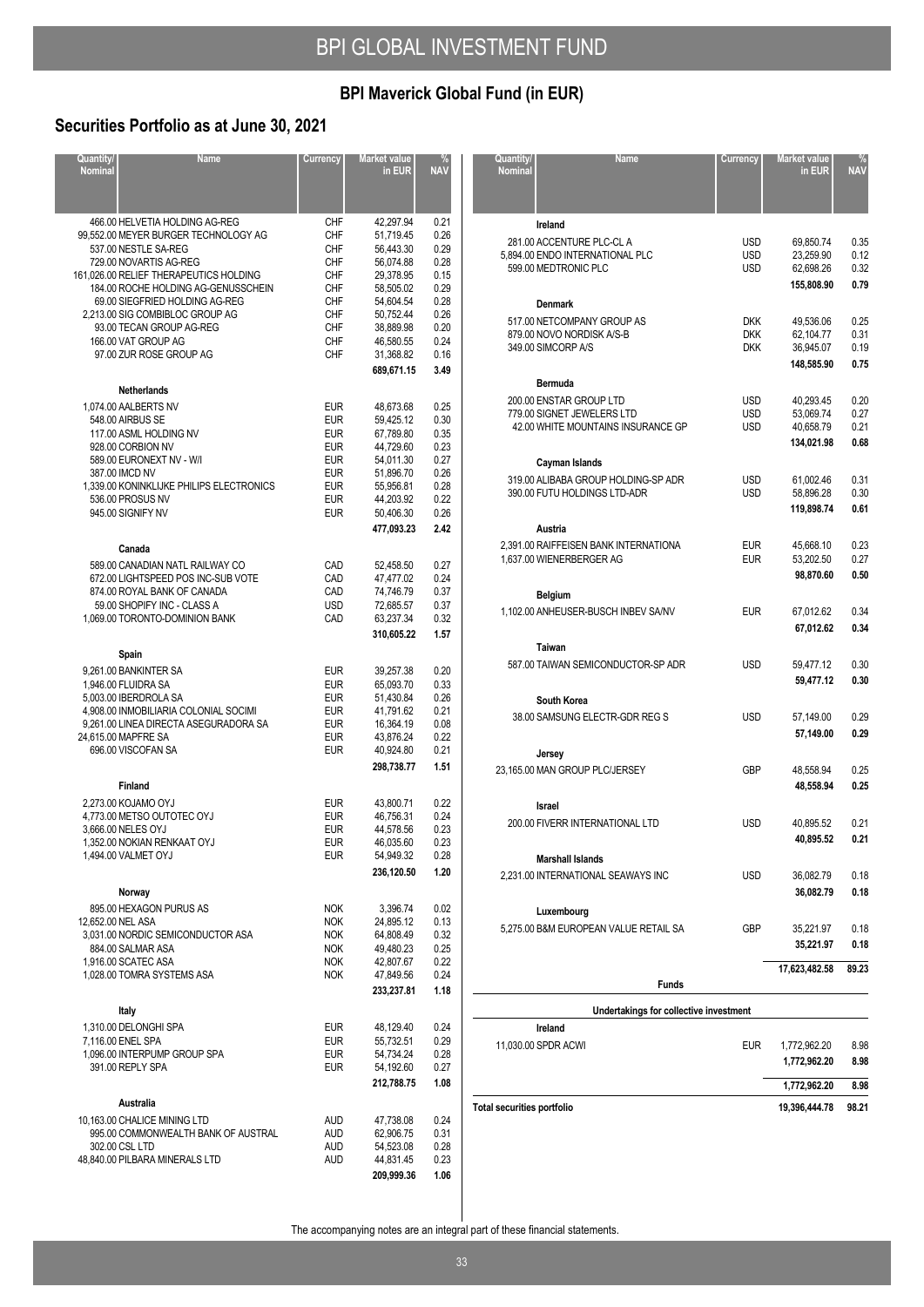## **BPI Maverick Global Fund (in EUR)**

## **Summary of net assets**

|                                   |               | %<br><b>NAV</b> |
|-----------------------------------|---------------|-----------------|
| <b>Total securities portfolio</b> | 19,396,444.78 | 98.21           |
| Cash at bank                      | 345.223.40    | 1.75            |
| Other assets and liabilities      | 8,830.70      | 0.04            |
| <b>Total net assets</b>           | 19,750,498.88 | 100.00          |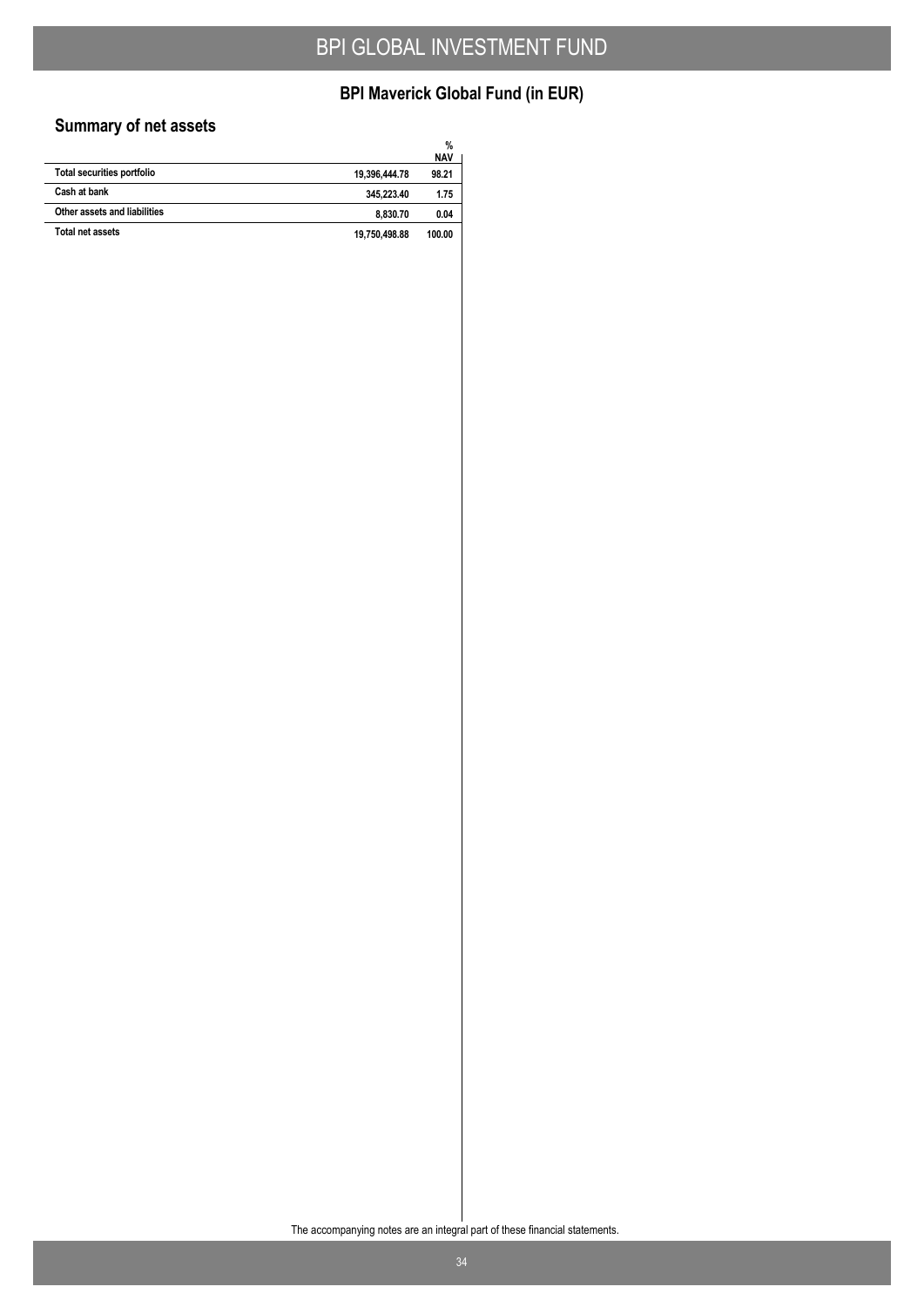#### **Portfolio Breakdowns**

| <b>Nature allocation</b>               | % of portfolio | % of net<br>assets |
|----------------------------------------|----------------|--------------------|
| Shares                                 | 90.86          | 89.23              |
| Undertakings for collective investment | 9.14           | 8.98               |
|                                        | 100.00         | 98.21              |
| <b>Country allocation</b>              | % of portfolio | % of net<br>assets |
| <b>United States</b>                   | 42.29          | 41.52              |
| Ireland                                | 9.94           | 9.77               |
| United Kingdom                         | 9.19           | 9.02               |
| Germany                                | 5.82           | 5.72               |
| Sweden                                 | 5.58           | 5.48               |
| Japan                                  | 4.59           | 4.51               |
| France                                 | 4.47           | 4.39               |
| Switzerland                            | 3.56           | 3.49               |
| Netherlands                            | 2.46           | 2.42               |
| Other                                  | 12.10          | 11.89              |
|                                        | 100.00         | 98.21              |

## **Top Ten Holdings**

| <b>Top Ten Holdings</b>          | <b>Sector</b>               | <b>Market value</b><br>EUR | $%$ of<br>net<br>assets |
|----------------------------------|-----------------------------|----------------------------|-------------------------|
| <b>SPDR ACWI</b>                 | Open-ended Funds            | 1,772,962.20               | 8.98                    |
| <b>INTELLIA THERAPEUTICS INC</b> | Cosmetics                   | 95,024.34                  | 0.49                    |
| <b>TARGET CORP</b>               | Distribution &<br>Wholesale | 80,315.00                  | 0.42                    |
| <b>BLACKROCK INC</b>             | <b>Financial services</b>   | 77.470.15                  | 0.40                    |
| NVIDIA CORP                      | Electric & Electronic       | 76.913.23                  | 0.39                    |
| <b>INTUIT INC</b>                | Computer software           | 76.053.02                  | 0.39                    |
| DEUTSCHE POST AG-REG             | Transportation              | 75,829.92                  | 0.37                    |
| EVOLUTION GAMING GROUP           | <b>Private Equity</b>       | 75,207.41                  | 0.38                    |
| DIAGEO PLC                       | Food services               | 74.949.02                  | 0.37                    |
| ROYAL BANK OF CANADA             | <b>Banks</b>                | 74.746.79                  | 0.37                    |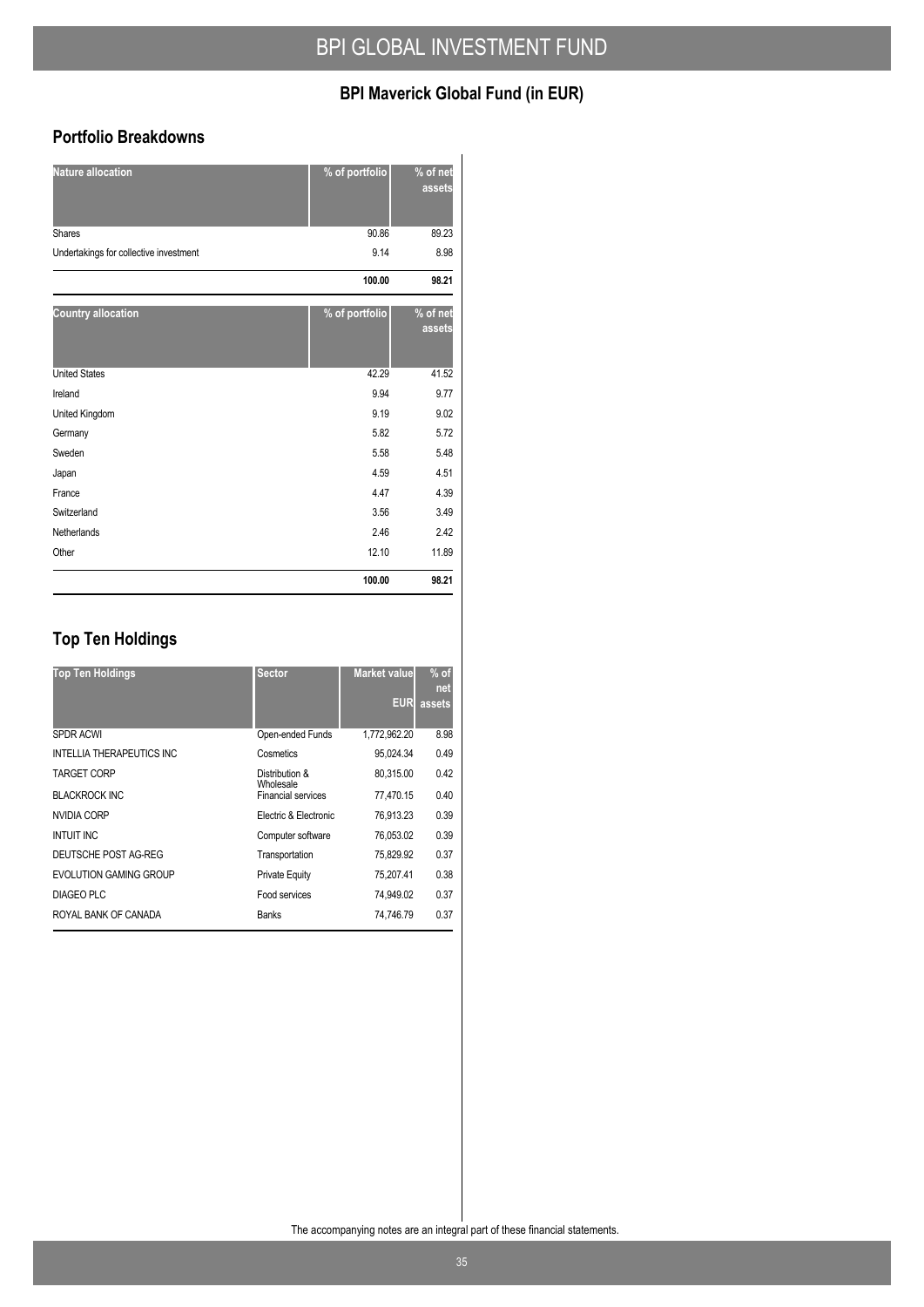#### **Notes to the Financial Statements as at June 30, 2021**

#### **Note 1. General**

BPI Global Investment Fund (the "Fund") is established in accordance with Part I of the amended Luxembourg Law of December 17, 2010 relating to Undertakings for Collective Investment in Transferable Securities ("UCITS") by CaixaBank Asset Management Luxembourg, S.A. (the "Management Company"), as an openended investment fund. The only Shareholder of the Management Company is CaixaBank Asset Management S.G.I.I.C., S.A.U.

The Management Regulations for the Fund entered in force on February 18, 1994 and were changed in 2016 and in 2018. They may be amended by the Management Company in accordance with the relevant legal provisions. Other information intended for Unitholders are published in the *Recueil Electronique des Sociétés et Associations* ("RESA") in Luxembourg, if such publication is prescribed by the Law. They may also be published in a Luxembourg newspaper. Such amendments become legally binding in respect of all Unitholders subsequent to its publication in the RESA. The Management Regulations are available at the Register of Commerce and Companies of the District Court of Luxembourg for inspection.

The active Sub-Funds and related classes of Units of BPI Global Investment Fund as at June 30, 2021 are:

- BPI Opportunities
- BPI High Income Bond Fund
- BPI Iberia
- BPI Africa
- BPI Technology Revolution
- BPI Alternative Fund: Iberian Equities Long/Short Fund
- BPI Maverick Global Fund

Units of each Sub-Fund may be divided into Classes E, I, M, R and R USD.

The object of the Management Company is the creation, administration and management of UCITS authorised pursuant to part I of the amended Luxembourg Law of December 17, 2010 relating to UCITS and other Luxembourg Undertakings for Collective Investment ("UCIs") and the issue of certificates or statements of confirmation evidencing undivided co-proprietorship interests in such UCITS and UCIs. The Management Company may also carry on any activities deemed useful for the accomplishment of its object, remaining, however, within the limitations set forth by the amended Luxembourg Law of December 17, 2010 relating to UCITS. At a meeting held April 2<sup>nd</sup>, 2019, the Board of Directors of the Management Company (the "Board") resolved to adopt the ALFI Code of Conduct. An annual assessment is performed by the Board to ensure the continuing adherence of the Management Company to the principles and recommendations of the ALFI Code of Conduct.

The Management Company manages and administers the Fund for the account and in the interest of the Unitholders. The Management Company determines the investment policy of the individual Sub-Funds constituting the Fund determines their launching and determines their dissolution. The Management Company is vested with extensive powers in order to perform all administrative and management actions in its name for the account of the Unitholders. It shall accordingly be entitled in particular to buy, sell, subscribe to, exchange and receive securities and other assets as well as to exercise all the rights directly or indirectly connected with the assets of the Fund.

| Sub-Funds                 | Investment objective                                                                                                                                                                                                                                                                                                                                                                                                                                                                                                                                                                                                          |
|---------------------------|-------------------------------------------------------------------------------------------------------------------------------------------------------------------------------------------------------------------------------------------------------------------------------------------------------------------------------------------------------------------------------------------------------------------------------------------------------------------------------------------------------------------------------------------------------------------------------------------------------------------------------|
| <b>BPI Opportunities</b>  | The investment objective of the Sub-Fund is to provide Unitholders with long-term capital<br>appreciation, based on risk spreading and future potential growth. The Sub-Fund mainly<br>invests in instruments issued by companies that, in the Management Company's opinion, may<br>benefit from an operational or financial reorganisation or companies that offer a strong<br>valuation potential, due to the reorganisation expected in their economic sector. The Sub-<br>Fund has no restriction in terms of geographical asset allocation.                                                                              |
| BPI High Income Bond Fund | The investment objective of the Sub-Fund is to provide Unitholders with a high current income<br>through a diversified portfolio based on the acquisition of fixed-income securities, with no<br>currency restriction, and oriented to the acquisition of debt securities or similar securities and<br>preferred stock with a main focus on issuing entities which are rated below investment grade.<br>as assigned by international rating companies, and on entities which, although unrated, are<br>considered of comparable credit quality. The Sub-Fund has no restriction in terms of<br>geographical asset allocation. |
| <b>BPI</b> Iberia         | The investment objective of the Sub-Fund is to provide Unitholders with long-term capital<br>appreciation, based on risk spreading and future potential growth. The Sub-Fund mainly<br>invests in instruments issued by Portuguese and Spanish companies and companies that<br>have their main activities in Portugal and Spain.                                                                                                                                                                                                                                                                                              |
| <b>BPI Africa</b>         | The investment objective of the Sub-Fund is to provide Unitholders with long-term capital<br>appreciation based on risk spreading and future potential growth. The Sub-Fund mainly<br>invests in instruments issued by African companies (companies having their head office in<br>Africa or listed in Stock Markets in African countries) and/or companies that have significant<br>operations in Africa.                                                                                                                                                                                                                    |

The investment objectives of the Sub-Funds are as follows: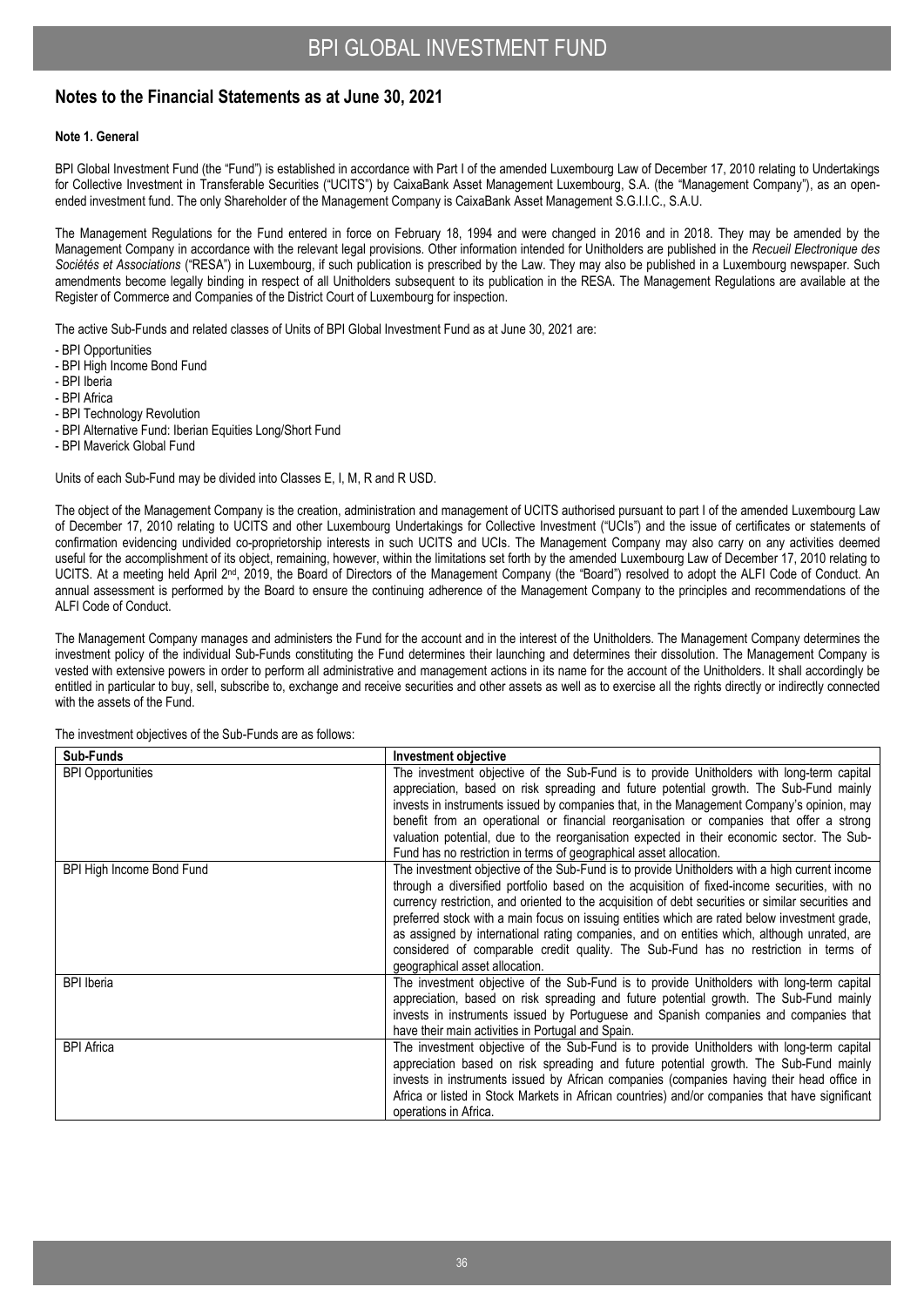#### **Notes to the Financial Statements as at June 30, 2021 (continued)**

#### **Note 1. General (continued)**

| Sub-Funds                                              | Investment objective                                                                                                                                                                                                                                                                                                                                                                                                                                                                                                     |
|--------------------------------------------------------|--------------------------------------------------------------------------------------------------------------------------------------------------------------------------------------------------------------------------------------------------------------------------------------------------------------------------------------------------------------------------------------------------------------------------------------------------------------------------------------------------------------------------|
| <b>BPI Technology Revolution</b>                       | The Sub-Fund's investment objective is to provide Unitholders with long-term capital<br>appreciation through the investment in a diversified portfolio of equity securities and other<br>types of transferable securities issued by companies across the globe, who are pioneering the<br>various themes present in the technology revolution such as but not limited to robotics,<br>artificial intelligence, big data analytics, machine learning, Internet of Things (IoT), Fintech,<br>Cloud Computing, 3D printing. |
| BPI Alternative Fund: Iberian Equities Long/Short Fund | The investment objective of the Sub-Fund is essentially composed of two investment<br>strategies. The first and main strategy consists of offering its Unitholders access to a portfolio<br>composed of Iberian shares. The second strategy goal is to take advantage of clear and<br>defined equity market tendencies. This strategy has a directional logic, taking advantage of<br>the mid-term market trends. Exposure to equity risk that is not Iberian is made exclusively<br>through derivatives on indices.     |
| <b>BPI Maverick Global</b>                             | The investment objective of the Sub-Fund is to provide Unitholders with long-term capital<br>appreciation by investing in a dynamic and diversified portfolio, mainly equity securities,<br>including common stocks, preferred stocks, warrants, securities convertible into common<br>stock or other securities indexed to stocks of companies, which in the opinion of the<br>Management Company have a strong potential for growth and where it considers the risk<br>appropriate for the Sub-Fund.                   |

The financial year begins on January 1 and terminates on December 31 of each year.

#### **Note 2. Significant accounting policies**

The financial statements are presented in accordance with Luxembourg Laws and regulations relating to Undertakings for Collective Investment in Transferable Securities and generally accepted accounting policies in Luxembourg.

The combined financial statements of the Fund are expressed in Euro and are equal to the sum of the corresponding accounts in the financial statements of each Sub-Fund converted into Euro at the exchange rate prevailing as at June 30, 2021.

#### **Valuation of investments**

The value of the assets held by each Sub-Fund is calculated as follows:

- Securities which are listed on an official stock exchange are valued at the last available closing price. If the same transferable security is quoted on several stock exchanges, the last available listing on the stock exchange that represents the major market for this security is valid;
- Securities that are not listed on an official stock exchange, but which are actively traded on another regulated market which operates regularly and is recognized and open to the public, are valued at the last available price on this market;
- If these prices fail to conform correctly to market trends, the respective securities, as well as the other legally admissible assets, are valued at their corresponding market value which the Management Company, acting in good faith, estimates on the basis of the probable selling price;
- Units / shares issued by open-ended investment funds are valued at their last available net asset value.

The Management Company is authorized to apply other adequate valuation principles for the total assets of the Fund and the assets of an individual Sub-Fund if the aforementioned valuation criteria appears impossible or inappropriate due to extraordinary circumstances or events.

In the case of extensive redemption applications, the Management Company establishes the value of the units of the relevant Sub-Fund on the basis of the prices at which the necessary sales of securities are affected. In such an event, the same basis for calculation is applied for subscription and redemption applications submitted at the same time.

The value of any cash in hand or on deposit, bills and demand notes payable and accounts receivable, prepaid expenses, cash dividends and interest declared or accrued as aforesaid and not yet received is deemed to be the full amount thereof, unless in any case the same is unlikely to be paid or received in full, in which case the value thereof shall be arrived at after making such discount as the Board of Directors of the Management Company may consider appropriate in such case to reflect the true value thereof.

#### **Valuation of futures contracts**

Unrealized gains or losses on open futures contracts are calculated as being the net difference, on any Valuation day, between the contract price and the closing price reported on the primary exchange of the futures contracts. Upon entering into futures contracts, the Fund is required to pledge an amount as an initial deposit. These amounts are included in cash at bank in the Statement of Net Assets and all net realised gains and losses and net changes in unrealised appreciation and depreciation are included in the Statement of Operations and Changes in Net Assets.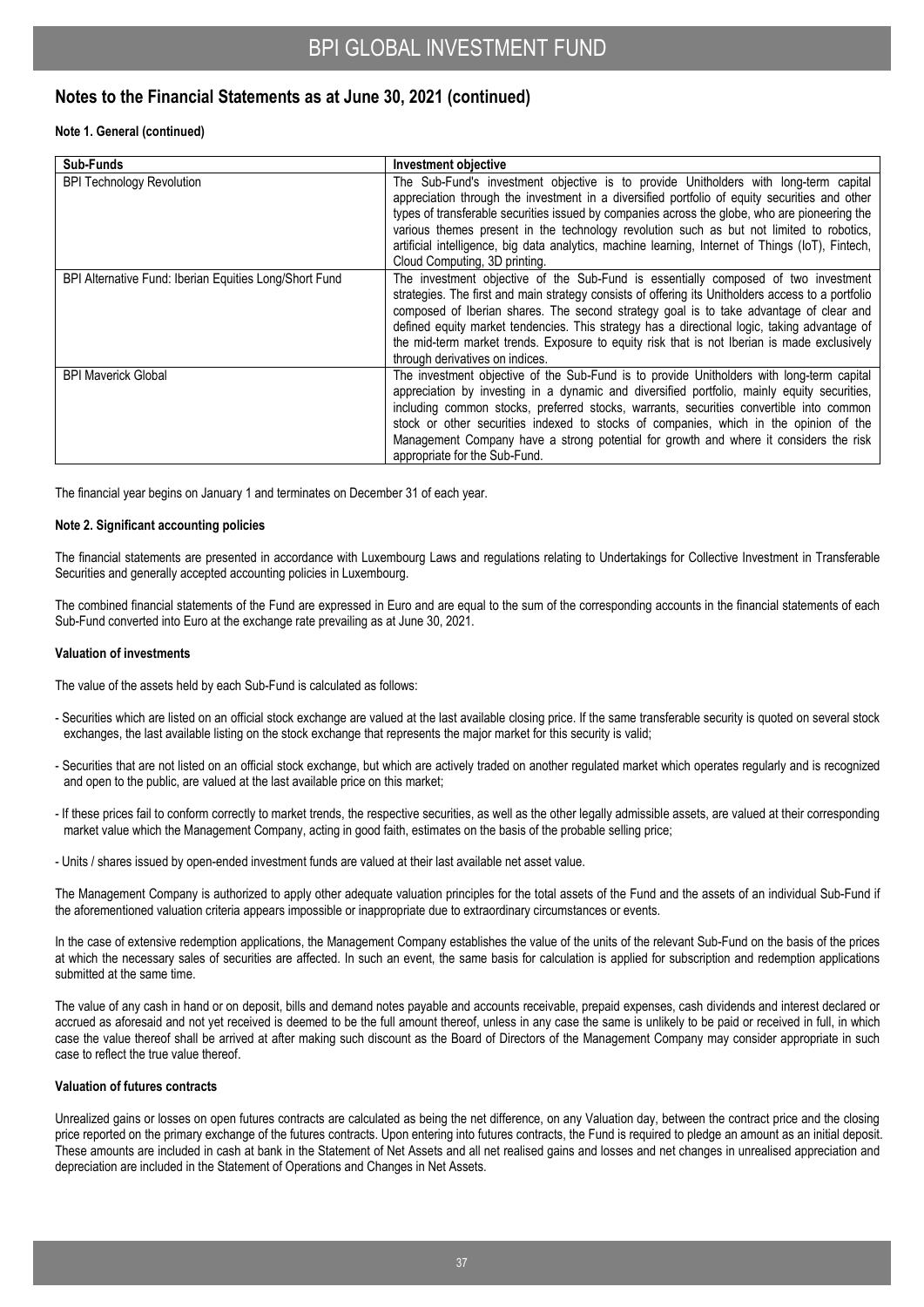#### **Notes to the Financial Statements as at June 30, 2021 (continued)**

#### **Note 2. Significant accounting policies (continued)**

#### **Valuation of forward foreign exchange contracts**

The forward foreign exchange contracts opened at the end of the period are valued at the forward exchange rates corresponding to the residual maturity of the contract. The net unrealised appreciation / (depreciation) is included in the Statement of Net Assets and all net realised gains and losses and net changes in unrealised appreciation and depreciation are included in the Statement of Operations and Changes in Net Assets. Regarding the calculation of net positions per currency, the positions are converted at the exchange rates prevailing as at June 30, 2021.

#### **Valuation of options contracts**

The liquidating value of options contracts that are not traded on Regulated Markets or on other Regulated Markets, is determined pursuant to the policies established in good faith by the Management Company, on a basis consistently applied. The liquidating value of options contracts traded on Regulated Markets or on other Regulated Markets is based upon the last available settlement prices of these contracts on Regulated Markets and organised markets on which the particular options contracts are traded; provided that if an option contract cannot be liquidated on such Luxembourg Banking Day with respect to which a Net Asset Value is being determined, then the basis for determining the liquidating value of such contract is such value as the Management Company may, in good faith and pursuant to verifiable valuation procedures, deem fair and reasonable. The unrealised appreciation / (depreciation) is included in the Statement of Net Assets and all net realised gains and losses and net changes in unrealised appreciation and depreciation are included in the Statement of Operations and Changes in Net Assets.

#### **Valuation of equity swaps contracts**

An equity swap is a contract whereby the Fund and a counterparty enter into an agreement to exchange one stream of income (linked to securities, instruments, an index, or a basket of equities or bonds) for another stream of income (linked to other securities or instruments, a different index or another basket of equities or bonds). Equity swaps contracts are entered into with first-rate financial institutions specialising in this type of transaction. The valuation of equity swaps contracts is based on the calculation of the net present value of the expected cash flows. The net unrealised appreciation / (depreciation) is included in the Statement of Net Assets and all net realised gains and losses and net changes in unrealised appreciation and depreciation are included in the Statement of Operations and Changes in Net Assets.

#### **Foreign exchange transactions**

All investments, cash balances and other assets or liabilities of each class of units expressed in currencies other than EUR have been valued after taking into account the exchange rate at the time of determination of the net asset value of units.

Foreign exchange rates used as of June 30, 2021 are as follows:

| 1 EUR = | 1.579650   | AUD.       | 1 FUR $=$ | 10.590100  | MAD        |
|---------|------------|------------|-----------|------------|------------|
| 1 EUR = | 1.468500   | CAD.       | 1 EUR =   | 486.219100 | <b>NGN</b> |
| 1 EUR = | 1.096200   | <b>CHF</b> | $1$ EUR = | 10.204900  | <b>NOK</b> |
| 1 EUR = | 7.436250   | <b>DKK</b> | 1 EUR =   | 10.142000  | <b>SEK</b> |
| 1 EUR = | 18.612700  | FGP        | 1 EUR =   | 1.185900   | USD        |
| 1 EUR = | 0.858450   | <b>GBP</b> | 1 EUR =   | 655.957000 | <b>XOF</b> |
| 1 EUR = | 131.623050 | .IPY       | 1 EUR =   | 16.933150  | 7AR        |
| 1 EUR = | 127.958600 | KES        |           |            |            |

Transactions in foreign currencies are converted at prevailing exchange rates at the transaction date. Gains or losses on foreign exchange transactions are included in the Statement of Operations and Changes in Net Assets under the caption net realised gains and losses on foreign exchange transactions.

#### **Income**

Dividends are recognised as income on the date when shares are quoted ex-dividend for the first time. Dividends and interest received by the Fund on its investments are recorded net of any non-recoverable withholding tax.

Interest income is accrued on a daily basis.

#### **Net realised gain / loss on sales of investments**

Realised gains or losses arising from sales of investment securities are computed using the average cost basis and are presented net. All net realised gains and losses and net changes in unrealised appreciation and depreciation are included in the Statement of Operations and Changes in Net Assets.

#### **Income and expenses on equity swaps**

Income and expenses on equity swaps consist of the net sum of dividends and interest receivable and payable on equity swaps. These amounts are included in the Statement of Operations and Changes in Net Assets.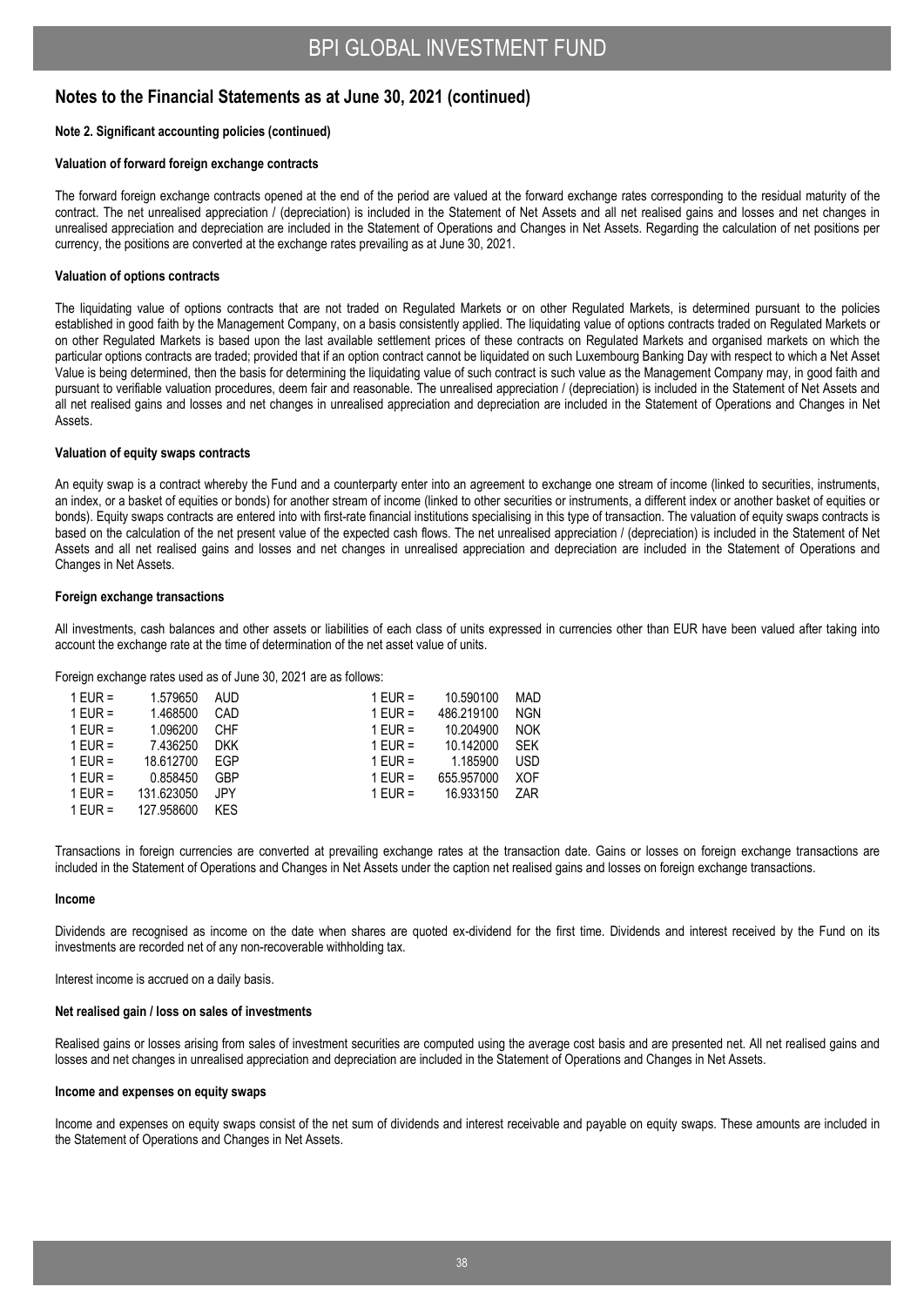#### **Notes to the Financial Statements as at June 30, 2021 (continued)**

#### **Note 2. Significant accounting policies (continued)**

#### **Net asset value per unit**

The net asset value per each class of units of each Sub-Fund is expressed in the currency of the Sub-Fund and is obtained by dividing the total net assets of the Sub-Fund relating to the class by the number of units outstanding. The net assets of each Sub-Fund are equal to the difference between the sum of the assets and its liabilities.

#### **Issue of units**

The issue price of each Sub-Fund is based on the net asset value per each class of units. In addition, the sales agencies are allowed to charge an issuing fee of maximum 3% in their favour. All subscription requests received by the Management Company or by the Registrar and Transfer Agent prior to 2.00 pm on a Luxembourg Banking Day ("Valuation Day") is executed at the issue price of Valuation Day, as made public on the following Valuation Day. Depending on the relevant Sub-Fund, requests for subscriptions might need to be presented at a prior date to the Valuation Day.

#### **Redemption of units**

The redemption price of each Sub-Fund is based on the net asset value per each class of units minus a redemption fee of maximum 2% in favour of the sales agencies. All redemption requests received by the Management Company or by the Registrar and Transfer Agent prior to 2.00 pm on a Valuation day are executed at the redemption price of Valuation Day, as made public on the following Valuation Day. The redemption fee is of maximum 2% for all Sub-Funds except for BPI Africa and BPI Alternative Fund: Iberian Equities Long/Short Fund, which is up to 3%. Depending on the relevant Sub-Fund, requests for redemptions might need to be presented at a prior date to the Valuation Day.

#### **Transactions costs**

The Fund incurred transaction costs which have been defined as brokerage fees, certain taxes and certain depositary fees relating to the purchase and sale of transferable securities, money market instruments or other eligible assets. The global amounts of transaction costs are all taken into account through the Statement of Operations and Changes in Net Assets. In line with market practices for debt securities, the transaction costs are included in the spreads relating to the purchase and sale of debt securities.

#### **Note 3. Global Management Fees**

Each Sub-Fund is subject to a Global Management Fee, which includes the remuneration of the Management Company, the Administrative Agent, the Registrar and Transfer Agent, the Corporate Secretarial Agent and the Depositary and Paying Agent. BNP Paribas Securities Services - Luxembourg Branch is the Administrative Agent and the Paying Agent. The Global Management Fee is expressed as a percentage of the average daily net assets of each Sub-Fund and is payable on a monthly basis.

There is a specific Global Management Fee for each Sub-Fund and class of units at the following annual rates:

| Sub-Funds                                              | <b>Classes of units</b> | <b>Global Management Fee</b> |
|--------------------------------------------------------|-------------------------|------------------------------|
| <b>BPI Opportunities</b>                               | Unit I                  | 1.00%                        |
|                                                        | Unit R                  | 2.00%                        |
| BPI High Income Bond Fund                              | Unit I                  | 0.75%                        |
|                                                        | Unit R                  | 1.25%                        |
| <b>BPI</b> Iberia                                      | Unit I                  | 1.00%                        |
|                                                        | Unit R                  | 2.00%                        |
| <b>BPI Africa</b>                                      | Unit I                  | 1.50%                        |
|                                                        | Unit R                  | 3.00%                        |
|                                                        | Unit M                  | 1.00%                        |
| <b>BPI Technology Revolution</b>                       | Unit I                  | 1.00%                        |
|                                                        | Unit R                  | 1.70%                        |
|                                                        | Unit M                  | 0.70%                        |
| BPI Alternative Fund: Iberian Equities Long/Short Fund | Unit I                  | 1.50%                        |
|                                                        | Unit R                  | 2.00%                        |
| <b>BPI Maverick Global Fund</b>                        | Unit E                  | Up to 1.63%                  |
|                                                        | Unit R                  | Up to 1.93%                  |

#### **Note 4. Administration Fees**

The Administration Fees shown as a distinct caption in the Statement of Operations and Changes in Net Assets cover the below:

Domiciliation fees

- KIIDs fees
- Registrar fees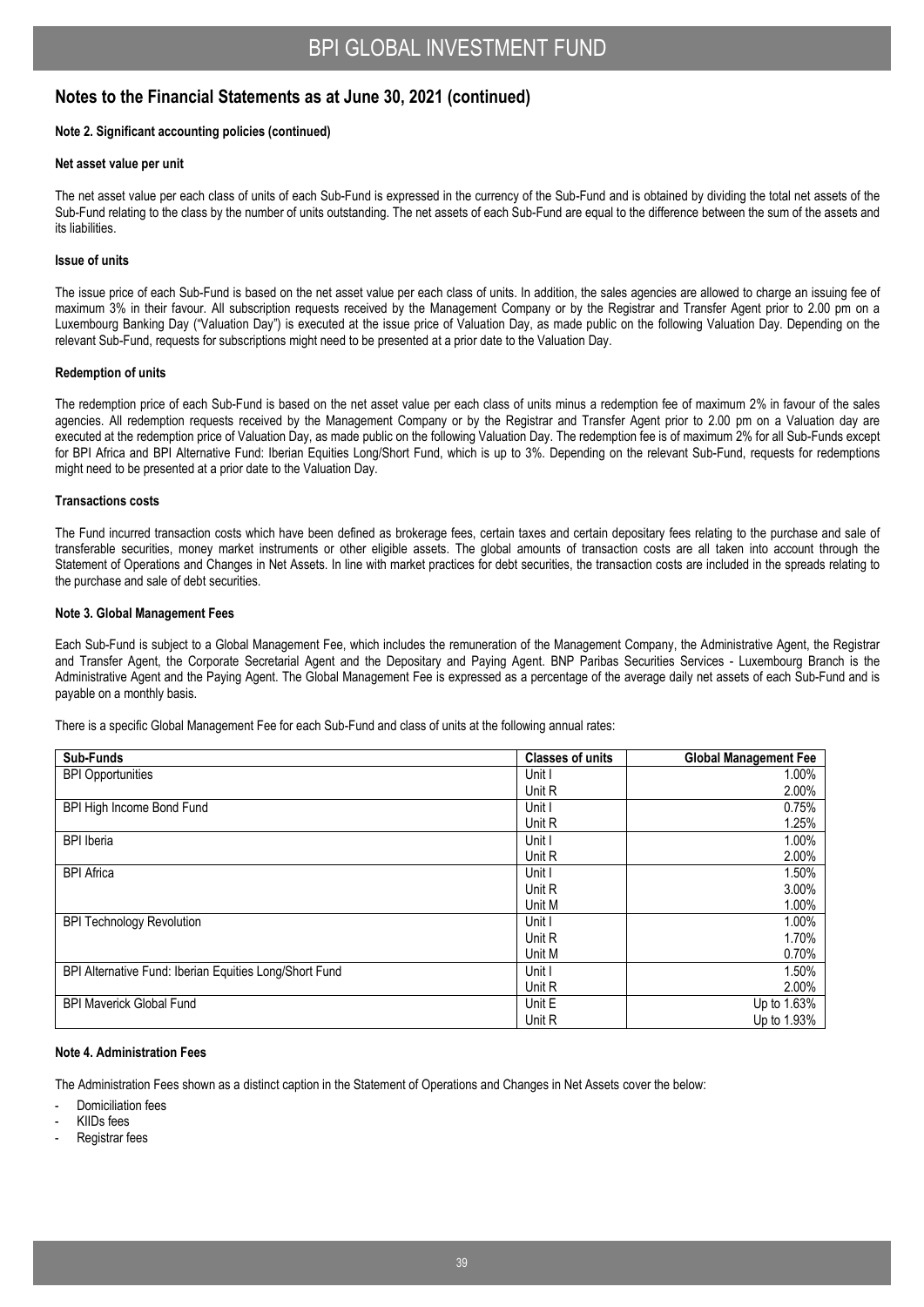#### **Notes to the Financial Statements as at June 30, 2021 (continued)**

#### **Note 5. Performance Fees**

The performance fee ("Performance Fee") is paid out of the assets of the following Sub-Funds. The Performance Fee amounts to a percentage of the positive difference between each Sub-Fund's net performance by class of units and the performance of its respective benchmark. The rates and benchmarks of each Sub-Fund are detailed as follows:

| -sub<br>`und⊾                                                                   | per annum<br>≺ate | <b>Benchmark</b>        | pavable to<br>rmance<br>tee<br><br>— u iOrm‴ |  |
|---------------------------------------------------------------------------------|-------------------|-------------------------|----------------------------------------------|--|
| ВP<br><br>Shon<br>Iberian<br>'−uno<br>Alternative<br>∟quities<br>und<br>Lona/Si | ∠0.00%            | <b>EONIA</b><br>A Index | . Company<br>:ment<br>Manageme               |  |

Only the Sub-Fund BPI Alternative Fund: Iberian Equities Long/Short Fund pay performance fees to the Management Company.

The table below indicates the performance fees that have been charged for the following Sub-Funds during the period.

BPI Alternative Fund: Iberian Equities Long/Short Fund 3,340,921.38 EUR

#### **Note 6. Taxation**

In conformity with current legislation in the Grand Duchy of Luxembourg, the assets of the Fund are not subject to any Luxembourg withholding taxes on income, capital gains or wealth. The Fund's assets are only subject to a "taxe d'abonnement" of 0.05% p.a. on its total net assets payable at the end of each quarter, attributable to non-institutional investors, which is accrued daily and payable quarterly. Where net assets are attributable to institutional investors, the rate of the "taxe d'abonnement" is reduced to 0.01% p.a..

The value of assets represented by units held in other Undertakings for Collective Investment is exempt from the "taxe d'abonnement" provided that such units have already been subject to the "taxe d'abonnement".

Under the current legislation, except for the EU Council Directive 2003/48/EC on taxation of savings income in form of interest payments, the Unitholders are not subject to any taxes on capital gains, income, inheritance or other taxes in Luxembourg unless they are or were residents of Luxembourg or maintain a permanent establishment there with title to the units. Potential Unitholders should seek information on the Laws and regulations in force and, where appropriate, seek advice on subscription, purchase, possession and sale of units at their place of residence.

Capital gains, dividends and interest on securities issued in other countries may be subject to irrecoverable withholding or capital gain taxes imposed by such countries.

#### **Note 7. Distribution Policy**

In principle, the net proceeds of the individual Sub-Funds are not distributed to Unitholders. Nevertheless, according to article 13 of the Management Regulations, the Management Company may decide, after closing the annual accounts, whether and to what extent distributions are to be paid to Unitholders.

For the period ended June 30, 2021, no distribution was declared to or paid to Unitholders.

#### **Note 8. Total Expense Ratio ("TER")**

The TER expresses the total annual fees, expenses and charges (i.e. the total operating costs, excluding any transaction costs, interests on borrowings, payments incurred because of financial derivative instruments, sales charges or any other fees directly paid by the investor) of a Sub-Fund in percentage of the average net assets of the relevant Sub-Fund.

The TER of each Sub-Fund for the period ended June 30, 2021 is given below:

| Sub-Funds                 | <b>Classes of units</b>    | TER excluding performance fees<br>in % of TNA | <b>Performance fees</b><br>in % in TNA |
|---------------------------|----------------------------|-----------------------------------------------|----------------------------------------|
| <b>BPI Opportunities</b>  | Unit R<br>Unit I           | 2.17%<br>1.11%                                |                                        |
| BPI High Income Bond Fund | Unit R<br>Unit I           | 1.31%<br>0.78%                                | $\overline{\phantom{0}}$               |
| <b>BPI</b> Iberia         | Unit R<br>Unit I           | 2.15%<br>1.12%                                | $\overline{\phantom{0}}$               |
| <b>BPI Africa</b>         | Unit R<br>Unit I<br>Unit M | 3.36%<br>1.82%<br>1.32%                       |                                        |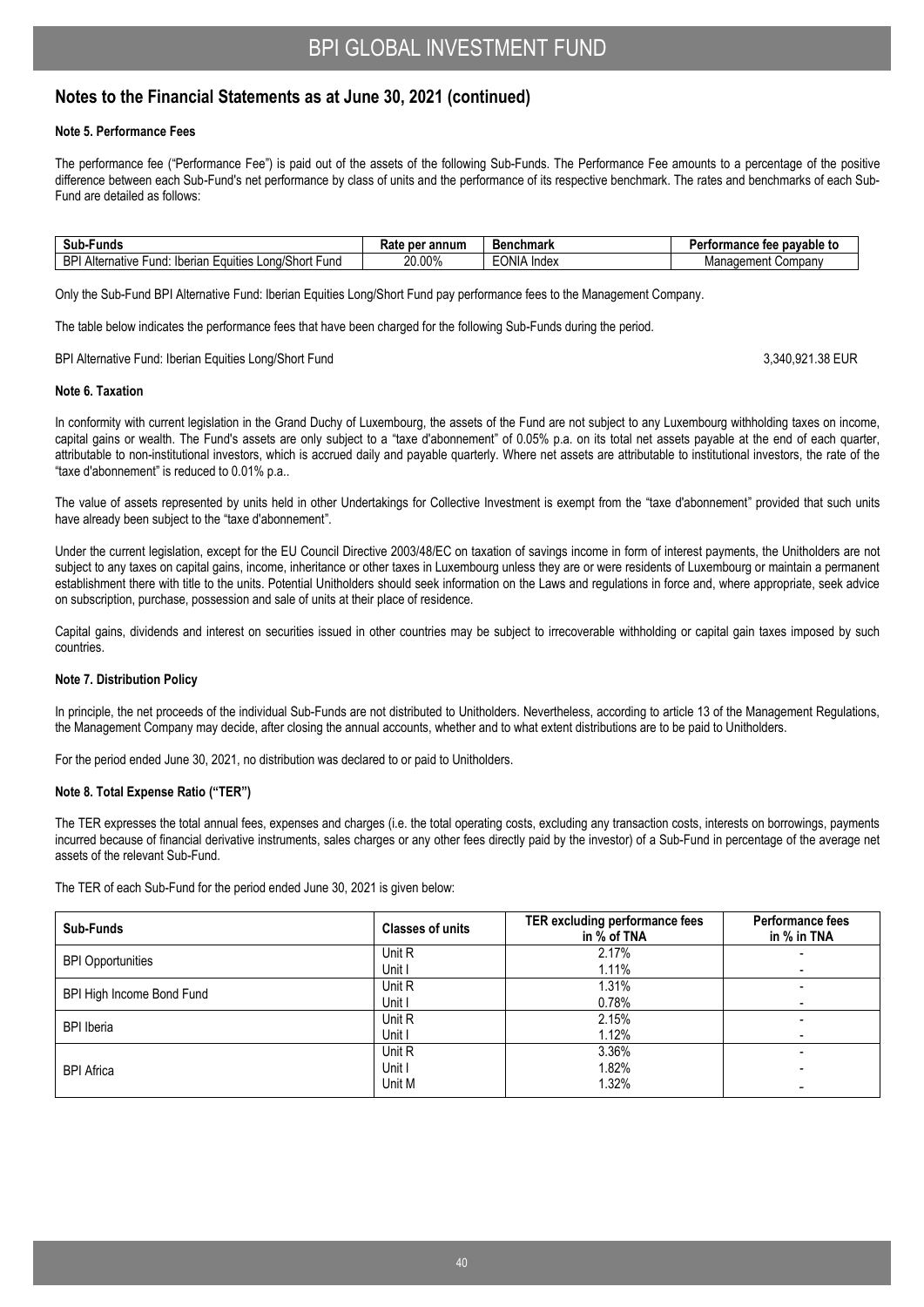#### **Notes to the Financial Statements as at June 30, 2021 (continued)**

#### **Note 8. Total Expense Ratio ("TER")**

| Sub-Funds                                              | <b>Classes of units</b> | TER excluding performance fees<br>in % of TNA | <b>Performance fees</b><br>in % in TNA |
|--------------------------------------------------------|-------------------------|-----------------------------------------------|----------------------------------------|
|                                                        | Unit R                  | .88%                                          |                                        |
| <b>BPI Technology Revolution</b>                       | Unit I                  | 1.08%                                         |                                        |
|                                                        | Unit M                  | 0.82%                                         |                                        |
| BPI Alternative Fund: Iberian Equities Long/Short Fund | Unit R                  | 2.16%                                         | 1.00%                                  |
|                                                        | Unit I                  | 1.62%                                         | 1.04%                                  |
| <b>BPI Maverick Global Fund</b>                        | Unit E                  | 1.76%                                         |                                        |
|                                                        | Unit R                  | 2.12%                                         |                                        |

#### **Note 9. Investments in securities valued at zero**

As at June 30, 2021, the Board of Directors of the Management Company has identified as illiquid and valued at zero the following investments:

| Sub-Funds                                              | <b>Securities description</b>   |
|--------------------------------------------------------|---------------------------------|
| <b>BPI Opportunities</b>                               | LA SEDA DE BARCELONA            |
| <b>BPI</b> Iberia                                      | BANCO ESPIRITO SANTO-REG        |
| BPI Alternative Fund: Iberian Equities Long/Short Fund | <b>BANCO ESPIRITO SANTO-REG</b> |

#### **Note 10. Equity swaps contracts**

As at June 30, 2021, BPI Alternative Fund: Iberian Equities Long/Short Fund entered into swap agreements with Banco BPI, S.A. There is EUR 4,268,468.18 collateral received by the Fund for these positions.

The unrealised gain of these contracts amounts to EUR 5,925,033.70 and is recorded as Net unrealised appreciation on equity swaps contracts in the Statement of Net Assets.

#### **Note 11. Futures contracts**

As at June 30, 2021, the following Sub-Funds held positions in futures contracts. The derivatives clearing agent for these positions is listed below. The Sub-Funds has not pledged any collateral for these futures contracts:

| Sub-Fund                                               | <b>Derivatives Counterparty</b> |
|--------------------------------------------------------|---------------------------------|
| BPI High Income Bond Fund                              | <b>BANCO SANTANDER</b>          |
| BPI Alternative Fund: Iberian Equities Long/Short Fund | <b>BANCO SANTANDER</b>          |

#### **Note 12. Other Income**

In the Statement of Operations and Changes in Net Assets, the item Other income is exclusively composed of Audit fees rebates and exceptional profits.

#### **Note 13. Changes in the composition of the Securities Portfolio**

The report on changes in the composition of the Securities Portfolio for each Sub-Fund during the period is available upon request and free of charge at the registered office of the Management Company.

#### **Note 14. Significant event during the period**

The expansion of COVID-19 affected significantly the economic activity worldwide in 2020 and still is affecting in 2021, but in a different scale. The Board of Directors of the Fund is monitoring the situation actively as well as its potential side effects on the Fund's activities, which have been minimal so far. All the Sub-Funds are managed accordingly to their investment policy and to the prospectus. The net asset value is calculated on a daily basis for each Sub-Fund and is made available on www.caixabankamlux.com. The Management Company of the Fund continuously assesses and carries out a rigorous analysis of the possible quantitative effect on BPI Global Investment Fund. The COVID-19 situation has not had a significant impact on the SICAV in terms of redemptions until June 30, 2021.

#### **Note 15. Subsequent Events**

The new Sub-Fund BPI European Financial Equities Long/Short Fund will be launched after the period ended.